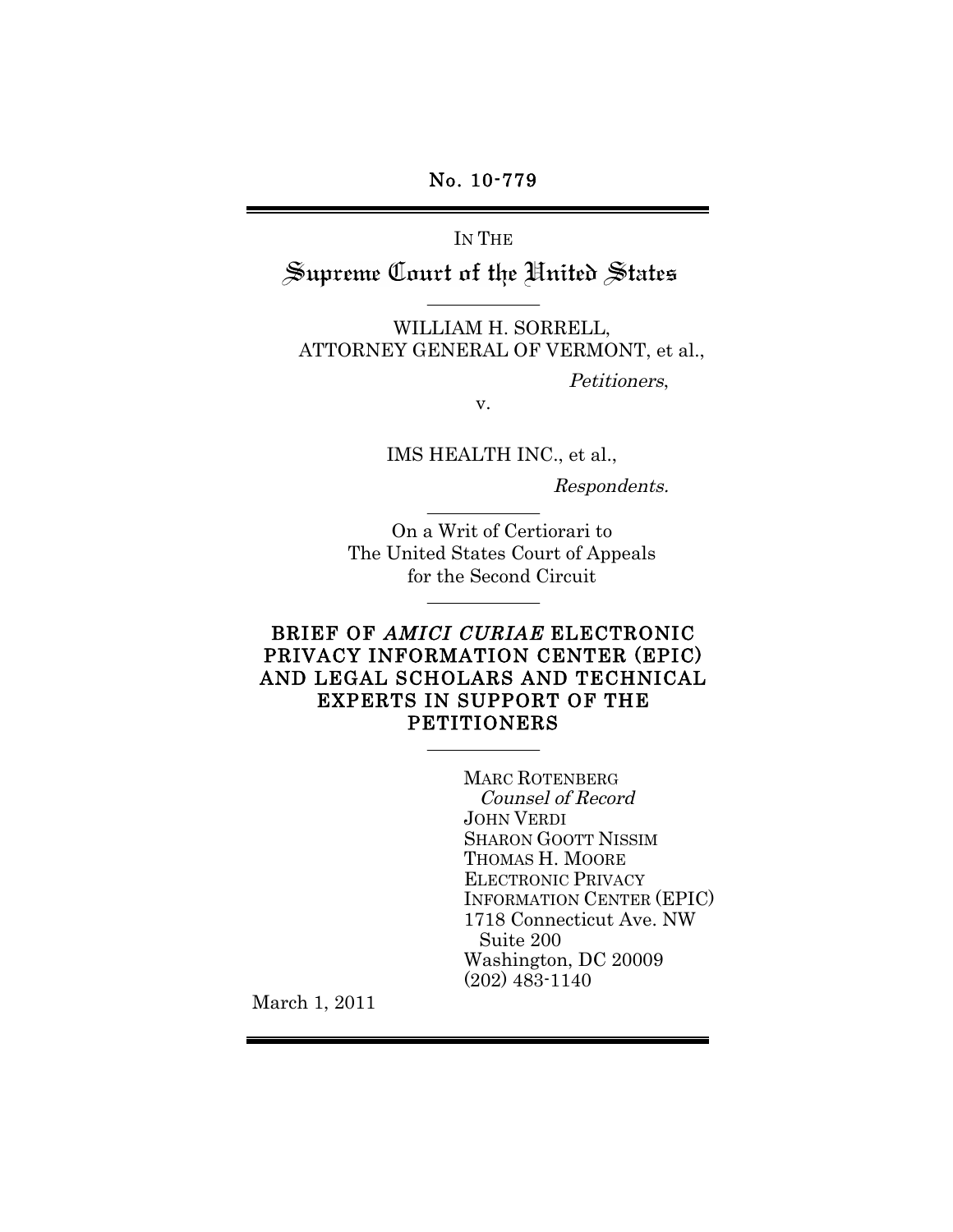# TABLE OF CONTENTS

| TABLE OF AUTHORITIES iii                                                                                                             |
|--------------------------------------------------------------------------------------------------------------------------------------|
| INTEREST OF THE AMICI CURIAE 1                                                                                                       |
| SUMMARY OF THE ARGUMENT  9                                                                                                           |
|                                                                                                                                      |
| Medical Privacy is a Fundamental<br>L.                                                                                               |
| The Vermont Law Seeks to Safeguard<br>$\Pi$ .<br>Medical Privacy, a Fundamental Concern<br>for those Receiving Prescription Drugs 13 |
| III. Data-Mining Companies Fail to Mitigate<br>Medical Privacy Risks to Vermont                                                      |
| A. The Cryptographic Technique Used to<br>Conceal the Identity of Patients is                                                        |
| B. Patient Records are At Risk of Being                                                                                              |
| C. Other Data Is At Risk of Being                                                                                                    |
| D. Overturning the Vermont Statute Poses<br>a Risk of Increasingly Widespread                                                        |
| IV. Data-mining of Prescriber Information<br>Implicates the Constitutional Right to                                                  |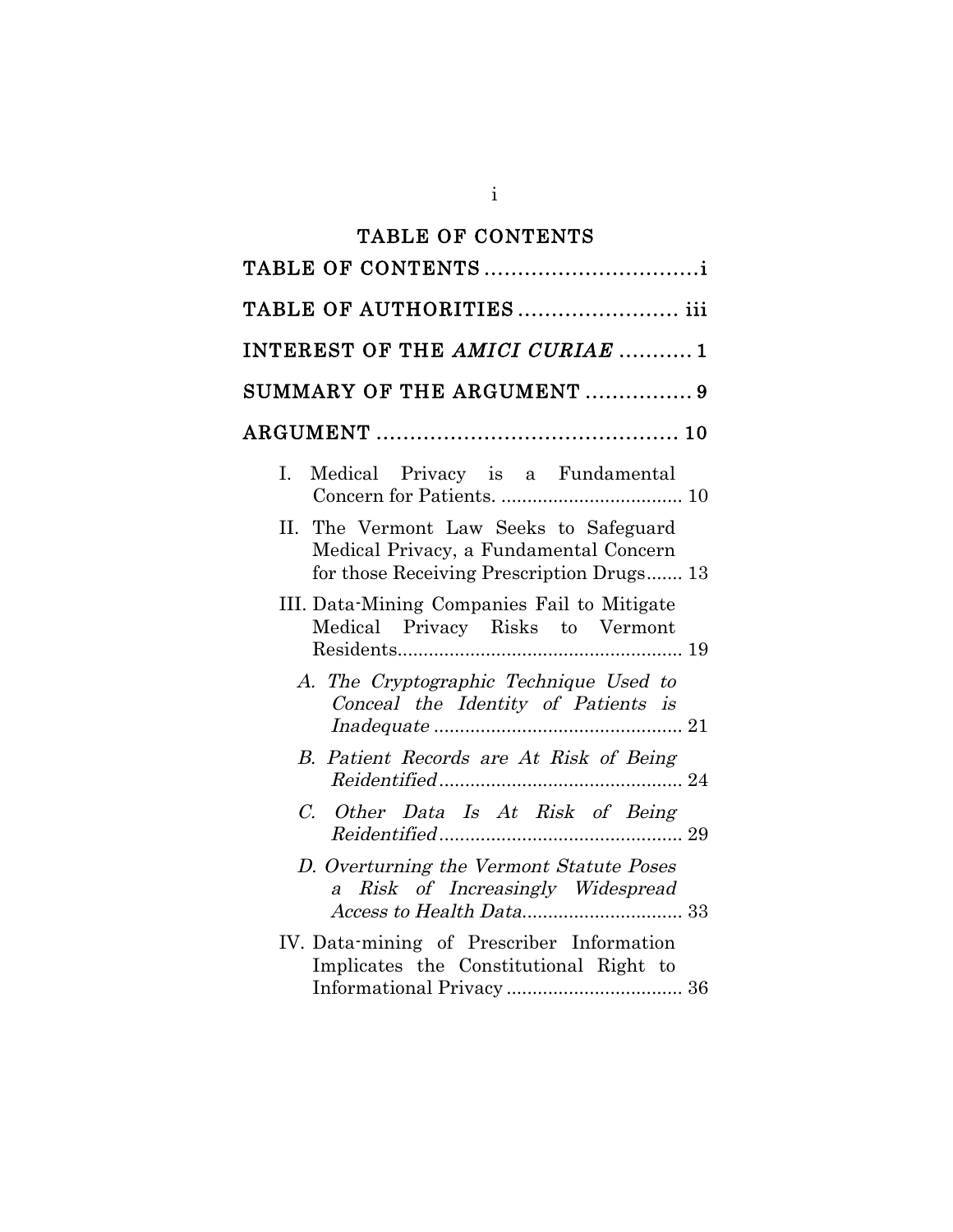$\overline{\text{ii}}$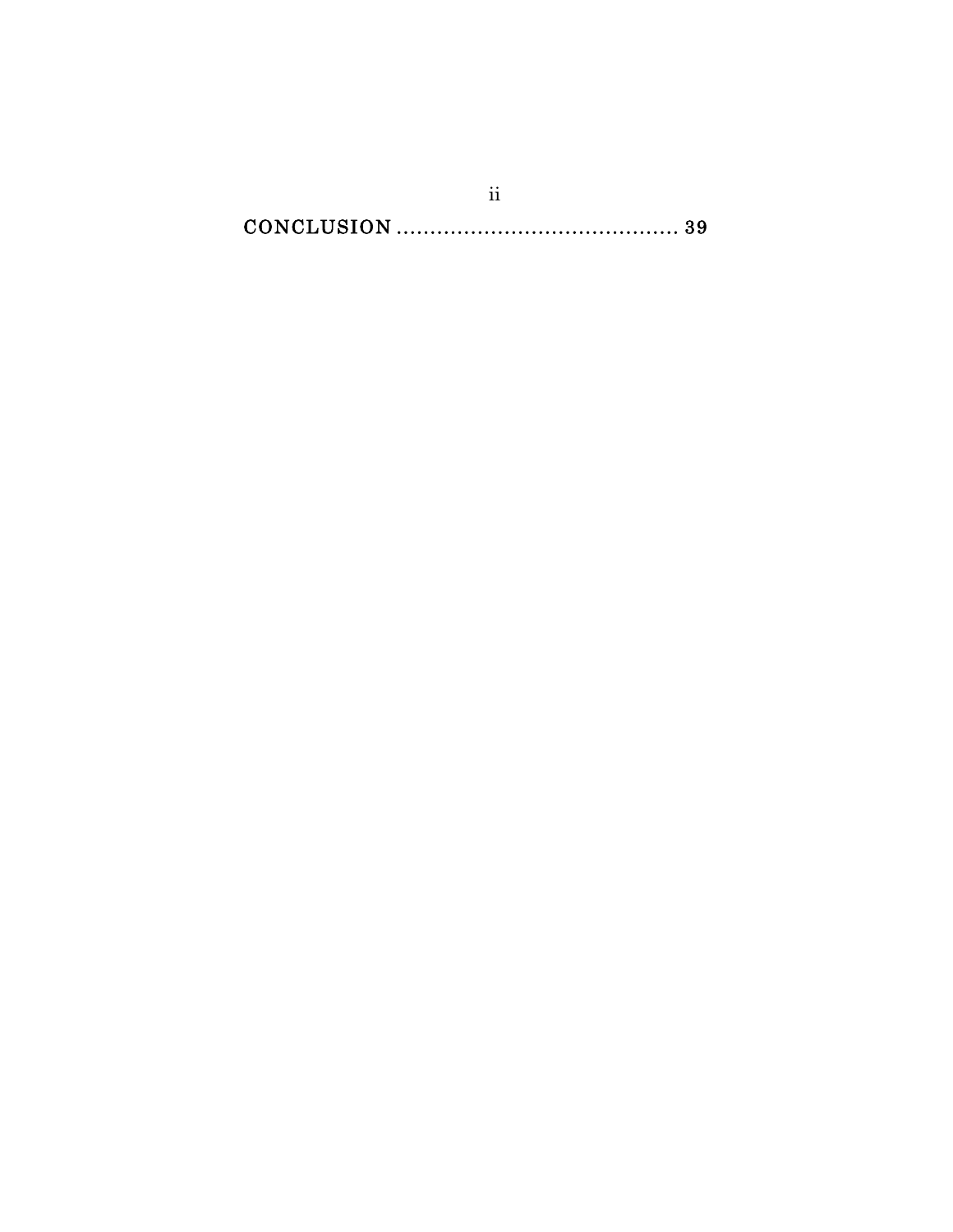# TABLE OF AUTHORITIES

## CASES

| Central Hudson Gas & Elec. Corp. v. Pub. Serv.<br>Comm'n of N.Y., 447 U.S. 557 (1980) 15 |
|------------------------------------------------------------------------------------------|
| IMS Health Inc. v. Ayotte, 490 F. Supp. 2d 163                                           |
| IMS Health Inc. v. Sorrell, 630 F.3d 263 (2d Cir.                                        |
| IMS Health v. Ayotte, 550 F.3d 42 (1st Cir.                                              |
| <i>NASA v. Nelson</i> , 131 S. Ct. 746 (2011) 36, 37, 38                                 |
| Nat'l Cable & Telecomms. Ass'n v. FCC, 555                                               |
| Northwestern Memorial Hospital v. Ashcroft,                                              |
| Whalen v. Roe, 429 U.S. 589 (1977) 36, 37                                                |
| Wooley v. Maynard, 430 U.S. 705 (1977)  17                                               |

# **STATUTES**

| Vt. Stat. Ann. tit. 18, § 4631 (2010)  11, 13 |  |
|-----------------------------------------------|--|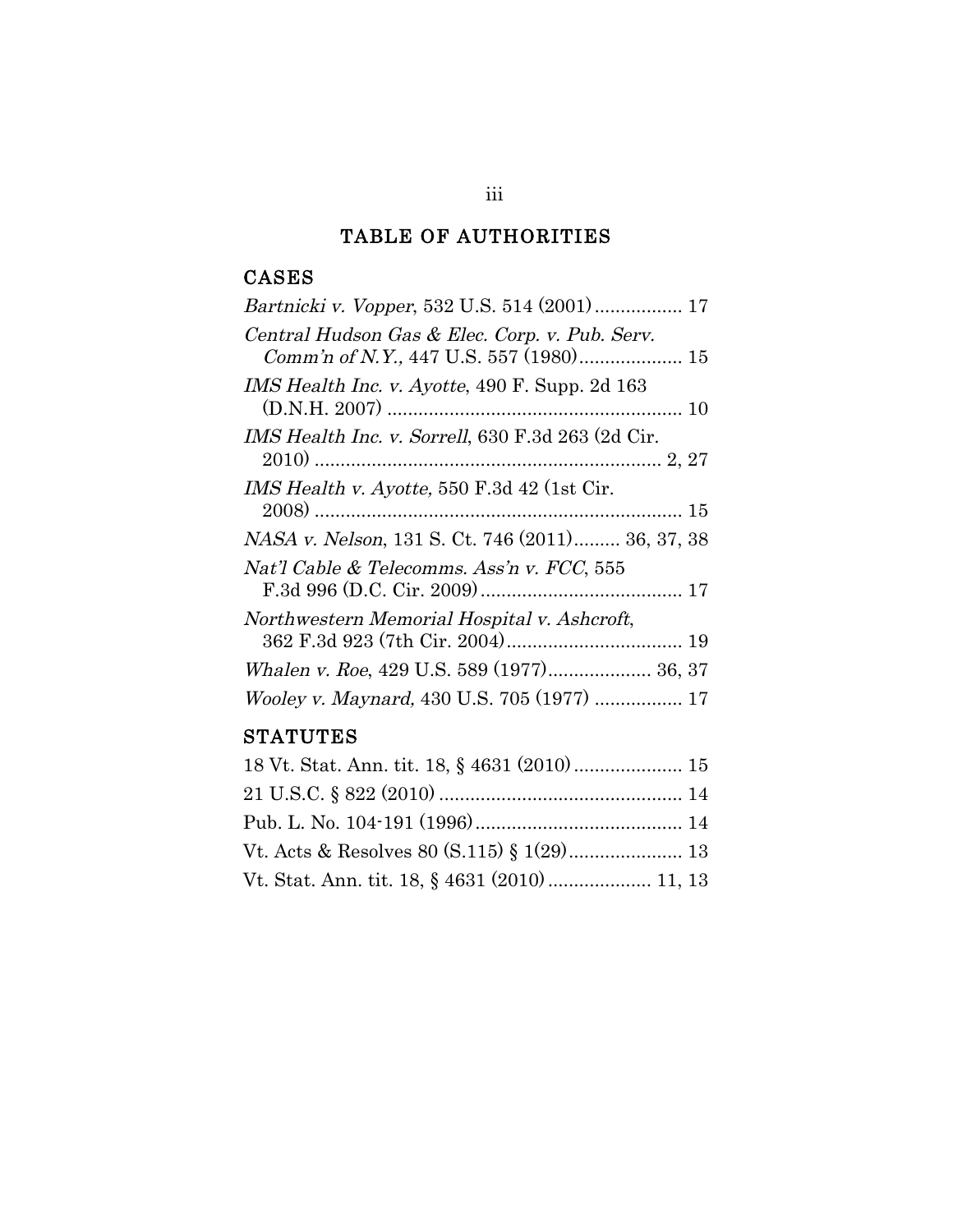# OTHER AUTHORITIES

| Alessandro Acquisti and Ralph Gross,                |
|-----------------------------------------------------|
| <b>Predicting Social Security Numbers from</b>      |
| Public Data, 106 PROCEEDINGS OF THE NAT'L           |
| ACAD. OF SCI., no. 27, 10975 (Jul. 7, 2009)  32     |
| Anita Allen, <i>Privacy and Medicine</i> , Stanford |
| Encyclopedia of Philosophy (2009) 16, 17, 18        |
| AOL Advertising, Case Study: OTC Pharma             |
| Leader Drives Offline Sales with AOL's              |
|                                                     |
| Arvind Narayanan and Vitaly Shmatikov,              |
| Myths and Fallacies of "Personally                  |
| Identifiable Information," 53 COMMC'N OF THE        |
|                                                     |
|                                                     |
| Arvind Narayanan and Vitaly Shmatikov,              |
| Robust De-anonymization of Large Datasets           |
| (How to Break the Anonymization of the              |
|                                                     |
| Bert den Boer and Antoon Bosselaers, Collisions     |
| for the Compression Function of MD5,                |
| Proceedings of Eurocrypt '92, Advances in           |
|                                                     |
| BEYOND THE HIPAA PRIVACY RULE: ENHANCING            |
| PRIVACY, IMPROVING HEALTH THROUGH                   |
| RESEARCH, 265 (Sharyl J. Nass et al, ed.,           |
| $2009)$<br>28                                       |
|                                                     |
| BRUCE SCHNEIER, APPLIED CRYPTOGRAPHY 436            |
|                                                     |
| Bruce Schneier, Forging SSL Certificates,           |
| Schneier on Security (Dec. 31, 2008)  24            |

## iv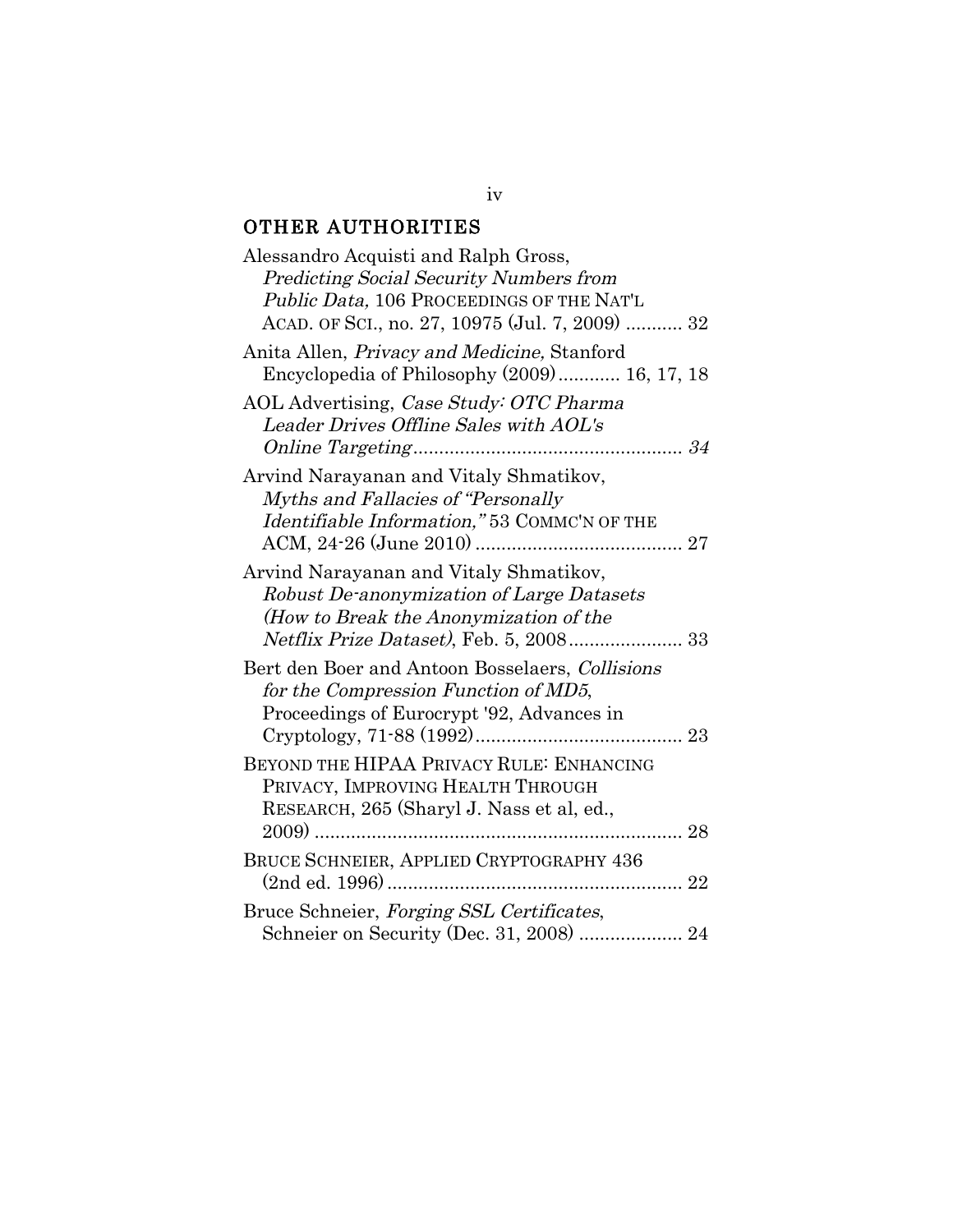| Chad Dougherty, Vulnerability Note<br>VU#836068: MD5 Vulnerable to Collision<br>Attacks, United States Computer Emergency                                                                                                                                                            |
|--------------------------------------------------------------------------------------------------------------------------------------------------------------------------------------------------------------------------------------------------------------------------------------|
|                                                                                                                                                                                                                                                                                      |
| Convention on Psychotropic Substances, art. 16,<br>opened for signature Feb. 21, 1971, 1019                                                                                                                                                                                          |
| David Chaum, Achieving Electronic Privacv.                                                                                                                                                                                                                                           |
| Demand Media, Inc., "Form S-1," August 6,                                                                                                                                                                                                                                            |
| Discussion Draft of Health Information<br>Technology and Privacy Legislation: Hearing<br>on H.R. 6357 Before the Subcomm. on Health<br>of the H. Comm. on Energy and Commerce,<br>110th Cong. (2008) (Testimony of Dr. Deborah                                                       |
| Fida Kamal Dankar & Khaled El Emam, A<br>Method for Evaluating Marketer Re-<br>identification risk, PROCEEDINGS OF THE 2010<br>EDBT/ICDT WORKSHOPS, ACM, Article 28                                                                                                                  |
| Grigorios Loukides, et. al., Anonymization of<br><b>Electronic Medical Records for Validating</b><br>Genome-wide Association Studies, 107<br>PROCEEDINGS OF THE NAT'L ACAD. OF SCI., no.                                                                                             |
| Harris Interactive, HIPAA Notices Have<br>Improved Public's Confidence That Their<br><b>Medical Information is Being Handled</b><br>Properly: However public split on benefits of<br>and privacy risks associated with Electronic<br><i>Medical Records (EMR)</i> , Feb. 24, 2005 11 |

v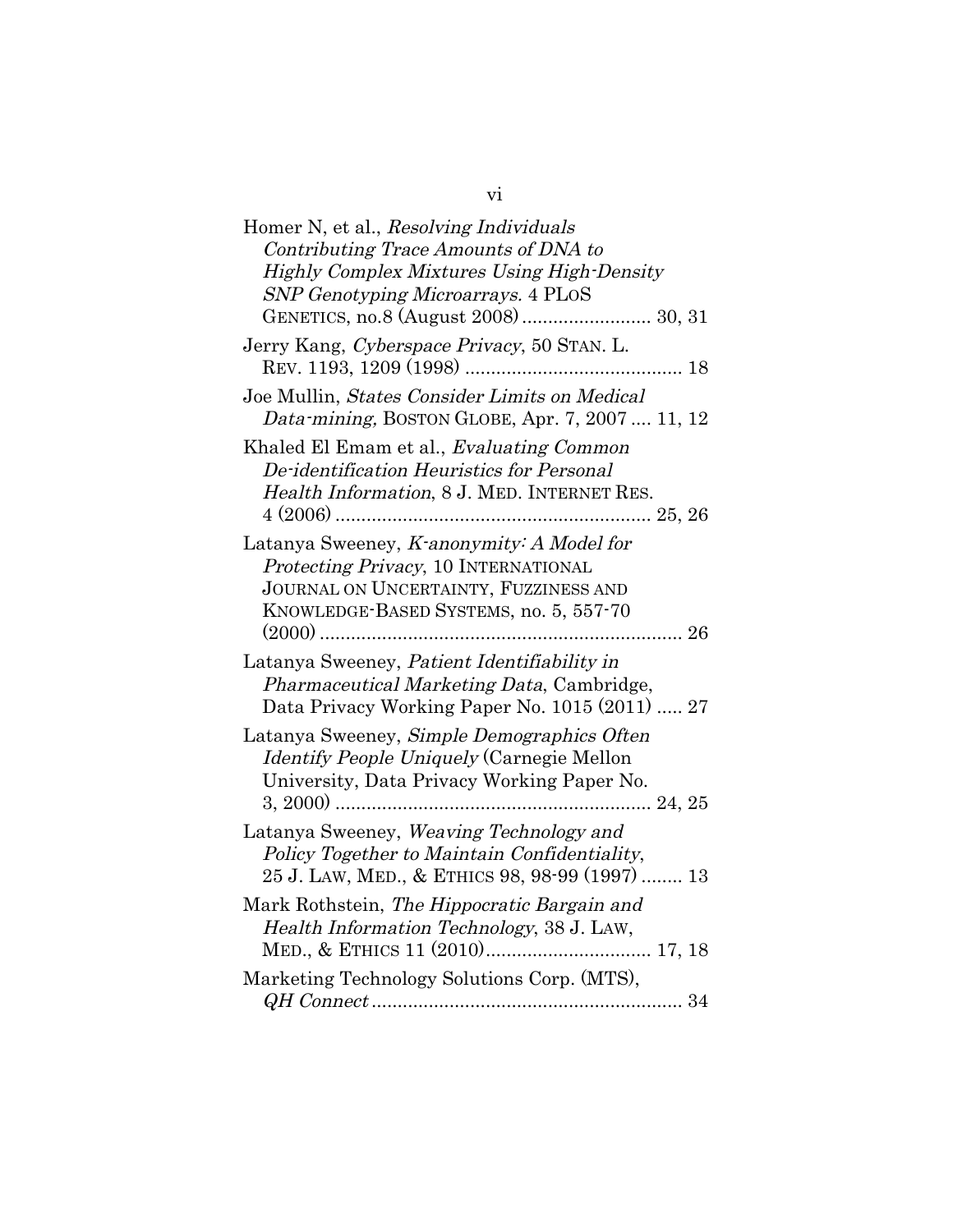| Matthew D. Mailman, et al., The NCBI dbGaP<br>Database of Genotypes and Phenotypes, 39           |
|--------------------------------------------------------------------------------------------------|
| Michael Barbaro & Tom Zeller Jr., A Face is<br>Exposed for AOL Searcher No. 4417749, N.Y.        |
| Nat'l Physician's Alliance, Issue Brief: The Sale<br>of Physician Prescribing Data Raises Health |
| Patient Privacy Rights/Zogby International Poll,                                                 |
| Peter Wayner, DISAPPEARING CRYPTOGRAPHY 32                                                       |
| Rachel Ehrenberg, Hiding Patients in Plain<br>Sight, Science News, Apr. 12, 2010 30, 31          |
|                                                                                                  |
| Ron Rivest, [Python-Dev] hashlib - faster<br>$md5/s$ ha, adds sha $256/512$ support (Dec. 16,    |
| Ron Rivest, The MD5 Message-Digest                                                               |
| Single Convention on Narcotic Drugs, art. 19,<br>20, Mar. 30, 1961, 18 U.S.T. 1407, 520          |
| Stolberg & Gerth, High-Tech Stealth Being<br>Used to Sway Doctor Prescriptions, N.Y.             |
| Tanya Alberts, <i>Doctors Ask AMA to Assure</i><br>Some Privacy for their Prescription Pads,     |
| The Prescription Project, Prescription Data<br>Mining Fact Sheet, Nov. 19, 2008 11               |

vii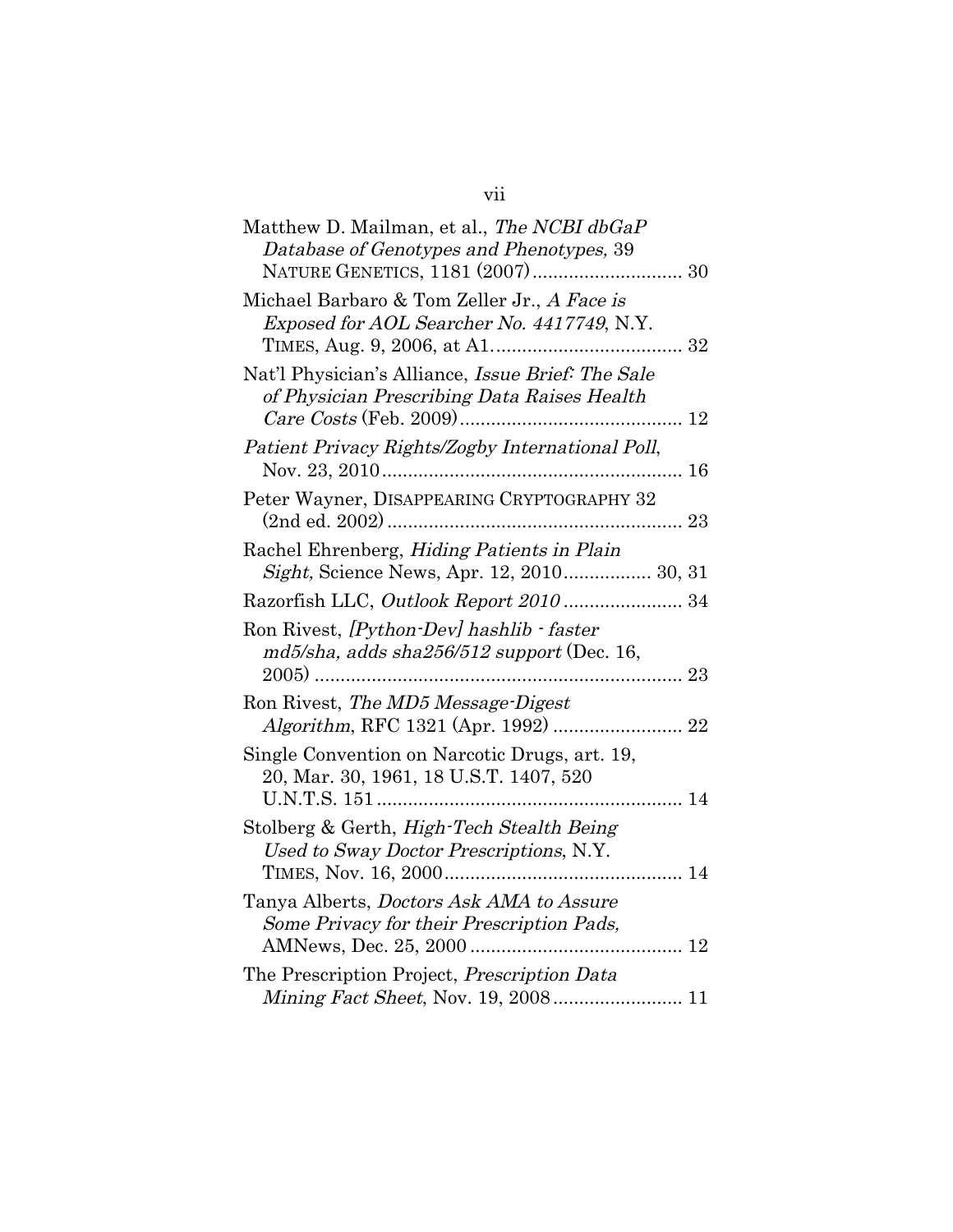## viii

Vt. Bd. Of Pharmacy Admin. Rule § 9.1................... 13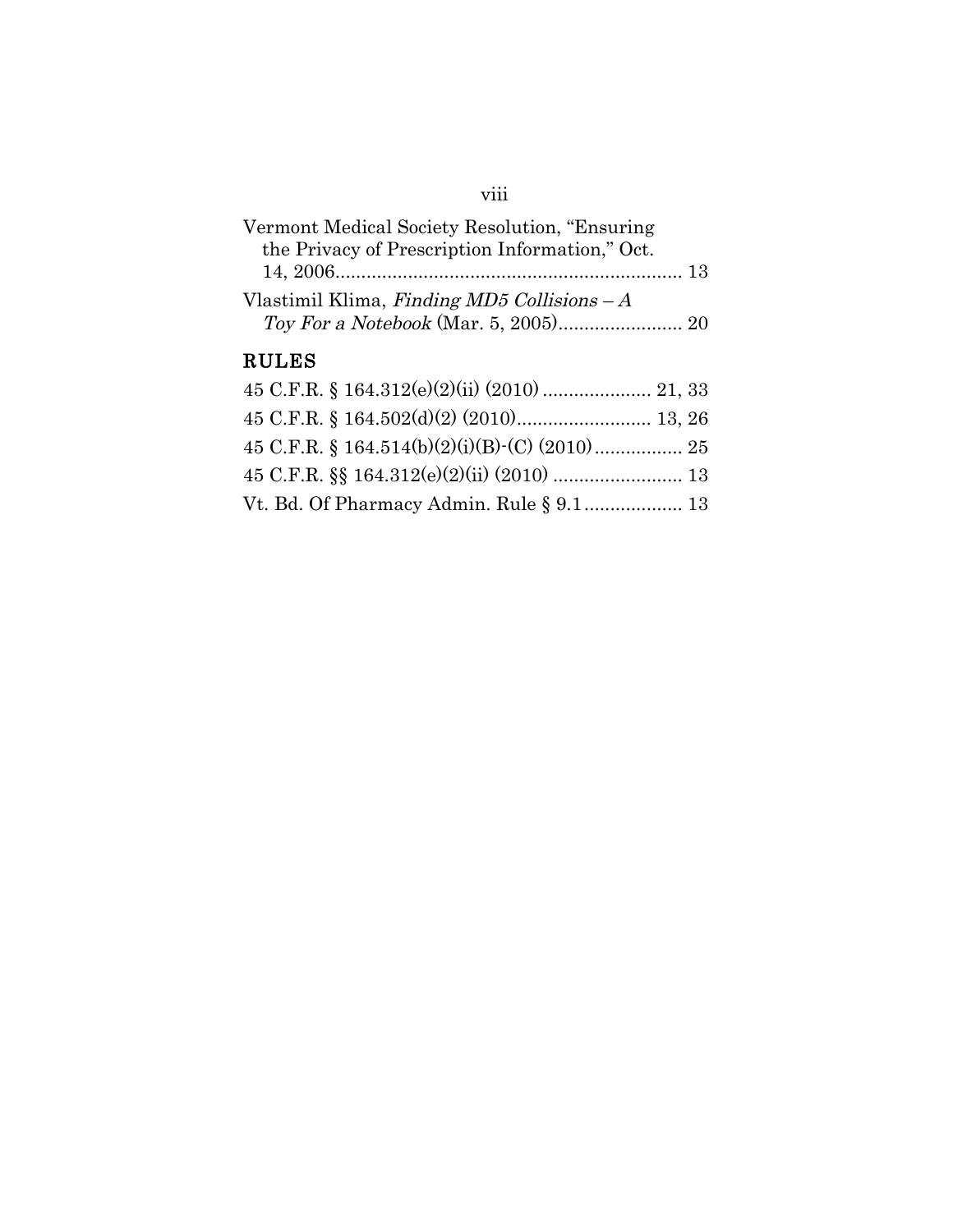### INTEREST OF THE AMICI CURIAE1

The Electronic Privacy Information Center ("EPIC") is a public interest research center in Washington, D.C. EPIC was established in 1994 to focus public attention on emerging civil liberties issues and to protect privacy, the First Amendment, and other Constitutional values.2 The EPIC Advisory Board includes leading technical experts and legal scholars whose work has contributed to many of the techniques and policies that help safeguard privacy in the modern era.

For this reason, EPIC has participated as amicus curiae in many cases that concern emerging privacy issues before this Court, including NASA v. Nelson, 131 S. Ct. 746 (2011); Doe v. Reed, 130 S. Ct. 2811 (2010); Quon v. City of Ontario, 130 S. Ct. 2619 (2010); Flores-Figueroa v. United States, 129 S. Ct. 1886 (2009); Herring v. United States, 555 U.S. 135 (2009); Crawford v. Marion County Election Board,

<sup>1</sup> Letters of consent have not been lodged with the Court because on January 21, 2011, Respondents lodged with the Court their "consent to the filing of amicus curiae briefs, in support of either party or of neither party," and on January 24, 2011, Petitioners lodged with the Court their "consent to the filing of amicus curiae briefs, in support of either party or of neither party." In accordance with Rule 37.6, the undersigned states that no monetary contributions were made for the preparation or submission of this brief, and this brief was not authored, in whole or in part, by counsel for a party. 2 EPIC Appellate Advocacy Fellow Conor Kennedy contributed to the preparation of this brief.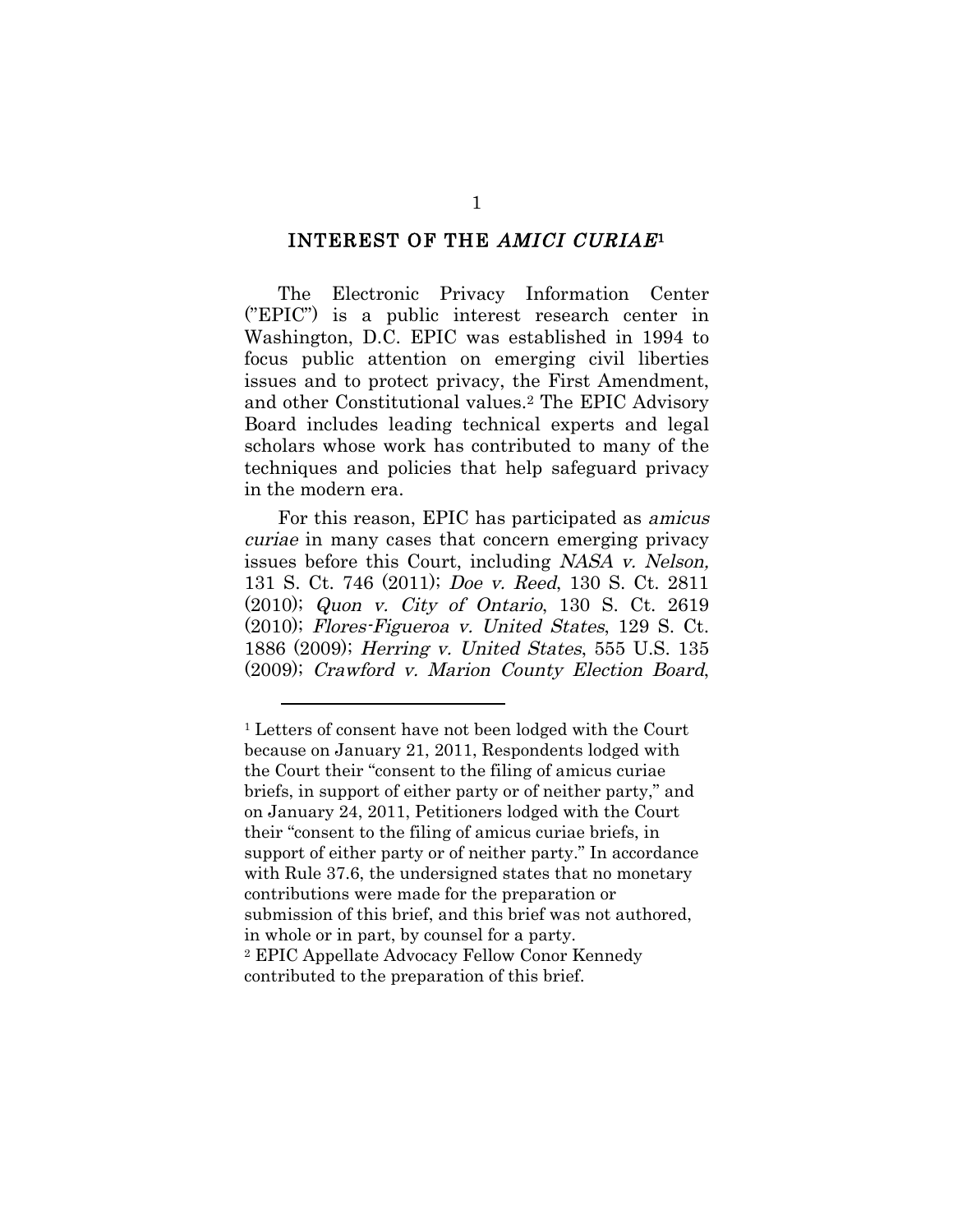553 U.S. Ct. 181 (2008); Hiibel v. Sixth Judicial Circuit of Nevada, 542 U.S. 177 (2004); Doe v. Chao, 540 U.S. 614 (2003); Smith v. Doe, 538 U.S. 84 (2003); Department of Justice v. City of Chicago, 537 U.S. 1229 (2003); Watchtower Bible and Tract Society of N.Y., Inc. v. Village of Stratton, 536 U.S. 150 (2002); Reno v. Condon, 528 U.S. 141 (2000).

Concerning the matter before this Court, EPIC filed an amicus brief in the proceeding below, IMS Health Inc. v. Sorrell, 09-1913-CV L, 2010 WL 4723183 n.4 (2d Cir. Nov. 23, 2010) cert. granted, 131 S. Ct. 857 (U.S. 2011). Citing the EPIC amicus brief below, Judge Debra Ann Livingston stated in dissent, "[I]n an era of increasing and well founded concern about medical privacy and the rampant dissemination of confidential information, the federal government has repeatedly acted on that interest and legislated to protect the privacy of medical records." IMS Health Inc. v. Sorrell, 630 F.3d 263 (2d Cir. 2010) (Livingston, J., dissenting), cert. granted, 131 S. Ct. 857 (U.S. 2011) (No. 10-779) (citations omitted). EPIC also filed an amicus brief in a similar case in the First Circuit, IMS Health v. Ayotte, 550 F.3d 42 (1st Cir. 2008) cert. denied, 129 S. Ct. 2864 (2009).

EPIC is joined in this brief by consumer, practitioner, and privacy organizations that have substantial expertise in issues concerning medical privacy and also support the privacy interests that the Vermont statute under consideration by the Court seeks to advance.

At issue in this case are the privacy interests of Vermont residents that the state of Vermont sought to protect through the enactment of legislation. The state has a vital interest in regulating conduct that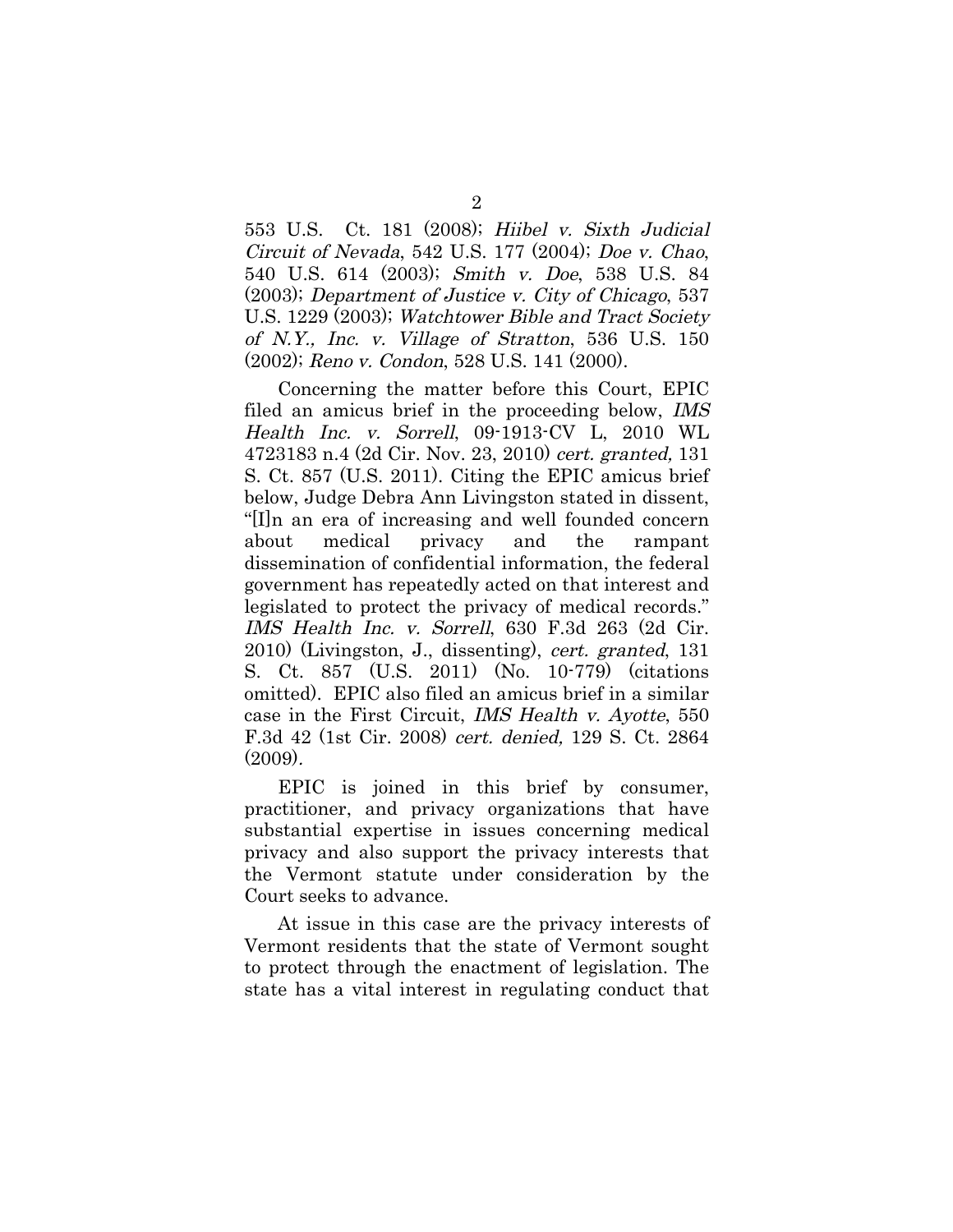enables the transfer and sale of personal medical record information. Respondent IMS Health challenged this regulation as a violation of its asserted right to profit from the sale of this sensitive data. Amicus therefore submits this brief to make clear the substantial interest in safeguarding sensitive personal information as well as the related concern about the transfer of "anonymized" patient data to data-mining firms.

EPIC supports the outcome reached by the district court. In fact, EPIC believes that the court did no go far enough in stating the extent of the privacy interest at issue in this statute now under consideration by the Court. It is the nature of rapid technological change that the risks to personal privacy are often greater than can be readily understood at the time they emerge. This brief of amicus EPIC shows that in addition to the concerns expressed about the privacy of prescriber data, there are also substantial concerns for the privacy of patient data. Further, the techniques for anonymity adopted by Respondents do not adequately safeguard these interests. For these reasons, EPIC urges reversal of the appellate court's decision and respectfully asks the Court to remand the case to the District Court so that the substantial privacy interests at issue in the transfer of medical information will be given sufficient weight.

#### Technical Experts and Legal Scholars

Dr. Alessandro Acquisti, Associate Professor of Information Technology and Public Policy, Carnegie Mellon University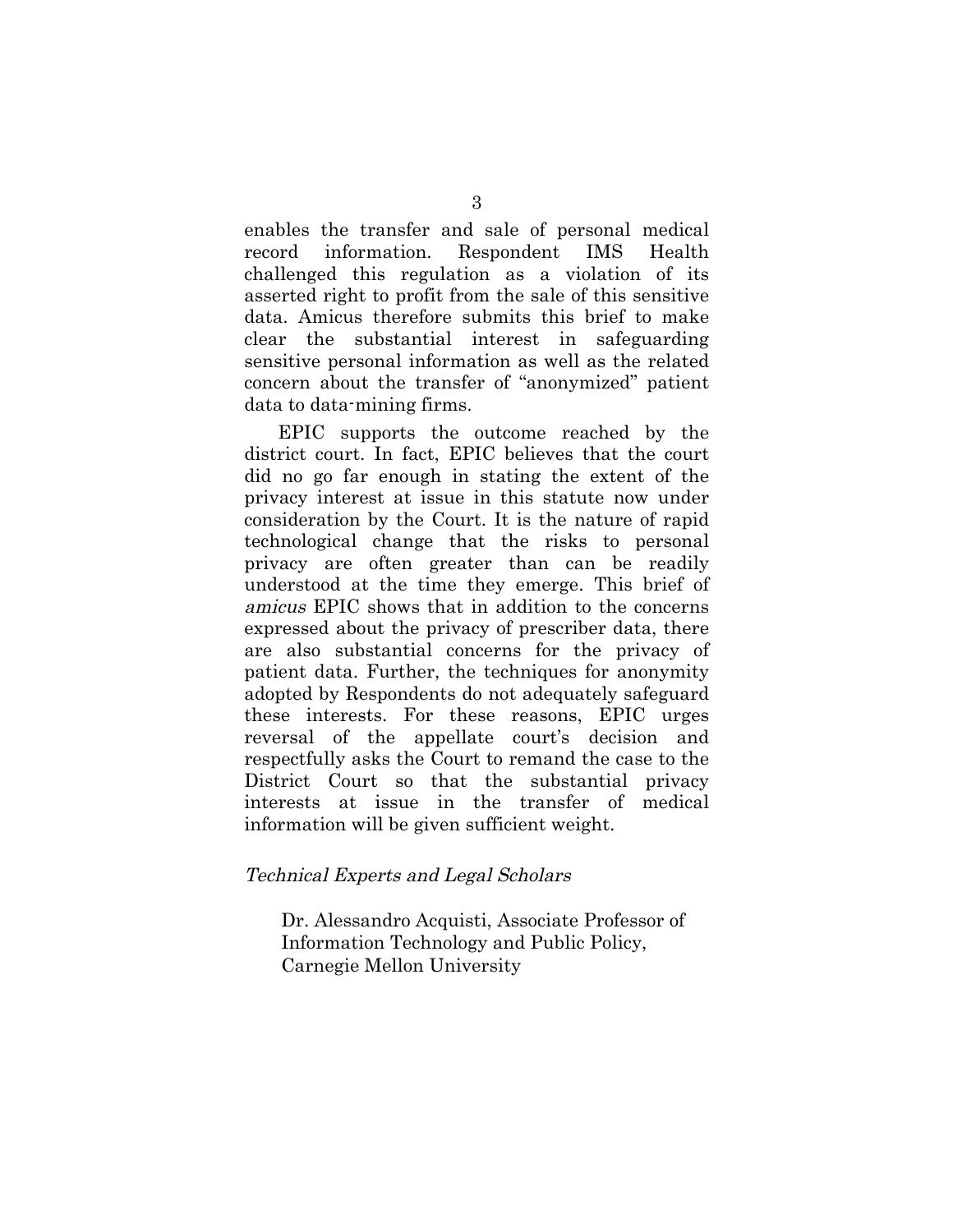Steven Aftergood, Senior Research Analyst, Federation of American Scientists

Grayson Barber, Esq., Grayson Barber, LLC

Francesca Bignami, Professor, George Washington University School of Law

Christine L. Borgman, Professor & Presidential Chair in Information Studies, UCLA

Stefan Brands, Adjunct Professor at McGill University School Of Computer Science

Dr. Whitfield Diffie, Dr. sc. techn. (hc), ScD (hc)

David Farber, Professor of Computer Science and Public Policy, Carnegie Mellon University

Addison Fischer, Former owner, RSA Data Security, Co-founder, Verisign

David H. Flaherty, Professor Emeritus of History and Law, University of Western Ontario; Information and Privacy Commissioner for British Columbia, 1993-99

Philip Friedman, Friedman Law Offices, PLLC

Deborah Hurley, Chair, EPIC Board of Directors

Ian Kerr, Associate Professor, Canada Chair of Ethics, Law, and Technology, University of Ottawa

4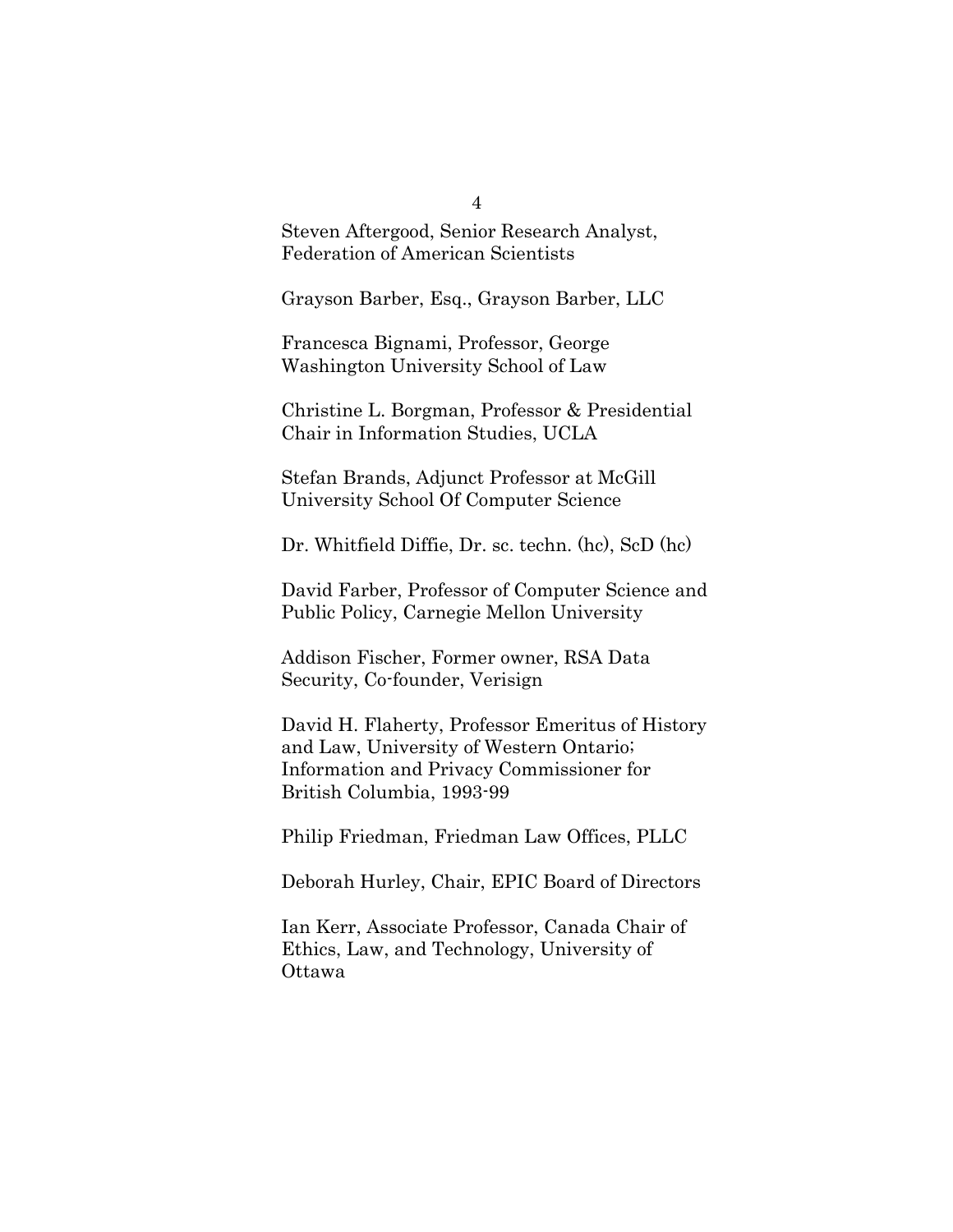Jerry Kang, Professor of Law, UCLA School of Law

Chris Larsen, CEO and Co-Founder, Prosper Marketplace, Inc.

Rebecca MacKinnon, Schwartz Senior Fellow, New America Foundation

Mary Minow, Library Law Consultant

Pablo Molina, Associate VP of IT and Campus CIO, Georgetown University

Helen Nissenbaum, Professor, Media, Culture & Communication, NYU

Ray Ozzie, (former) Chief Software Architect, Microsoft

Deborah C. Peel, MD, Founder and Chair, Patient Privacy Rights

Chip Pitts, Lecturer, Stanford Law School and Oxford University

Ronald L. Rivest, Professor of Electrical Engineering and Computer Science, MIT

Bruce Schneier, Security Technologist; Author, Schneier on Security (2008)

Latanya Sweeney, Visiting Professor, Harvard University, Distinguished Career Professor of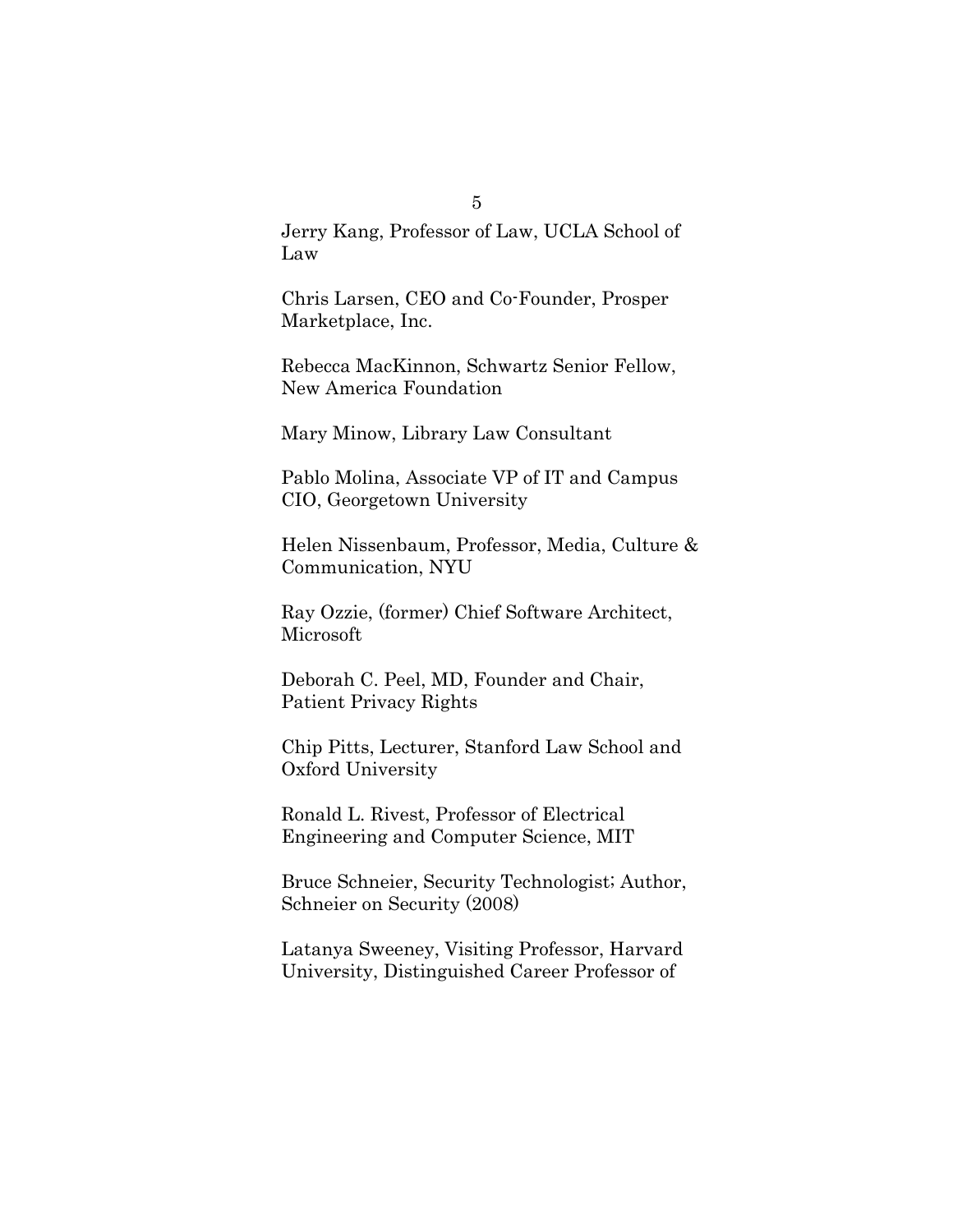Computer Science, Technology and Policy, Carnegie Mellon University

Frank M. Tuerkheimer Professor of Law University of Wisconsin Law School

Edward G. Viltz, www.InternetCC.org

(Affiliations are for identification only)

#### Privacy, Practitioner and Consumer Organizations

American Psychoanalytic Association

The American Psychoanalytic Association is an association of 3,400 psychiatrists and psychoanalysts based in New York City whose members have practices throughout the United States, including Vermont.

#### Bill of Rights Defense Committee

The Bill of Rights Defense Committee is a national non-profit grassroots organization. We defend the rule of law and rights and liberties challenged by overbroad national security and counter-terrorism policies.

#### Center for Digital Democracy

The Center for Digital Democracy is a leading U.S. digital privacy non-profit organization that educates the public about the role of consumer data collection used for interactive

6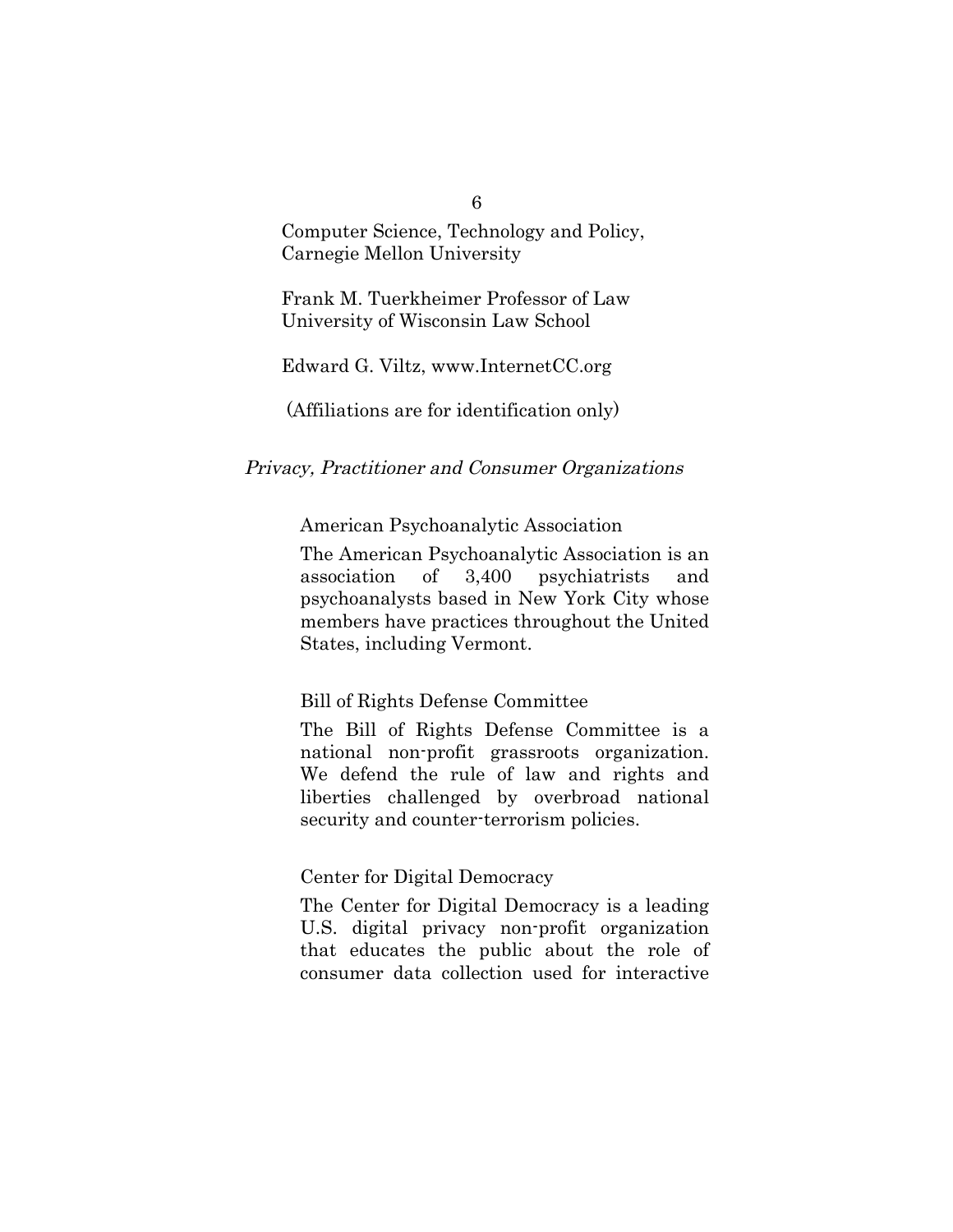advertising, especially in the field of online health information and services.

#### Center for Media and Democracy

The Center for Media and Democracy is a national independent, non-profit, non-partisan media, policy, and consumer watchdog group located in Madison, Wisconsin.

#### Consumer Federation of America

The Consumer Federation of America is an association of non-profit consumer organizations that was established in 1968 to advance the consumer interest through research, advocacy, and education.

#### Patient Privacy Rights

Patient Privacy Rights is the nation's health privacy watchdog, a 501(c)3 nonprofit organization.

#### Privacy Activism

PrivacyActivism is a non-profit organization whose goal is to enable people to make wellinformed decisions about the importance of privacy on both a personal and societal level.

#### World Privacy Forum

The World Privacy Forum is a nonprofit, nonpartisan 501 (C) (3) public interest research group. The organization is focused on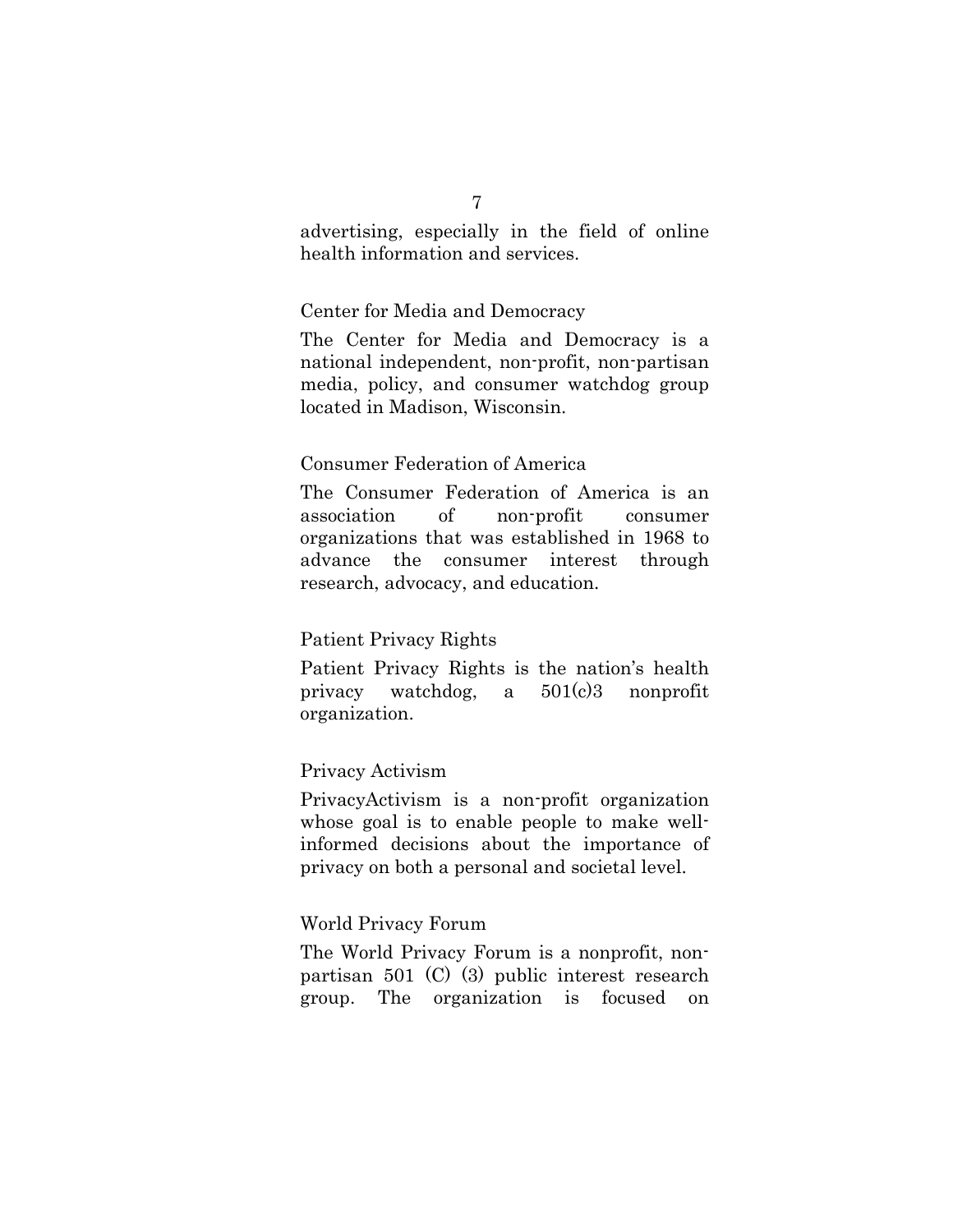conducting in-depth research, analysis, and consumer education in the area of privacy.

Privacy Rights Clearinghouse

Privacy Rights Clearinghouse is a nonprofit consumer organization with a two-part mission – consumer information and consumer advocacy.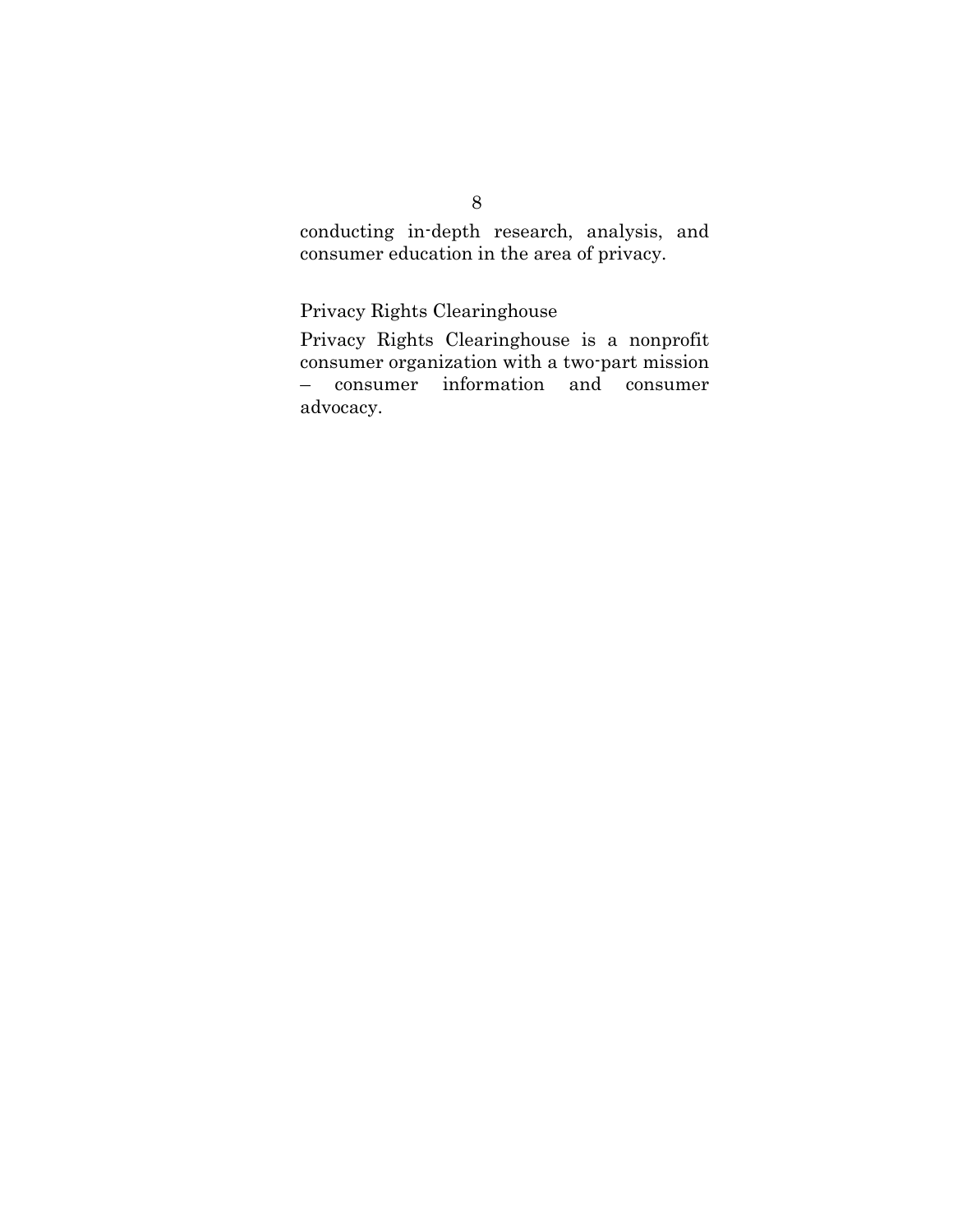#### SUMMARY OF THE ARGUMENT

The Vermont Confidentiality of Prescription Information Law seeks to safeguard the privacy of prescribing information. This is a substantial state interest that is of even greater concern than the record below reveals. The "deidentification" technique adopted by the Respondents in this matter does not adequately safeguard the medical privacy of Vermont residents or the residents of other states whose personal prescribing information could be obtained by data-mining firms and subsequently sold to pharmaceutical companies. These records include the prescriber's name and address; the name, dosage, and quantity of the drug prescribed; the date and location at which the prescription was filled; and the patient's age and gender. The only missing element – the patient's actual name  $-$  is concealed by a weak cryptographic technique that does not actually prevent reidentification of the patient by Respondent. In such circumstance, the Vermont law, and the many other similar state confidentiality laws, seek to safeguard personal information that is without question among the most sensitive and most deserving of protection. Considering also that the state compels the collection of this information for public safety and research purposes, the subsequent disclosure for other unrelated purposes implicates a Constitutional interest in informational privacy.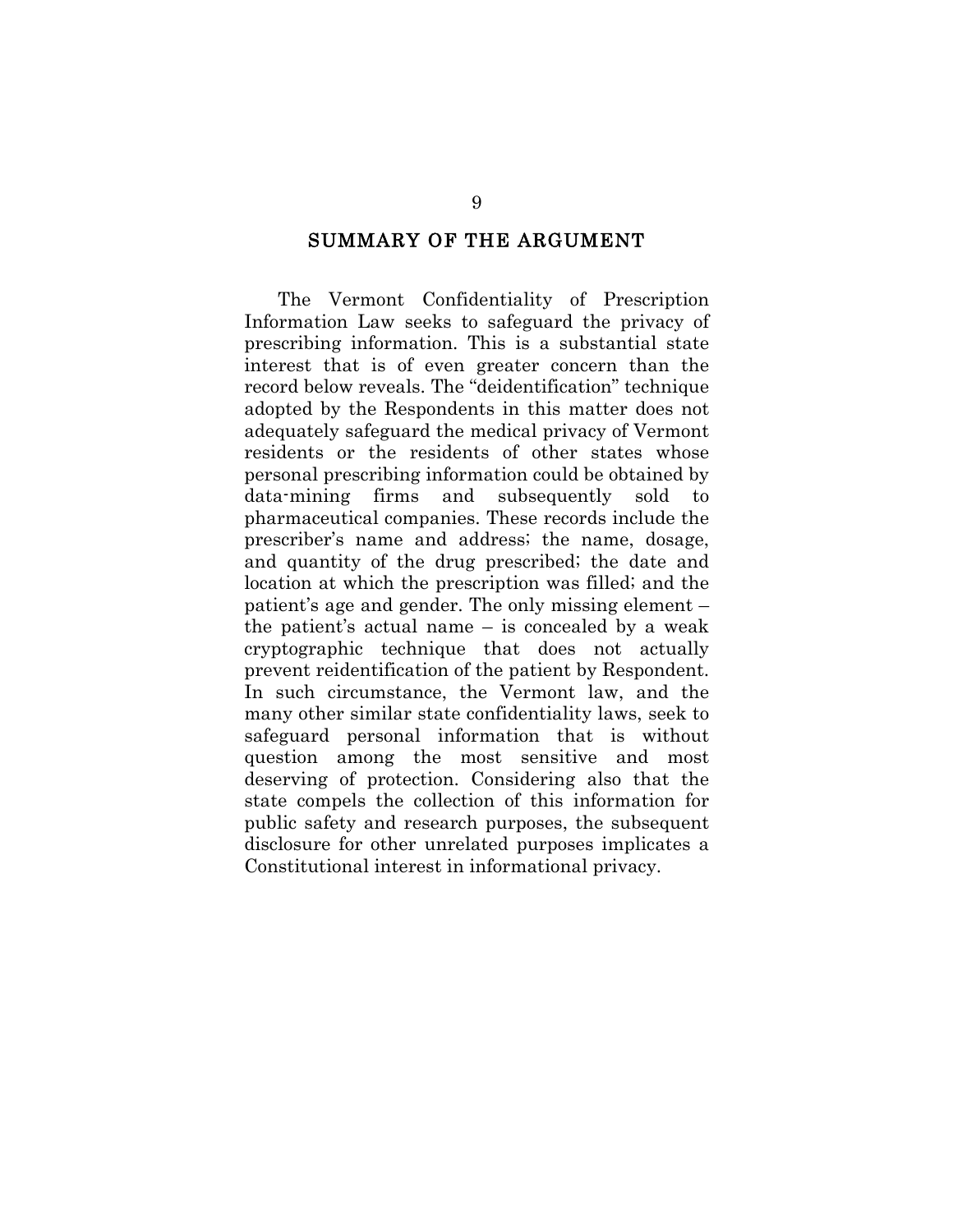#### ARGUMENT

### I. Medical Privacy is a Fundamental Concern for Patients.

There are approximately 1.4 million health care providers in the United States. IMS Health Inc. v. Ayotte, 490 F. Supp. 2d 163, 165 (D.N.H. 2007), rev'd and vacated, 550 F.3d 42 (1st Cir. 2008). These providers write billions of prescriptions each year for more than 8,000 different pharmaceutical products. Id. These prescriptions are filled at 54,000 retail pharmacies throughout the country. Id. The retail pharmacies acquire records for every prescription they fill. These records include: patient name; prescriber identification; drug name; dosage prescribed; quantity; and date the prescription was filled. Id. In order to comply with federal and state privacy laws, patient-identifying information is obscured through a cryptographic technique and the record deidentified, often with software installed by the data-mining companies themselves. Id. at 166. The rest of the prescription record remains intact. Thus, a patient's entire drug history is correlated, and each provider can be identified along with his or her prescribing habits. Each provider is individually identified in the data, along with his or her entire prescribing history broken down by patient. This is the very valuable information that pharmacies are selling to data-mining companies. Id. This practice raises privacy concerns for both patients and health care providers.

Public sentiment overwhelmingly favors the protection of patient privacy. Over 70% of Americans have concerns over the disclosure of their medical information without their knowledge. Harris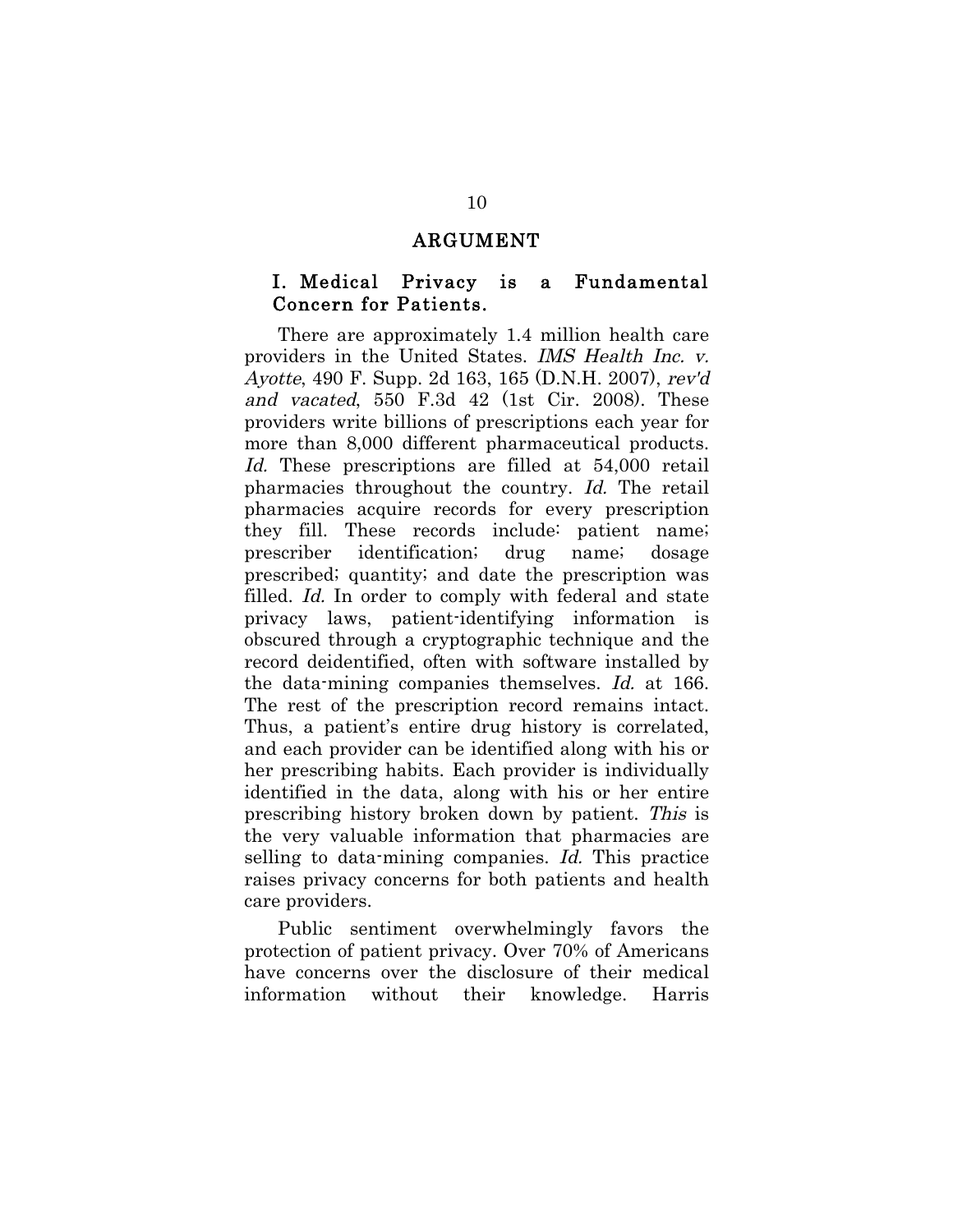Interactive, HIPAA Notices Have Improved Public's Confidence That Their Medical Information is Being Handled Properly: However public split on benefits of and privacy risks associated with Electronic Medical Records (EMR), Feb. 24, 2005.

Arizona, the District of Columbia, Illinois, Kansas, Maine, Maryland, Massachusetts, Nevada, New Hampshire, New York, North Carolina, Rhode Island, Texas, Washington, and West Virginia have all considered or enacted bills banning the sale of prescriber data. Ariz. Rev. Stat. Ann. § 32-1973 (2010); D.C. Code § 3-1207.41 (2010); H.B 1459, 95th Gen. Assem. (Ill. 2007); S.B. 229 (Kan. 2007); Me. Rev. Stat. Ann. tit. 22, § 1711-E (2010); S.B. 266 (Md. 2007); S.B. 1275 (Mass. 2007); S.B. 231 (Nev. 2007); N.H. Rev. Stat. Ann. §§ 318:47-f, 318-47g, 318-B:12 (2010); H.B. 5891B, Reg. Sess. (N.Y. 2009); S.B. 159, Gen. Assem. (N.C. 2007); S.B. 2683, Gen. Assem. (R.I. 2008); S.B. 1620 (Tex. 2007); H.B. 1850 (Wash. 2008); W. Va. Code. § 30-5-12c (2010); see also Joe Mullin, States Consider Limits on Medical Data-mining, BOSTON GLOBE, Apr. 7, 2007; The Prescription Project, Prescription Data Mining Fact Sheet, Nov. 19, 2008.3 Vermont's prescription privacy law, the focus of this case, does not ban the sale of prescriber data. It merely gives health care providers the choice to keep their data private. See Vt. Stat. Ann. tit. 18, § 4631 (2010).

Doctors have also petitioned the American Medical Association ("AMA") on behalf of themselves and their patients for legal relief, blaming data-

<sup>3</sup>http://www.prescriptionproject.org/tools/fact\_sheets/files/0 004.pdf.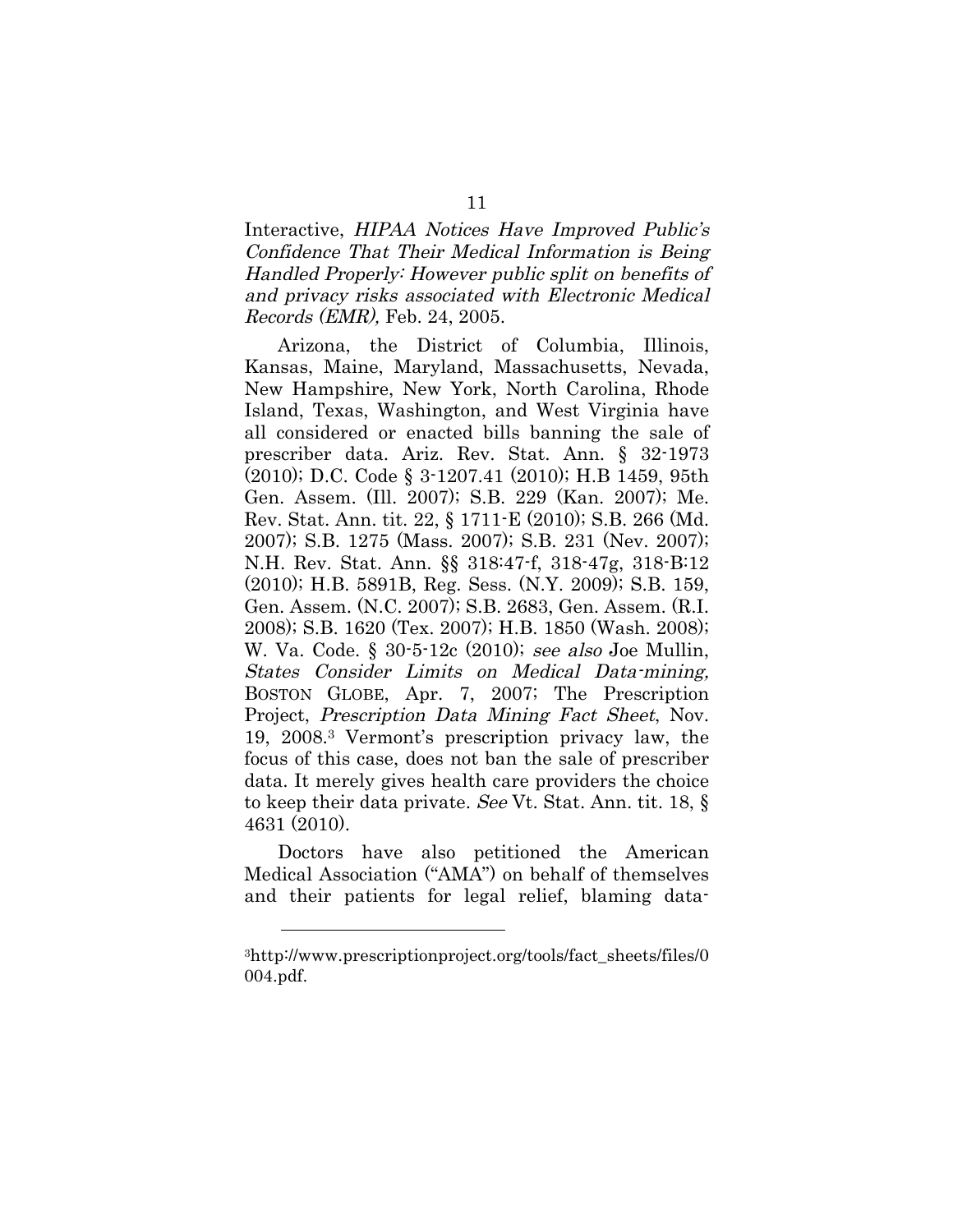mining companies for interfering with the patientdoctor relationship and violating doctors' and patients' privacy. Tanya Alberts, Doctors Ask AMA to Assure Some Privacy for their Prescription Pads, AMNews, Dec. 25, 2000. Even after the AMA adopted an opt-out approach to the sale of prescriber data, doctors continued to question the practice of selling prescriber data and lobbied for stronger safeguards for patient information. Joe Mullin, States Consider Limits on Medical Data-mining, Boston Globe, Apr. 7, 2007.

Although the AMA's Prescribing Data Restriction Program ("PDRP") allows physicians to opt out of having their prescribing history accessed by drug representatives, many physicians believe it is inadequate. The National Physician's Alliance supports a complete ban on the sale of prescriber data. Nat'l Physician's Alliance, Issue Brief: The Sale of Physician Prescribing Data Raises Health Care Costs (Feb. 2009).4 They have spoken against the PDRP because the program is burdensome and not widely publicized.

Health care providers face the unique challenge of providing quality, affordable health care, while protecting each patient's fundamental right to privacy. The use of electronic databases reduces institutional costs, integrating applicable data from multiple sources, and allowing patients to receive a higher and more accurate level of care, but without proper safeguards, these databases pose a serious

<sup>4</sup> Available at

http://npalliance.org/images/uploads/IssueBrief-Prescribing Data low res.pdf.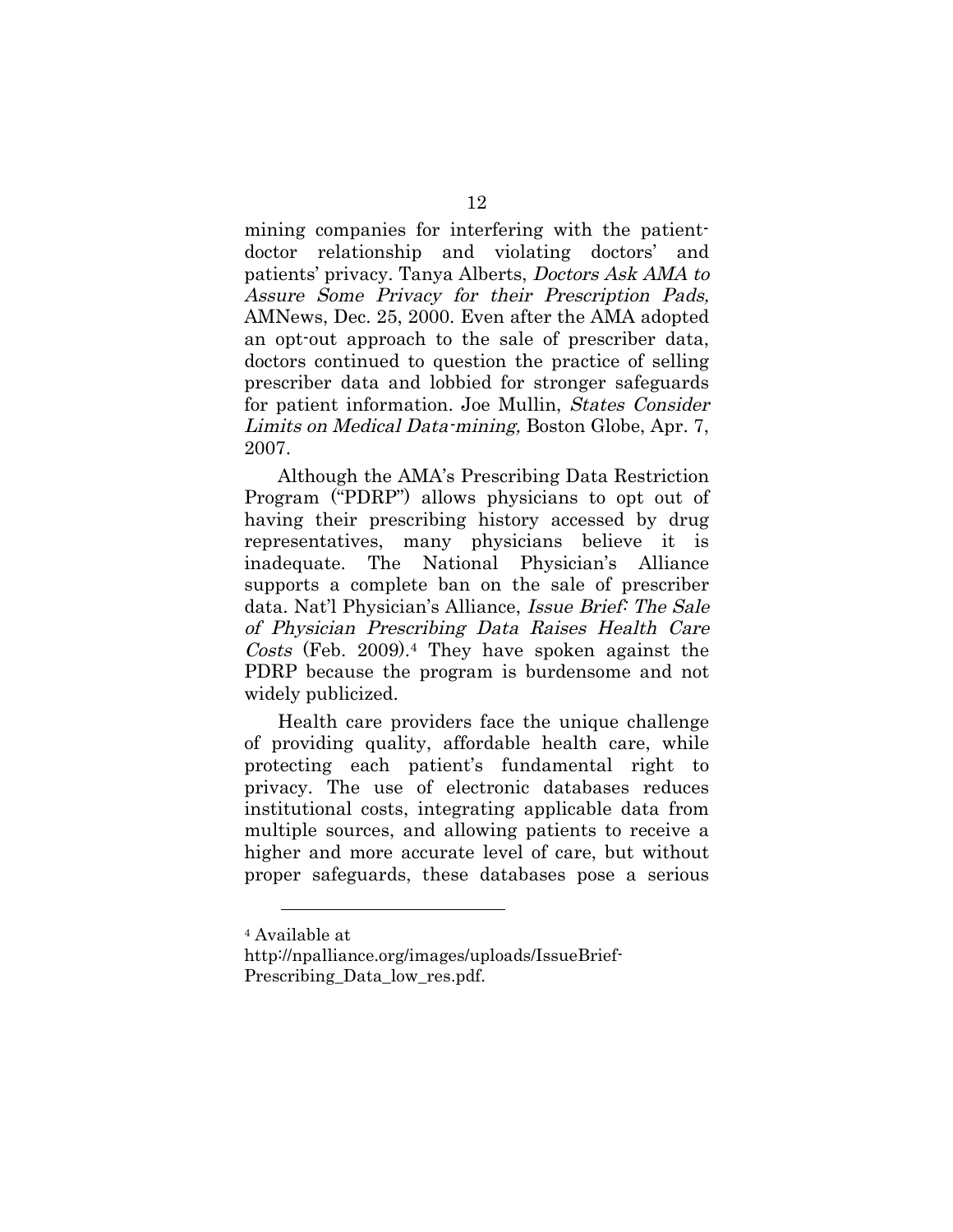threat to privacy. See Latanya Sweeney, Weaving Technology and Policy Together to Maintain Confidentiality, 25 J. LAW, MED., & ETHICS 98, 98-99 (1997). (summarizing industry and research use of personally identifiable health care information). However, this transition to centralized depositories for health care information may lead to the disclosure of private medical records to secondary actors, such as researchers, economists, statisticians, administrators, consultants, and computer scientists.

## II. The Vermont Law Seeks to Safeguard Medical Privacy, a Fundamental Concern for those Receiving Prescription Drugs

The state of Vermont enacted the Confidentiality of Prescription Information law, Vt. Stat. Ann. tit. 18, § 4631 (2010), to address concerns about the privacy of medical information. The Vermont legislature found a "reasonable expectation that the information in the prescription, including [the doctor's] identity and that of the patient, will not be used for purposes other than the filling and processing of the payment for . . . prescription[s]." Vt. Acts & Resolves 80 (S.115) § 1(29).5 This legislative determination followed from the Vermont Medical Society's 2006 Medical Privacy Resolution opposing data-mining practices. C.A. App. A4197, Vermont Medical Society Resolution, "Ensuring the Privacy of Prescription Information," Oct. 14, 2006, ("the doctor-patient relationship requires confidentiality and privacy to work effectively."); see also Stolberg & Gerth, High-Tech

<sup>5</sup> http://www.leg.state.vt.us/docs/legdoc.cfm?URL= /docs/2008/acts/ACT080.htm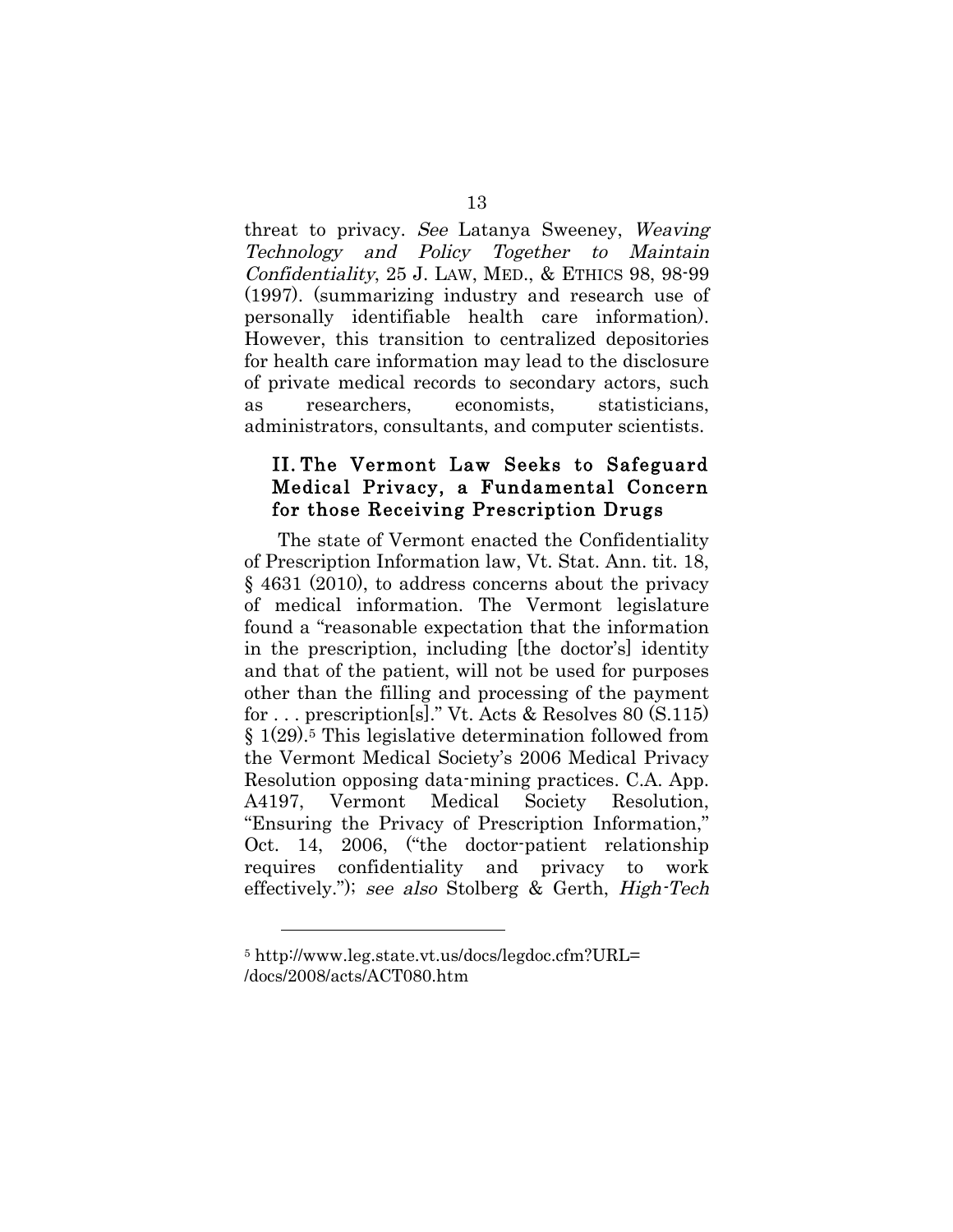Stealth Being Used to Sway Doctor Prescriptions, N.Y. TIMES, Nov. 16, 2000 at A1 (Georgetown University Law Center Professor Lawrence O. Gostin describes patient profiling as a fundamental violation of privacy) cited at C.A. App. A4218-22.

Vermont's concern is understandable. Doctors in Vermont and across the country are required under state, federal, and international law to retain their patients' personal information and transmit it to the pharmacies that service their prescriptions. See, e.g., Vt. Bd. Of Pharmacy Admin. Rule § 9.1, 9.24, 9.26, 9.27; 21 U.S.C. § 822, 827 (2010); Single Convention on Narcotic Drugs, art. 19, 20, Mar. 30, 1961, 18 U.S.T. 1407, 520 U.N.T.S. 151; Convention on Psychotropic Substances, art. 16, opened for signature Feb. 21, 1971, 1019 U.N.T.S 175 (ratified by the United States in 1980). Data retention laws require that pharmacies obtain from doctors the full name, street address, age, and gender of their patients, as well as the name, strength, dosage, and number of refills of their prescribed drugs. See, e.g., Vt. Bd. Of Pharmacy Admin. Rule § 9.1, 9.24.

Federal law requires pharmacies to remove names and addresses from this information, in addition to month and day, but not year, of birth, and encrypt the rest before selling it. Privacy Rule of the Health Insurance Portability and Accountability Act of 1996 (HIPAA), Pub. L. No. 104-191 (1996), 45 C.F.R.  $\S$  164.312(e)(2)(ii), 164.514(b)(2)(i) (2010). Federal law imposes no additional restrictions on pharmacies and companies such as IMS Health and Verispan that sell this information. 45 C.F.R. § 164.502(d)(2) (2010). IMS Health will sell the information "to anyone who wants to buy it." C.A. App. A78 (trial testimony of Hossam Sadek, General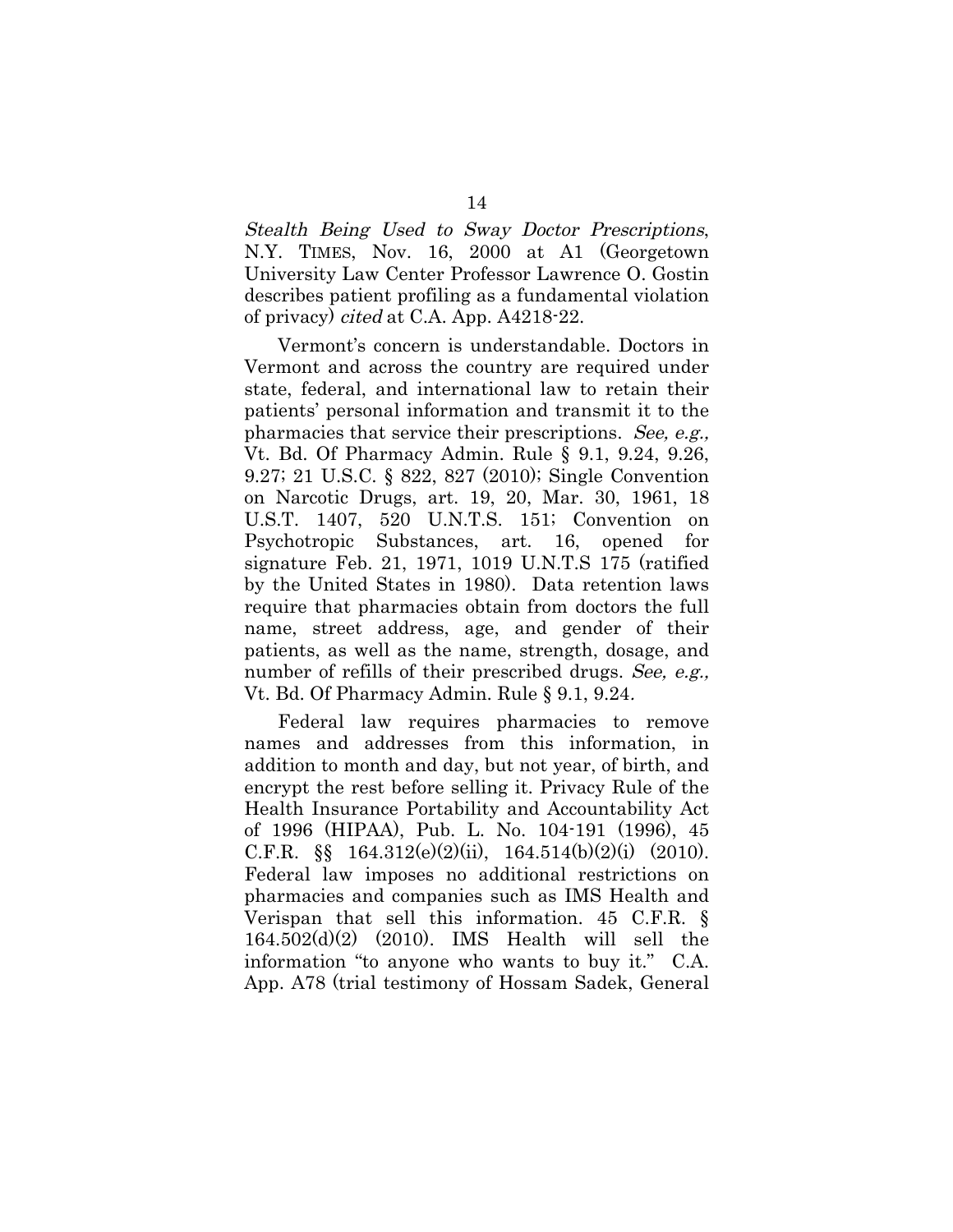Manager for IMS Health's Business Line Management).

It is the provision of the Act that permits marketing use of "patient and prescriber data" that "does not identify a prescriber and [for which] there is no reasonable basis to believe that the data provided could be used to identify a prescriber" that gives rise to EPIC's brief. 18 Vt. Stat. Ann. tit. 18, § 4631 (2010). Simply stated, the privacy interest that undergirds the state's interest in this statute is even greater than what the legislature expressly recognized in the findings.

IMS Health's deidentification techniques do not adequately protect the privacy interests of patients or preserve doctor-patient confidentiality. For this reason, the Court should give even greater weight to patients' privacy interests in its Central Hudson analysis, if the Court determines that the transfer of nonpublic patient data is in fact commercial speech. See Central Hudson Gas & Elec. Corp. v. Pub. Serv. Comm'n of N.Y., 447 U.S. 557 (1980); see also IMS Health v. Ayotte, 550 F.3d 42, 51-53 (1st Cir. 2008), cert. denied, 129 S. Ct. 2864 (2009) (the commercial use of nonpublic information is better described as commercial conduct than commercial speech.)

The patient interest in protecting the privacy of personal medical information is widely recognized. "A majority of adults express discomfort (42 percent) or uncertainty (25 percent) with their health information being shared with other organizations even if . . . [their] name, address, [date of birth, and social security number] were not included." California Healthcare Foundation, Consumers and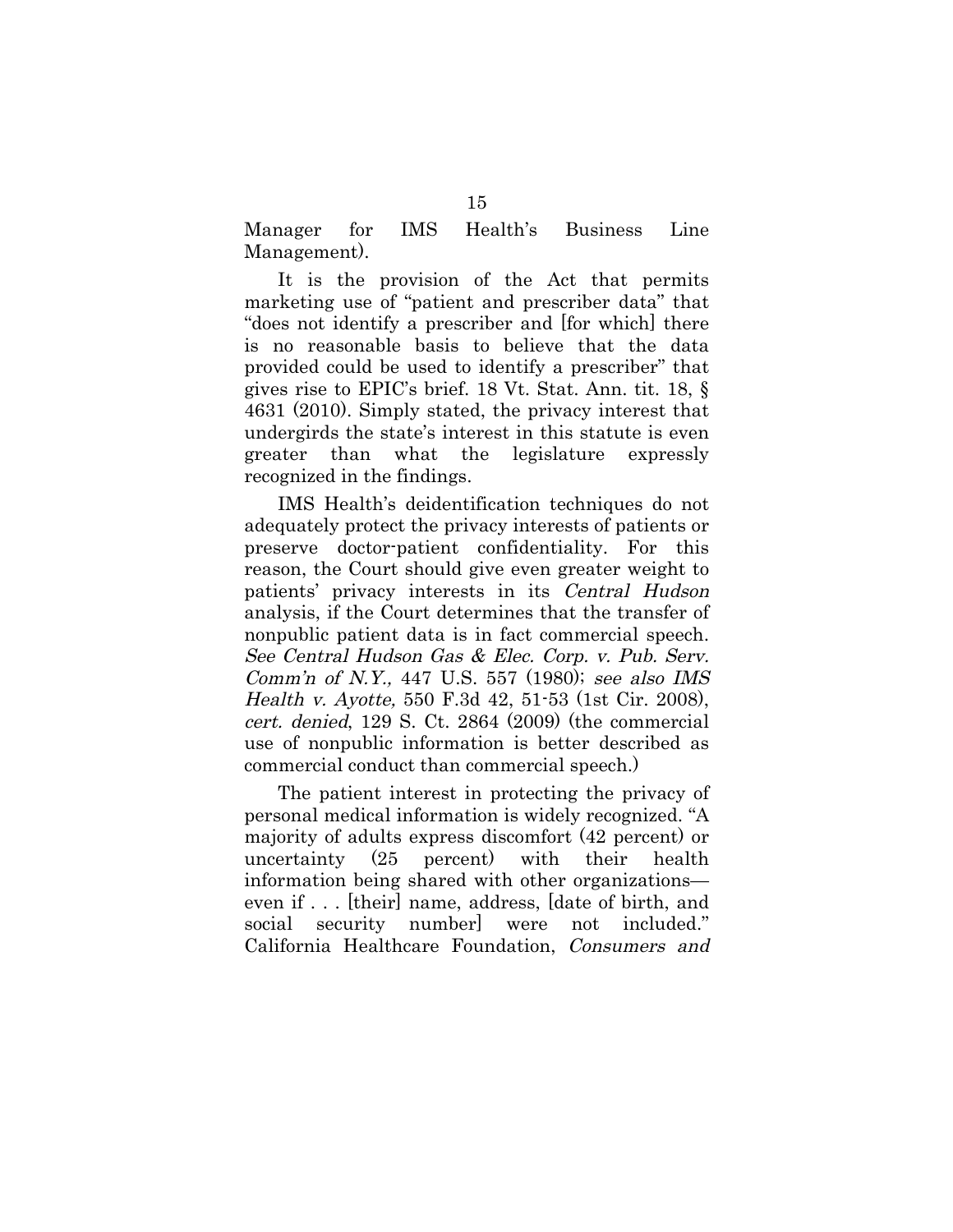Health Information Technology: A National Survey, 26 (2010).6 One out of every seven adults "would hide something from their doctor if they knew their information would be shared," even with guarantees that their names, addresses, dates of birth, and social security numbers stay secret. *Id.* at 25. Another onethird "would consider hiding information." Id. Over 90% of Americans want to determine which companies and government entities can see their health information. Patient Privacy Rights/Zogby International Poll, Nov. 23, 2010.

Patients have a privacy interest in confidentiality of treatment. See Discussion Draft of Health Information Technology and Privacy Legislation: Hearing on H.R. 6357 Before the Subcomm. on Health of the H. Comm. on Energy and Commerce, 110th Cong. (2008) (Testimony of Dr. Deborah Peel); Anita Allen, Privacy and Medicine, Stanford Encyclopedia of Philosophy (2009). The confidentiality interest complements the patients' interest in ensuring that personal data remains anonymous. Confidentiality of treatment encourages patients to seek the most accurate, and therefore best possible, care by promoting a trusting and frank relationship between patient and doctor. See id. Statutes that safeguard doctor-patient confidentiality also advance a First Amendment interest in protecting the ability of individuals to freely express their views to one another. "These statutes undeniably protect this venerable right of privacy.

<sup>6</sup> available at

http://www.chcf.org/~/media/Files/PDF/C/PDF%20Consum ersHealthInfoTechnologyNationalSurvey.pdf.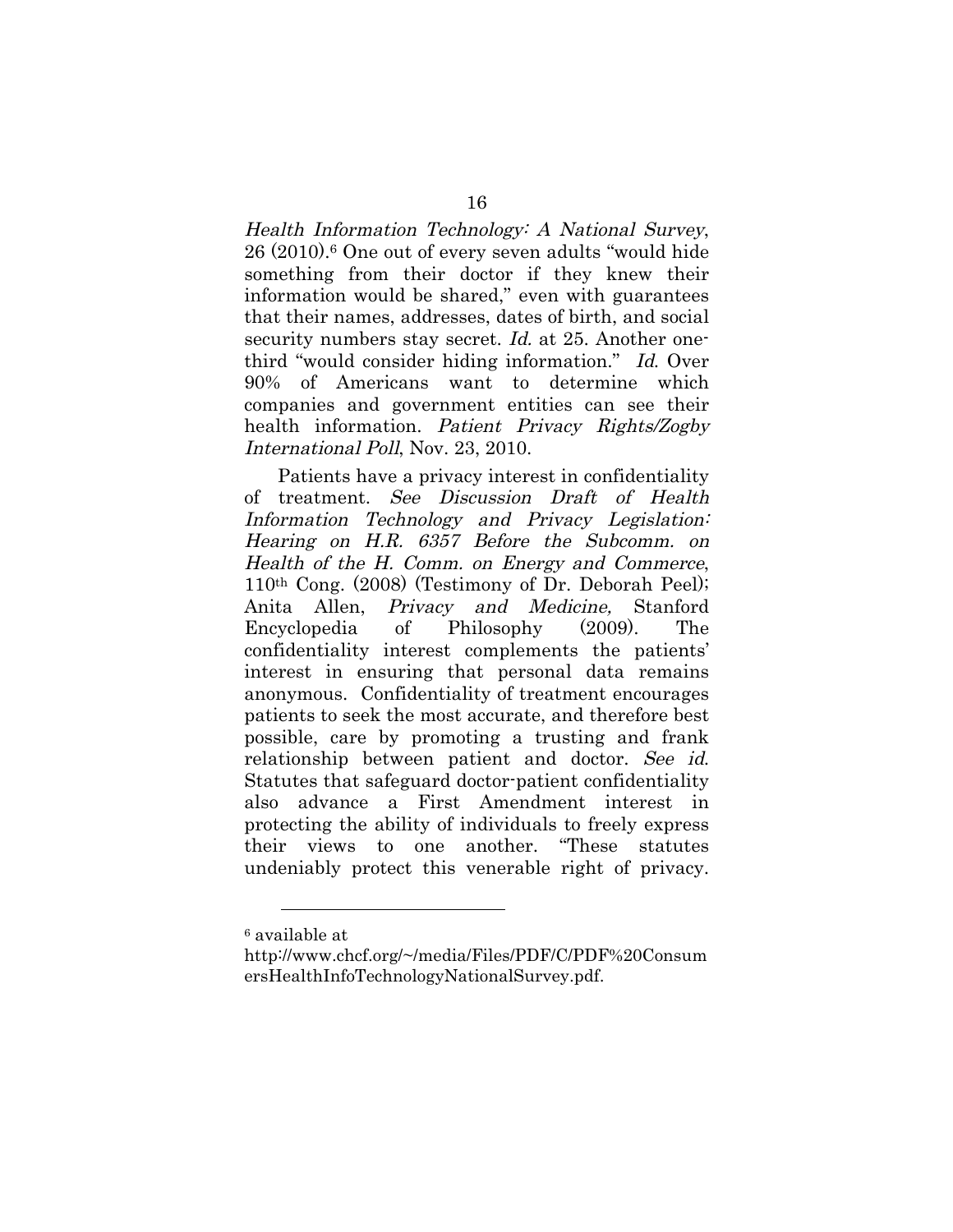Concomitantly, they further the First Amendment rights of the parties to the conversation." Bartnicki v. Vopper, 532 U.S. 514, 553 (2001) (Rehnquist, C.J., dissenting). There is an additional First Amendment interest in protecting the right of the individual to not speak publicly if he or she chooses not to do so. Wooley v. Maynard, 430 U.S. 705 (1977). Privacy laws that allow individuals to selectively disclose communications on private matters to others advance this important Constitutional interest. See, e.g., Nat'l Cable & Telecomms. Ass'n v.  $FCC$ , 555 F.3d 996 (D.C.) Cir. 2009).

Recognition of this confidentiality interest dates back to the Hippocratic Oath: "I will respect the privacy of my patients, for their problems are not disclosed to me that the world may know." This portion of the Oath was originally designed to reflect the "Hippocratic bargain," wherein patients "relinquished aspects of their privacy in exchange for their physicians' assurances of confidentiality." Mark Rothstein, The Hippocratic Bargain and Health Information Technology, 38 J. LAW, MED., & ETHICS 11 (2010).

Confidentiality also protects the doctor-patient relationship from external influence. "Medical confidentiality promotes medical autonomy by sheltering those seeking controversial medical care from outside criticism and interference with decisions." Anita Allen, Privacy and Medicine, Stanford Encyclopedia of Philosophy (2009).7

Even if the technique to separate the data from an identifiable individual is adequate, the transfer of

<sup>7</sup> http://plato.stanford.edu/entries/privacy-medicine/.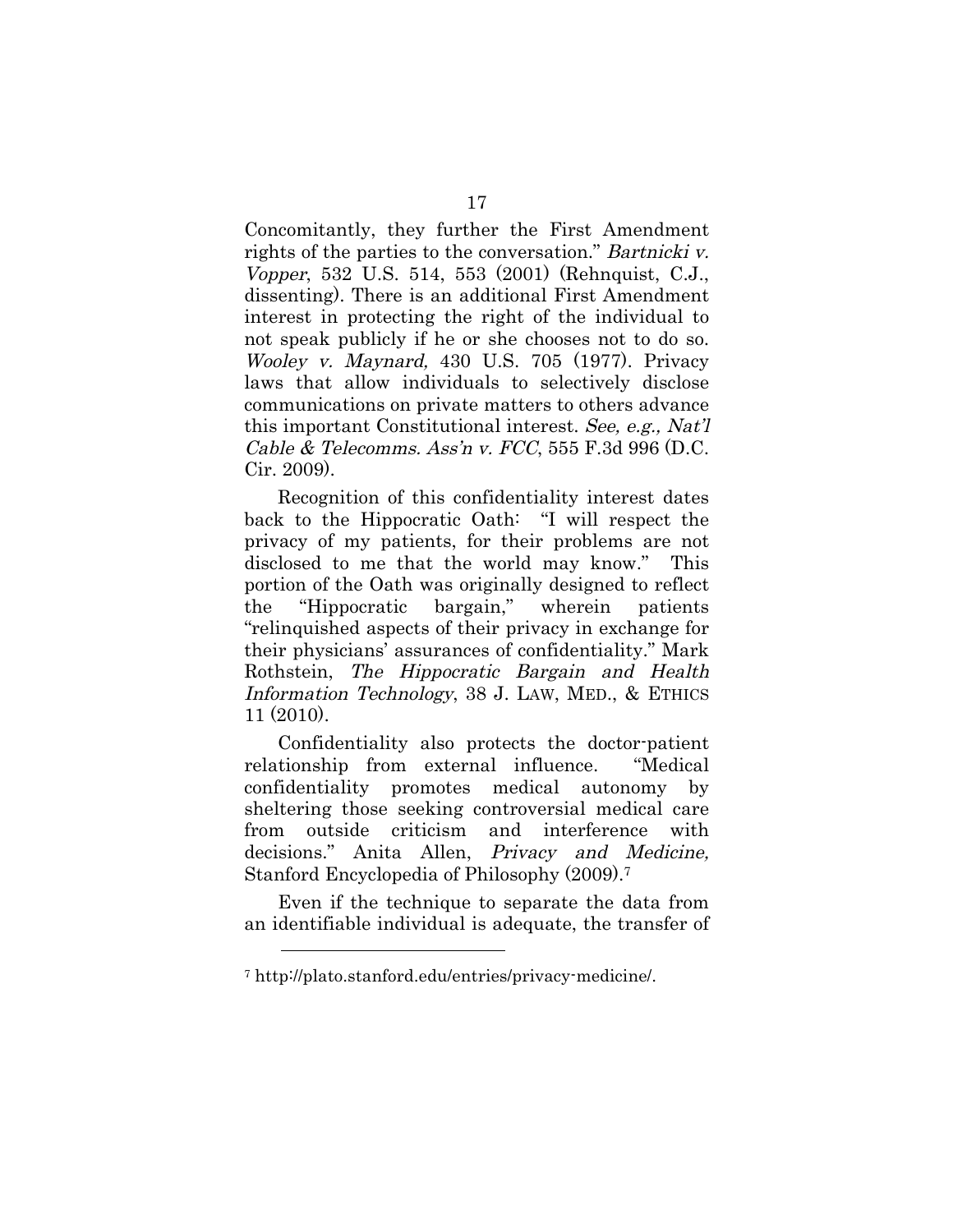sensitive medical information may still implicate a cognizable privacy interest. Individuals have an "interest in the uses to which data sets that include their data is put, even if they are not personally identified by researchers." Id.8 Professor Jerry Kang makes clear the privacy interest that remains even after identifying information has been eliminated:

> Imagine that a psychiatrist publishes verbatim counseling notes in a bestselling book, but in a way that the specific identity of the patient cannot be determined. If the patient protests at having her story chronicled in agonizing detail to the public, could the good doctor respond that because the information is not identifiable to the specific patient, even with additional research, it is not "personal information." And, because it is not personal information, the patient lacks any privacy claim? To my mind, this reasoning fails to account for the residual privacy interest that exists, notwithstanding the anonymity.

Jerry Kang, Cyberspace Privacy, 50 STAN. L. REV. 1193, 1209 (1998). There are "non-medical harms associated with the excessive disclosure of health information, including embarrassment, strains on intimate relationships, stigmatization, and discrimination." Mark Rothstein, The Hippocratic Bargain and Health Information Technology, 38 J. LAW, MED., & ETHICS 11 (2010). As Judge Posner

<sup>8</sup> http://plato.stanford.edu/entries/privacy-medicine/.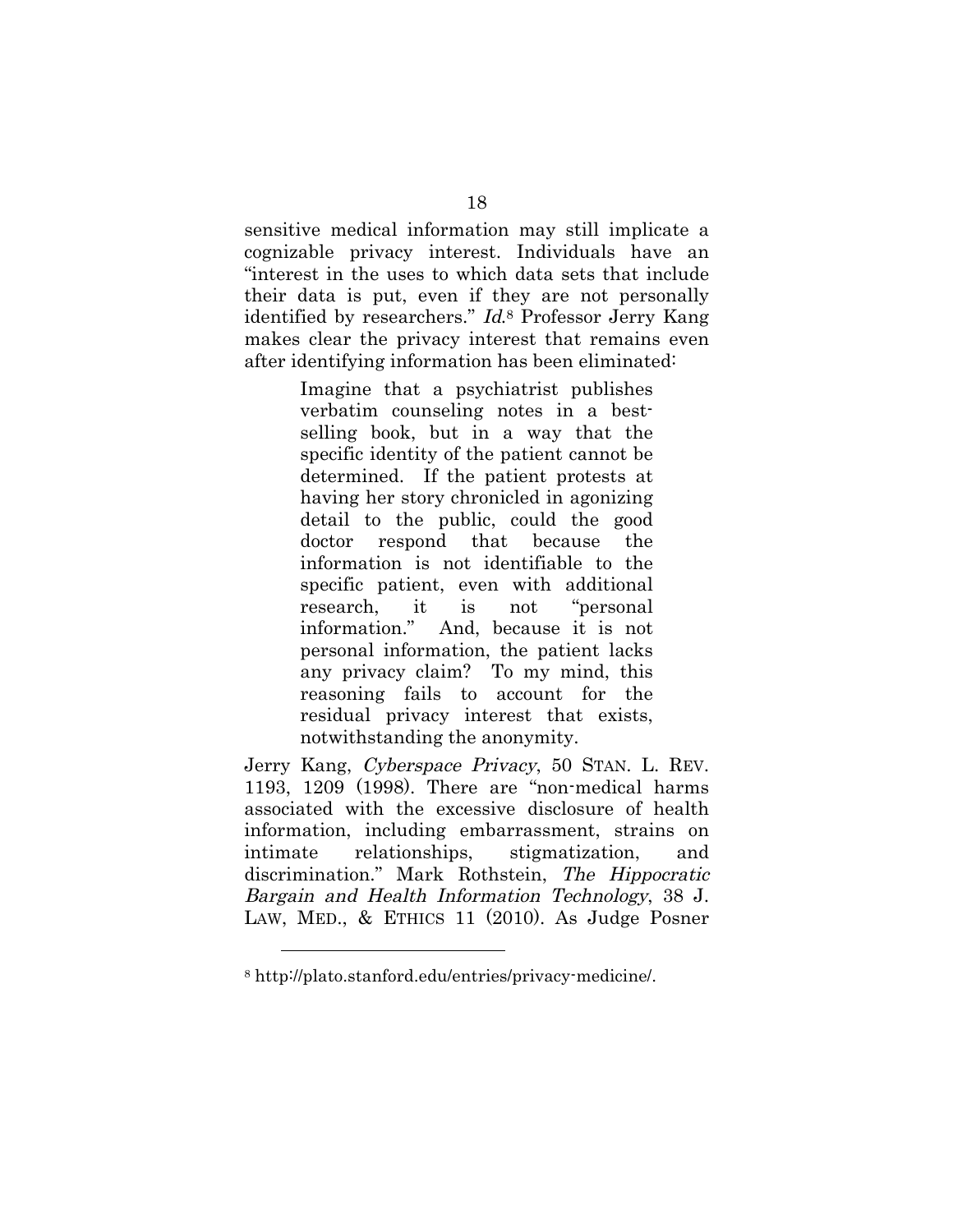wrote for the Seventh Circuit in Northwestern Memorial Hospital v. Ashcroft, 362 F.3d 923 (7th Cir. 2004) 45 C.F.R. § 164.502(d)(2).involving access to redacted medical records:

> Even if there were no possibility that a patient's identity might be learned from a redacted medical record, there would be an invasion of privacy. Imagine if nude pictures of a woman, uploaded to the Internet without her consent though without identifying her by name, were downloaded in a foreign country by people who will never meet her. She would still feel that her privacy had been invaded. The revelation of the intimate details contained in the record of a late-term abortion may inflict a similar wound.

The transfer of sensitive prescription information implicates a range of privacy interests.

## III. Data-Mining Companies Fail to Mitigate Medical Privacy Risks to Vermont Residents

The protection of the patient privacy interest in the transfer of prescriber information from the pharmacy to the data-mining firm relies upon two distinct techniques, both of which are inadequate to the task at hand.

The first is the deidentification of the patient's actual identity through a cryptographic technique known as "hashing." In ideal circumstances, a record containing the hashed representation of the patient's actual identity could never be linked to the actual patient. But the cryptographic technique chosen to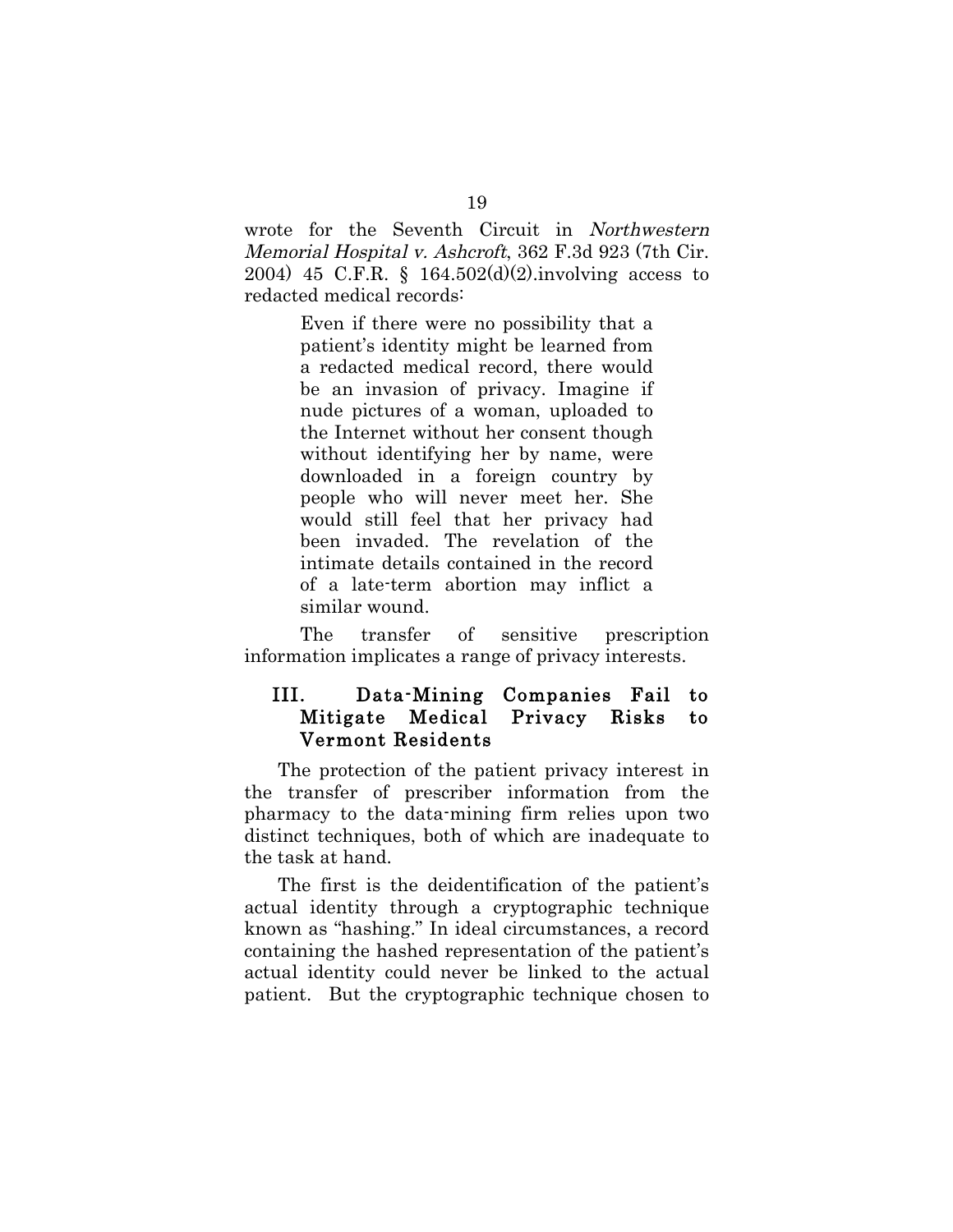protect patient privacy in this matter has been suspect for at least 15 years, can now be broken using nothing more than an ordinary desktop computer, and is considered unsuitable for further use by the federal government. Vlastimil Klima, Finding MD5 Collisions – A Toy For a Notebook (Mar. 5, 2005);<sup>9</sup> Chad Dougherty, Vulnerability Note VU#836068: MD5 Vulnerable to Collision Attacks, United States Computer Emergency Readiness Team (Dec. 31, 2008).<sup>10</sup> See generally, Wikipedia, "MD5,"  $($ "... it has been shown that MD5 is not collision resistant; as such, MD5 is not suitable for applications like SSL certificates or digital signatures that rely on this property. . . . The security of the MD5 hash function is severely compromised.")11

The second technique is the reduction in data elements in the record to reduce the likelihood that the actual identity could be inferred from other information such as age, gender, and home address. The records disseminated by IMS Health contain, in addition to detailed drug and prescriber information, the age and gender, but not the home address, of the patient. This, in combination with other publicly available databases, is enough information to reidentify patients.

IMS Health asserts that "there is no way that you can actually reverse engineer the data back to a patient." C.A. App. A89 (trial testimony of Hossam

<sup>9</sup> http://cryptography.hyperlink.cz/md5/

MD5\_collisions.pdf.

<sup>10</sup> http://www.kb.cert.org/vuls/id/836068.

<sup>11</sup> http://en.wikipedia.org/wiki/MD5 (accessed on Feb. 28, 2011).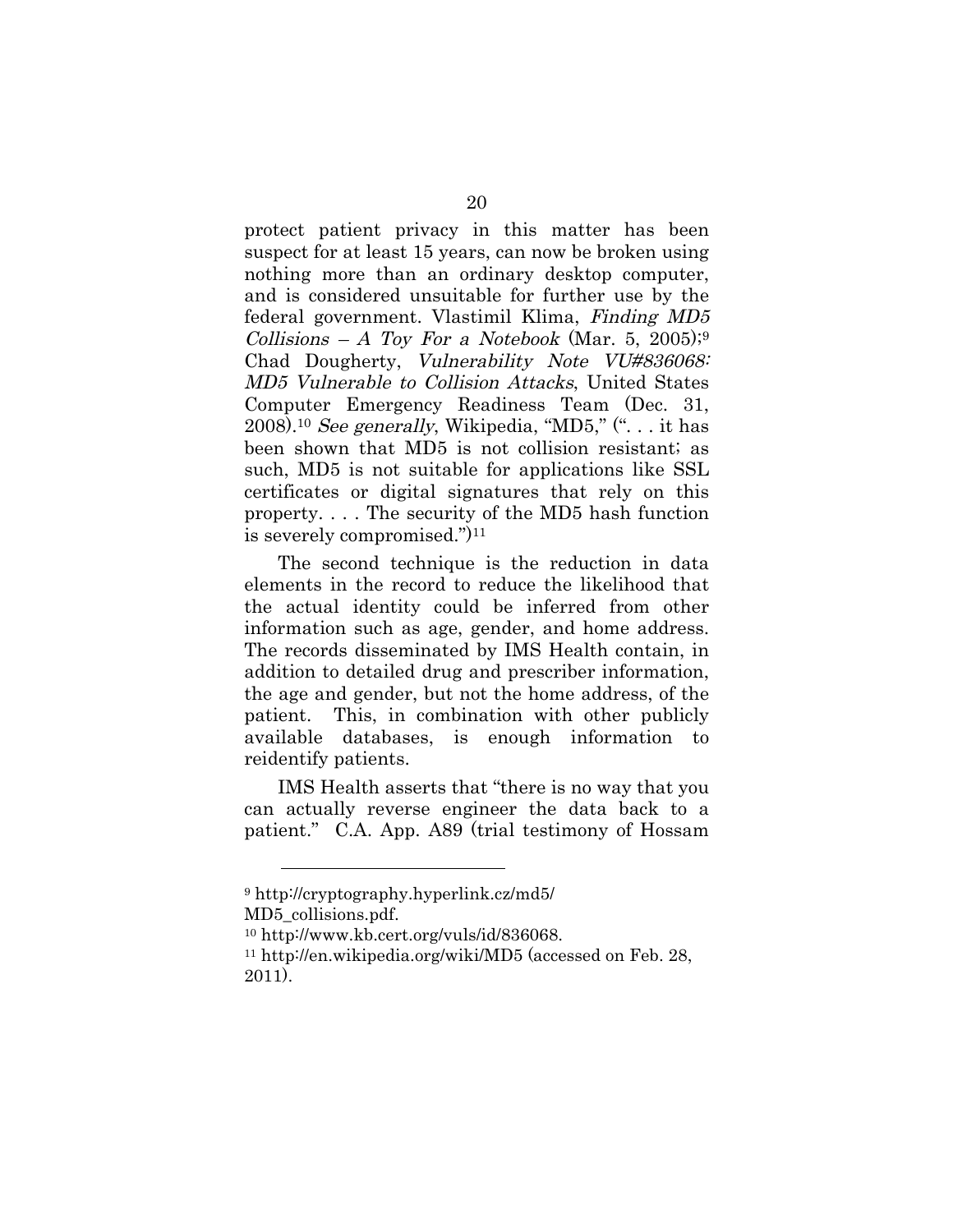Sadek, General Manager for IMS Health's Business Line Management). IMS's confidence is misplaced. The hash technique the company uses is no longer considered reliable by the scientific community or the federal government, and the data elements that remain in the record make reidentification, particularly in a small state such as Vermont, relatively simple. These factors buttress the state's interest in limiting the transfer of prescriber information. "A company falsely believing the data could not be re-identified may unknowingly put data at risk or not seek necessary security precautions. After all, data that adheres to the HIPAA Safe Harbor or Scientific Standard provisions can be shared freely without HIPAA review and sanctions." 45 C.F.R. § 164.502(d)(2).

As described below, there are significant shortcomings in the cryptographic and deidentification techniques adopted by Respondent to protect prescriber information. These shortcomings expose the patient information IMS Health and Verispan collect to the risk of actual disclosure and further underscore the privacy interest at issue in this case. Striking down Vermont's confidentiality statute, which allows physicians to limit the disclosure of prescriber information, would make this inadequately protected medical information more widely available.

## A. The Cryptographic Technique Used to Conceal the Identity of Patients is Inadequate

Verispan uses the MD5 Hash Algorithm to conceal the actual identity of patients who receive prescription medications. C.A. App. A99 (trial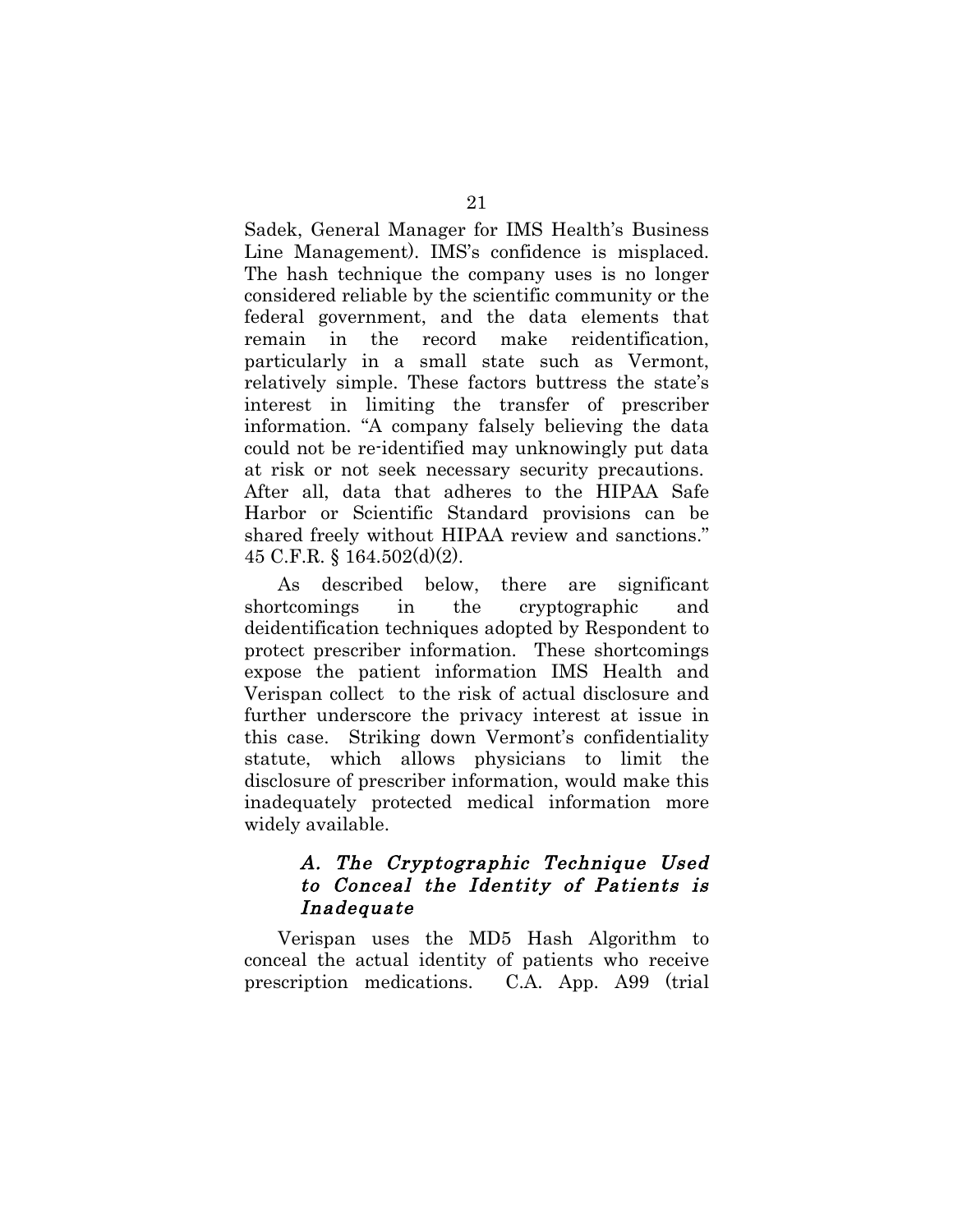testimony of Jody Fisher, Vice President of Verispan's Product Management); see also 45 C.F.R.  $§ 164.312(e)(2)(ii) (2010)$ . MD5 was developed by Ron Rivest in 1991. MD5 is a cryptographic "hash function" that creates a fixed length "digest" based on a text input. As such, it is possible to transform a person's name into a unique code and, in theory, not to determine the original name from the resulting code. Ron Rivest, The MD5 Message-Digest Algorithm, RFC 1321 (Apr. 1992).<sup>12</sup> MD5 is an improved version of MD4 and is similar in design. BRUCE SCHNEIER, APPLIED CRYPTOGRAPHY 436 (2nd ed. 1996).

A plainly inadequate transformation would be based on ROT13 ("rotate by 13 places"), a simple substitution cipher that traces its roots to Julius Caesar. See generally id. at 11; Wikipedia, "ROT13." With ROT13 each letter in a string is replaced by the letter 13 characters further along in the alphabet. For example, a ROT13 transformation of "Alan Turing" would produce "Nyna Ghevat." If someone were to examine a patient record with the string "Nyna Ghevat" appearing where a "deidentified" name would be expected, it would not be difficult to determine the actual name that generated the string. Hashing algorithms are typically far more sophisticated, and will for example routinely produce a fixed-length output regardless of the length of the initial text. But this example with ROT13 makes clear the risk that an inadequate technique for deidentification establishes an ongoing privacy risk.

<sup>12</sup> http://www.faqs.org/rfcs/rfc1321.html.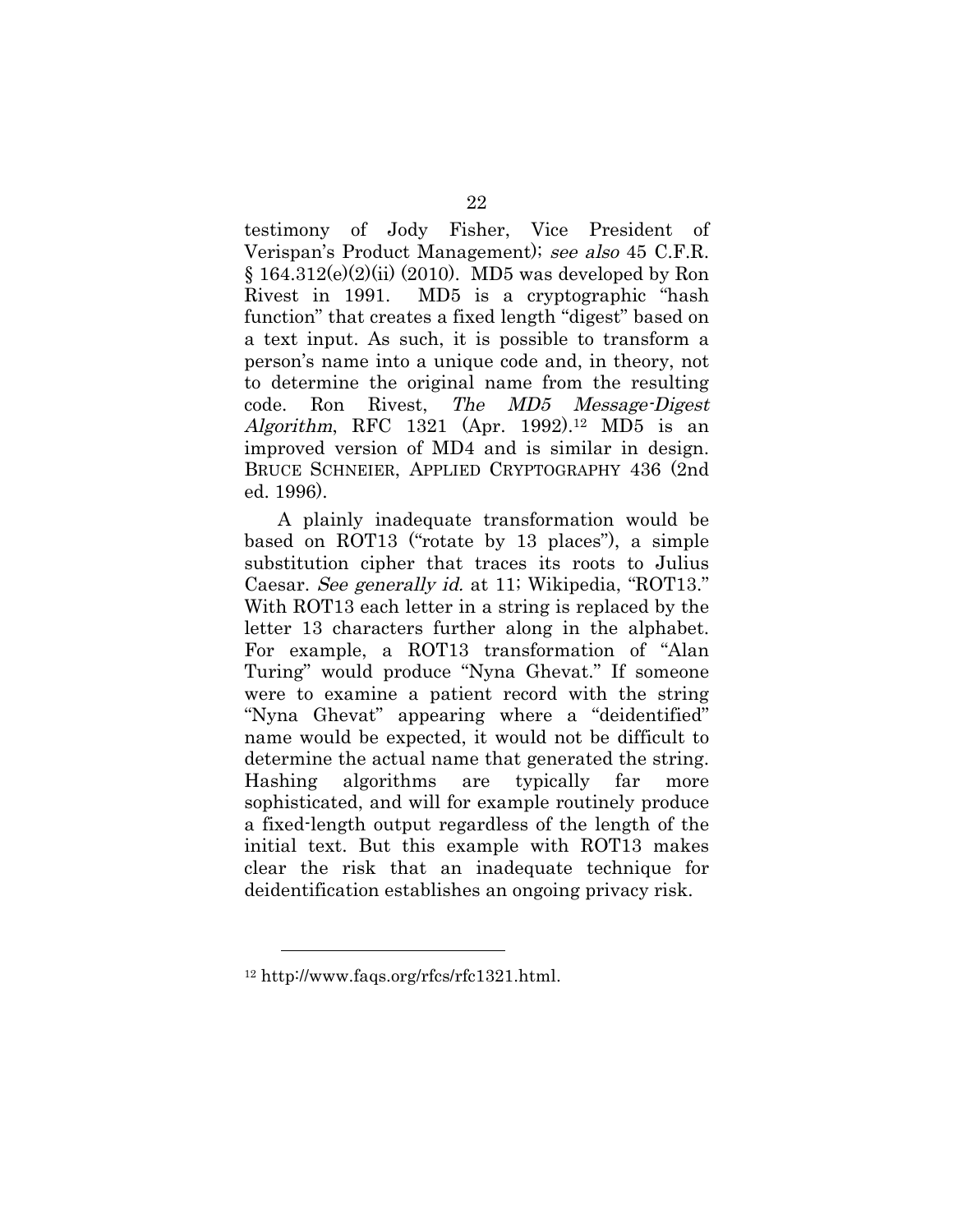For 15 years, security expert Bruce Schneier has been "wary of using MD5" because of analytic work proving MD4 and MD5 had security vulnerabilities. Id. at 441. Two different teams of analysts demonstrated that MD5's underlying cryptographic key algorithm was insufficiently random. Id. Randomness is an important metric. "The algorithms that take a block of data and hide it in the noise . . . need data that is as close to random as possible. This lowers the chance that it can be detected." Peter Wayner, DISAPPEARING CRYPTOGRAPHY 32 (2nd ed. 2002). The second team partially compromised MD4, and then demonstrated that MD5 failed by its own design principles. Bert den Boer and Antoon Bosselaers, Collisions for the Compression Function of MD5, Proceedings of Eurocrypt '92, Advances in Cryptology, 71-88 (1992).

Researchers in China in 2004 and the Czech Republic in 2005 moved beyond analytical work into demonstrated applications of MD5's vulnerabilities. Both successfully compromised MD5, using "just ordinary desktop computers" rather than supercomputers. Vlastimil Klima, Finding MD5 Collisions – A Toy For a Notebook (Mar. 5, 2005).<sup>13</sup>

In December of 2005, Ron Rivest declared MD5 "clearly broken." Ron Rivest, [Python-Dev] hashlib faster md5/sha, adds sha256/512 support (Dec. 16, 2005).14 Significantly, the government agency charged with safeguarding federal computer systems

<sup>13</sup>

http://cryptography.hyperlink.cz/md5/MD5\_collisions.pdf 14 http://mail.python.org/pipermail/python-dev/2005- December/058850.html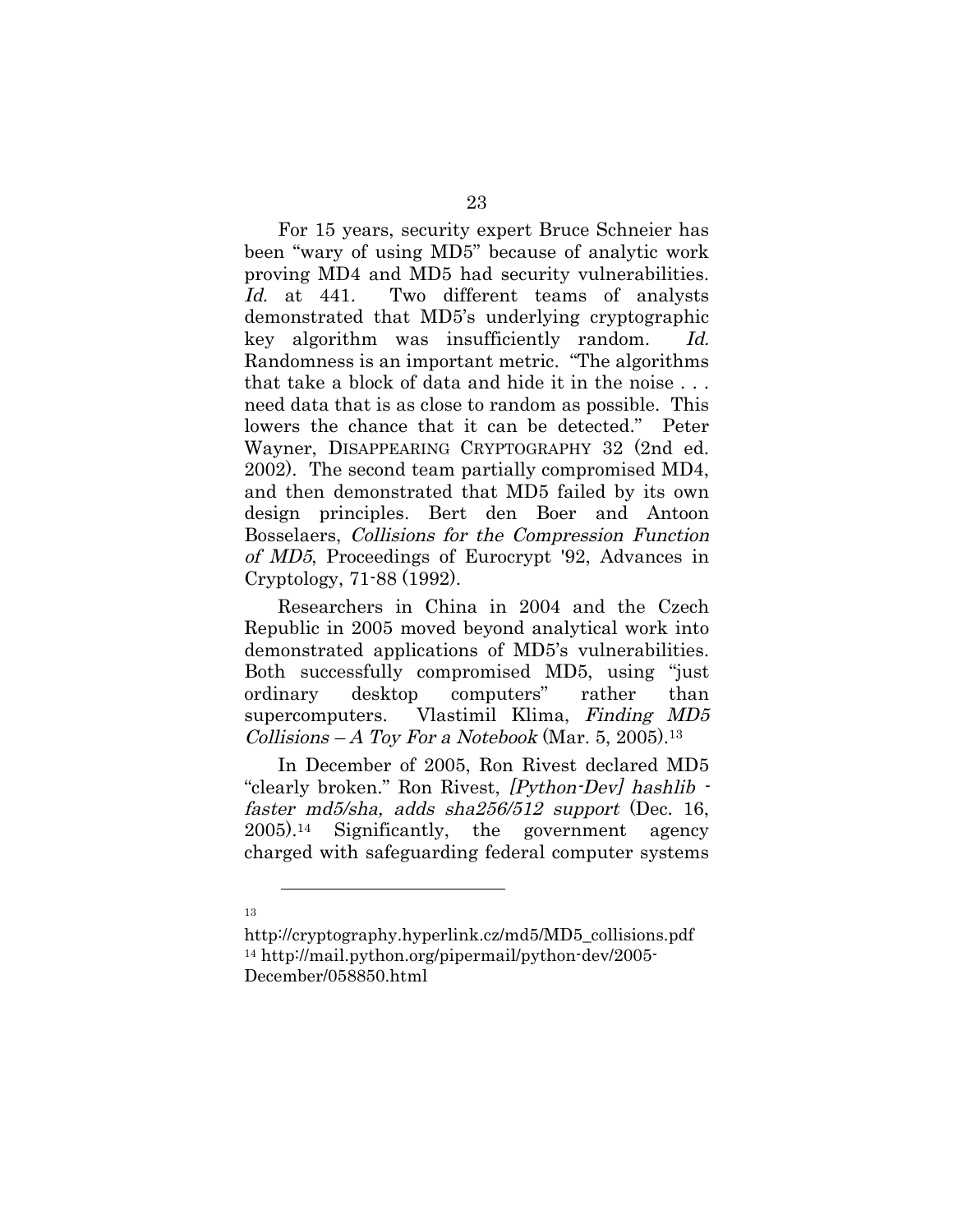determined that the technique upon which Respondent relies to safeguard the actual identity of patients is no longer reliable. The Department of Homeland Security's Computer Emergency Readiness Team concluded that MD5 is "cryptographically broken and unsuitable for further use." Chad Dougherty, Vulnerability Note VU#836068: MD5 Vulnerable to Collision Attacks, United States Computer Emergency Readiness Team (Dec. 31, 2008).15 Bruce Schneier added that "no one should be using MD5 anymore." Bruce Schneier, Forging SSL Certificates, Schneier on Security (Dec. 31, 2008).16

The legal consequence of the problem with MD5 is to strengthen the state's interest in limiting the transfer of prescriber data. The deidentification technique deployed by Respondent's will continue to leave at risk the disclosure of actual patient prescription data.

### B. Patient Records are At Risk of Being Reidentified

 Amici EPIC believe that "deidentified" data "should not be considered anonymous." See Latanya Sweeney, Simple Demographics Often Identify People Uniquely (Carnegie Mellon University, Data Privacy Working Paper No. 3, 2000);<sup>17</sup> see also Ross Anderson, The DeCODE Proposal for an Icelandic

<sup>15</sup> http://www.kb.cert.org/vuls/id/836068.

<sup>16</sup>http://www.schneier.com/blog/archives/2008/12/forging\_s sl\_cer.html

<sup>17</sup>http://dataprivacylab.org/projects/identifiability/paper1.p df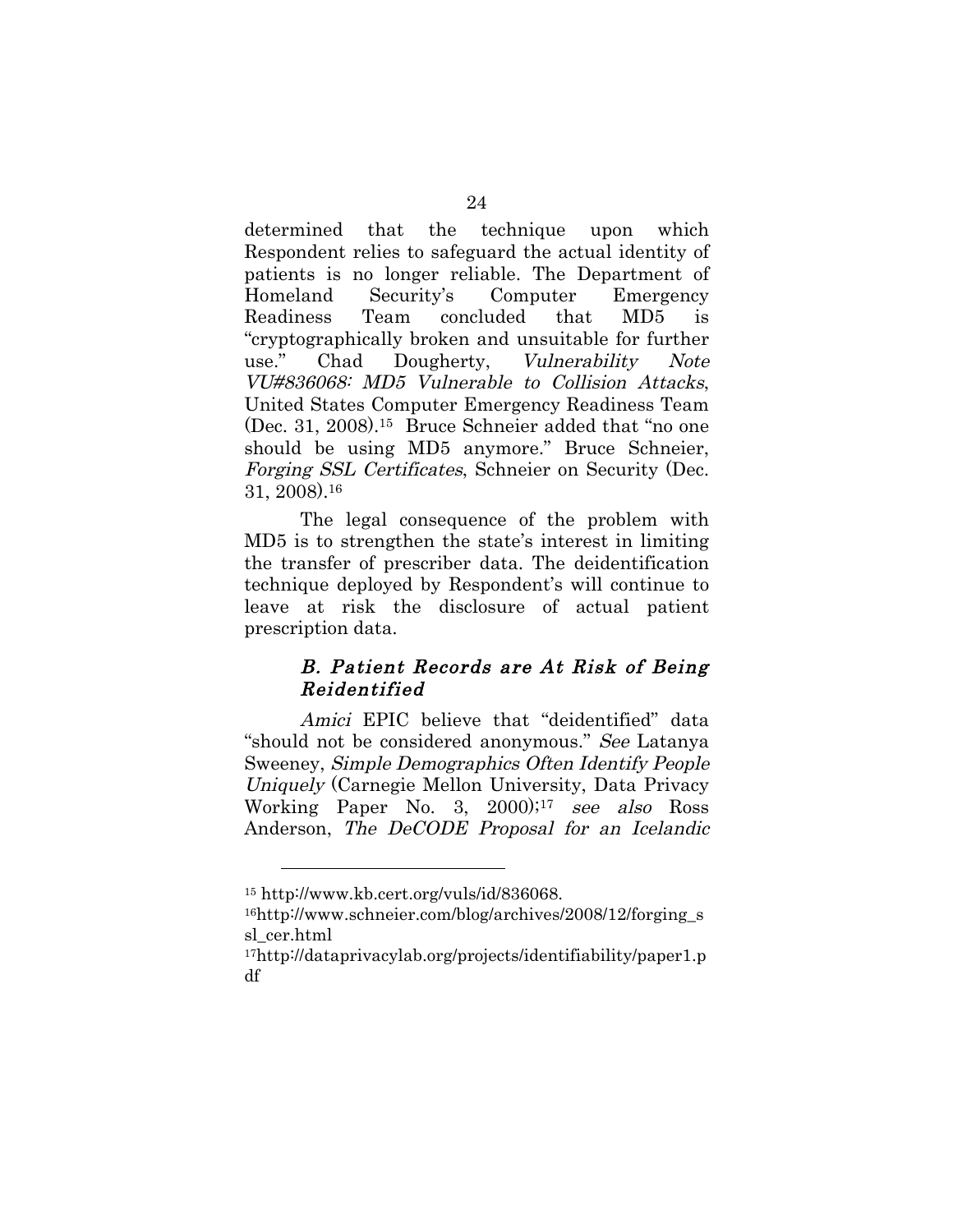Health Database, at 11, Oct. 20, 1998 ("The use of a code to replace identifiers is in any case not sufficient to secure anonymity.")18 There are bits of patient data in "deidentified" medical records, called "quasiidentifiers" that link the medical information in any given deidentified record back to a "small and limited set of" real world subjects. Id.

Record linkage is a technique that reconstitutes "deidentified" records by matching quasi-identifiers with databases of other publicly accessible records (i.e., "identification databases"). Fida Kamal Dankar & Khaled El Emam, A Method for Evaluating Marketer Re-identification risk, PROCEEDINGS OF THE 2010 EDBT/ICDT WORKSHOPS, ACM, Article 28 (2010);<sup>19</sup> Khaled El Emam et al., Evaluating Common De-identification Heuristics for Personal Health Information, 8 J. MED. INTERNET RES. 4 (2006). Record linkages can be established between hospital discharge records and demographic data from the 1990 US Census. Latanya Sweeney, Simple Demographics Often Identify People Uniquely (Carnegie Mellon University, Data Privacy Working Paper No. 3, 2000).<sup>20</sup> "In principle an identification" database can be constructed in a number of ways," including aggregating data from public registries such as voter lists, contacting commercial organizations that sell data about members of the general public, and collecting information online from

<sup>18</sup> Available at

http://www.cl.cam.ac.uk/~rja14/Papers/iceland.pdf. 19 http://portal.acm.org/citation.cfm?id=1754271 20http://dataprivacylab.org/projects/identifiability/paper1.p df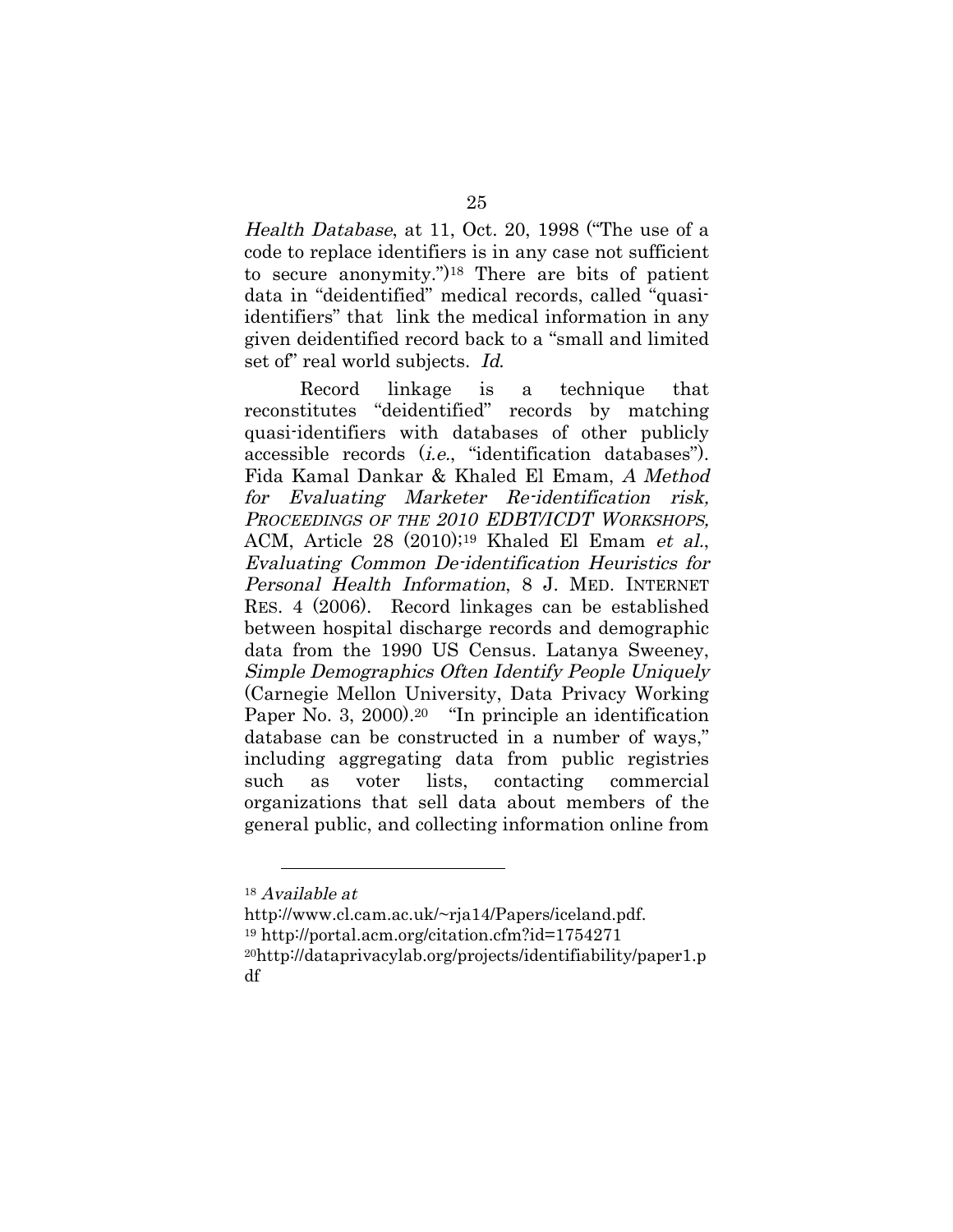individuals who maintain profiles, post their curriculae vitae, or publish personal web pages. Khaled El Emam et al., Evaluating Common Deidentification Heuristics for Personal Health Information, 8 J. MED. INTERNET RES. 4 (2006).

Almost all medical patients can be reidentified using the zip code, date of birth, and gender categories on their deidentified records. Latanya Sweeney, K-anonymity: A Model for Protecting Privacy, 10 INTERNATIONAL JOURNAL ON UNCERTAINTY, FUZZINESS AND KNOWLEDGE-BASED SYSTEMS, no. 5, 557-70  $(2000).^{21}$  One source for this information is IMS Health and Verispan themselves; they buy and sell medical records which contain date of birth, gender, and zip code information for millions of patients. See 45 C.F.R.  $\S$  164.514(b)(2)(i)(B) $\cdot$ (C) (2010). With the prescription records they buy from pharmacies, they create unique identifiers for each patient so that deidentified records link to one another.

> What we do is encrypt the information, strip out all of the identifiable information, and replace it with the serial linking code. That linking code is several digits long. It's about in its native form about 39 digits long actually and what we do is we strip off the information, replace it with this linking code, so that every time an entity comes into the data base, it's replaced with the same code. So you can follow an

<sup>21</sup> http://dataprivacylab.org/dataprivacy/projects /kanonymity/kanonymity.pdf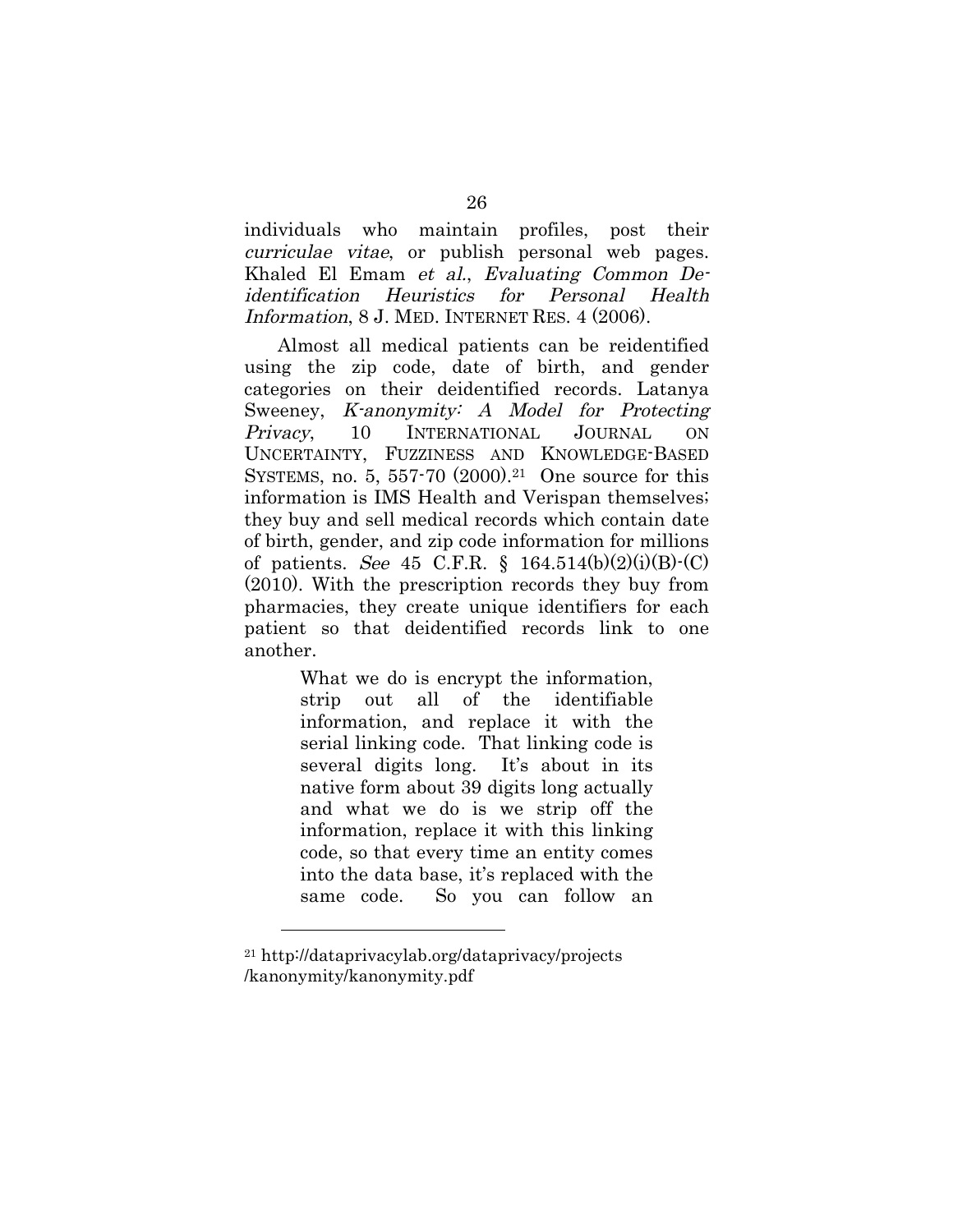#### individual over time, but you have no idea who that individual actually is.

C.A. App. A99 (trial testimony of Jody Fisher, Vice President of Verispan's Product Management).

Federal law does not require these companies to remove from their records the year of the patient's birth, the patient's gender, or the identities and official addresses of the patient's pharmacist and doctor. 45 C.F.R. § 164.502(d)(2); IMS Health Inc. v. Sorrell, 630 F.3d 263 (2d Cir. 2010) n.4 (Livingston, J., dissenting), cert. granted, 131 S. Ct. 857 (U.S. 2011) (No. 10-779) (describing a deidentified record: "50-year-old woman who lives in Central Vermont; has prescriptions filled in Montpelier; [and] is a patient of Dr. Jones in Montpelier ... regularly takes an antidepressant and a cholesterol-lowering drug"). There are better technical and legal solutions to safeguard identity. "Differential privacy" is a more robust standard for ensuring the medical data is not exposed. Latanya Sweeney, Patient Identifiability in Pharmaceutical Marketing Data, Cambridge, Data Privacy Working Paper No. 1015 (2011) at 19.22 Instead of seeking the goal of deidentifying data, differential privacy "formally defines" what it means for data practices to be "privacy-preserving." Arvind Narayanan and Vitaly Shmatikov, Myths and Fallacies of "Personally Identifiable Information," 53 COMMC'N OF THE ACM, 24-26 (June 2010); see also David Chaum, Achieving Electronic Privacy, SCI. AM., 96-101 (1992).

<sup>22</sup>http://dataprivacylab.org/projects/identifiability/pharma1 .pdf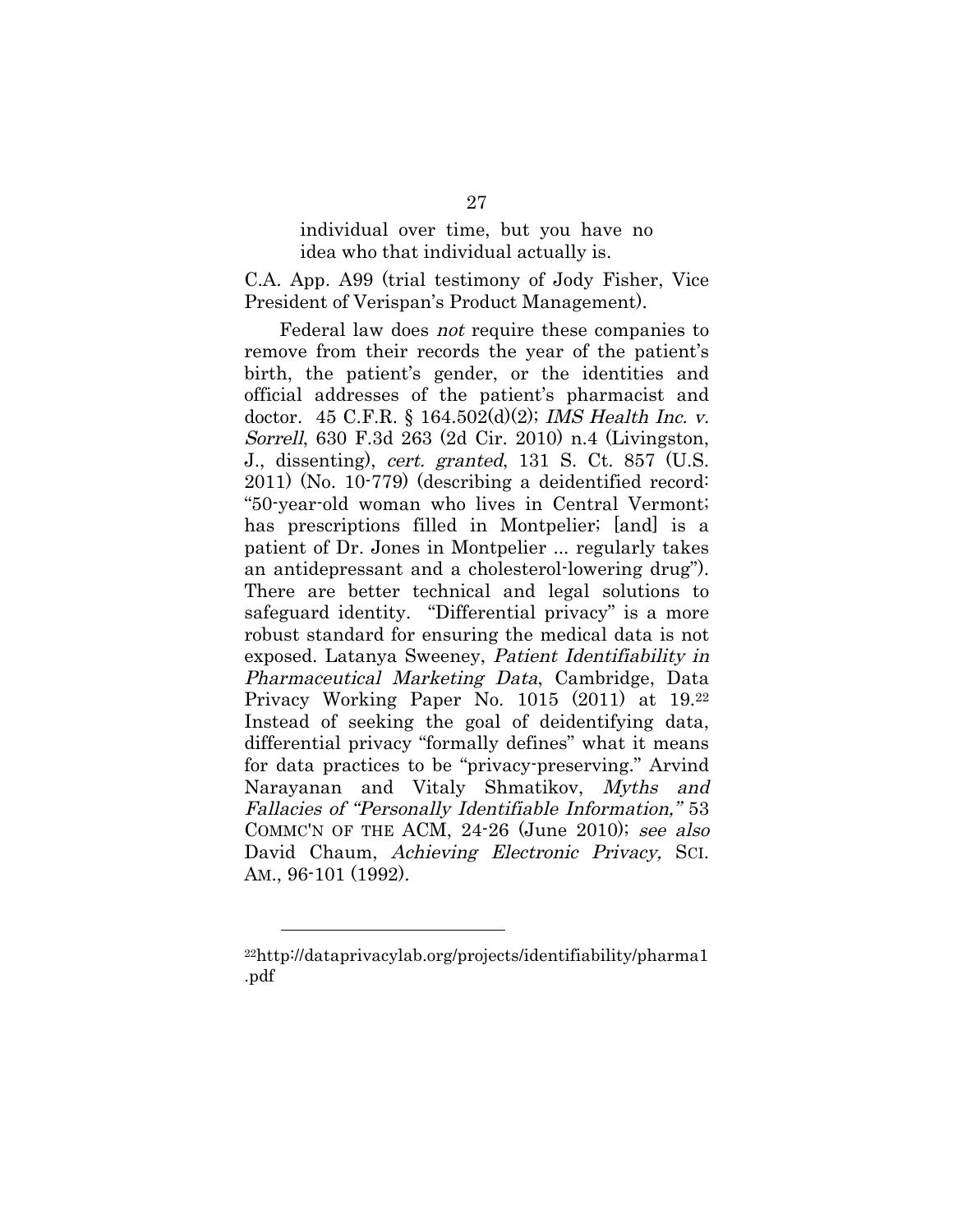There are additional concerns arising from the collection of patient data over time as is clearly contemplated by Respondents. As Professor Ross Anderson has explained:

Firstly, although it is not too difficult to deidentify data that provide only a time-limited snapshot of a population's health – such as the data which health services use to compile monthly management statistics of numbers of operations, consumption of drugs and the like – it is effectively impossible to de-identify longitudonal records, that is, records which link together all (or even many) of the health care encounters in a patient's life.

Ross Anderson, The DeCODE Proposal for an Icelandic Health Database, at 3, Oct. 20, 1998 ("The use of a code to replace identifiers is in any case not sufficient to secure anonymity.")

The Institute of Medicine ("IOM") has recently sought to address the problem that "deidentified" data is invariably an imperfect technique and legal steps should be taken to safeguard the underling privacy interest. The IOM has concluded that "unauthorized re-identification of information that has had direct identifiers removed should be prohibited by law, and violators should face legal sanctions." BEYOND THE HIPAA PRIVACY RULE: ENHANCING PRIVACY, IMPROVING HEALTH THROUGH RESEARCH, 265 (Sharyl J. Nass et al, ed., 2009).23 The IOM has stated that "unauthorized reidentification of information that has had direct identifiers removed should be prohibited by law, and

<sup>23</sup> http://www.nap.edu/catalog.php?record\_id=12458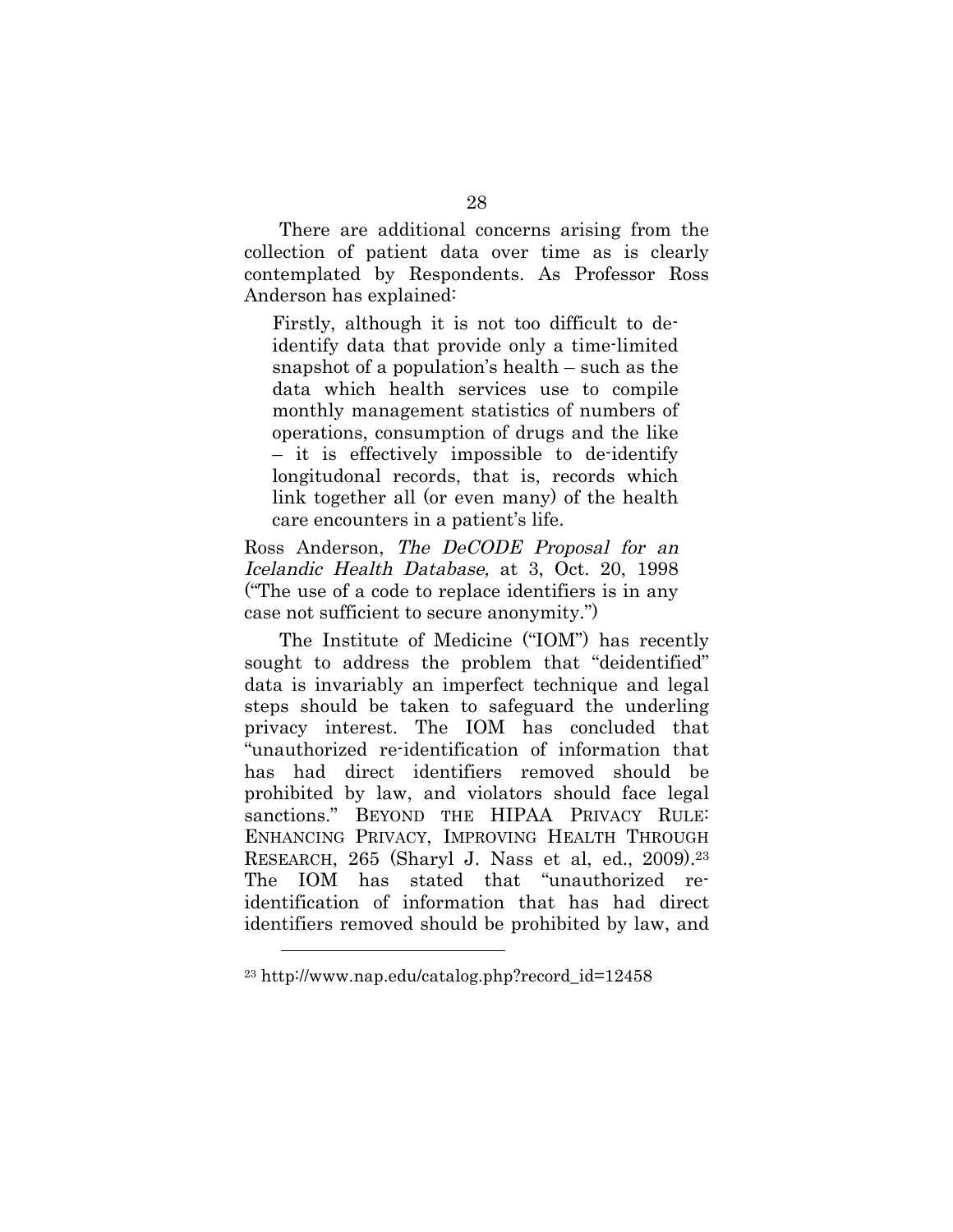violators should face legal sanctions." Id. at 265. In addition, the IOM determined, "researchers receiving information with direct identifiers removed should be required to establish security safeguards and to set limits on access to data." Id.

### C. Other Data Is At Risk of Being Reidentified

In addition to the problems associated with the use of inadequate techniques to deidentify subjects in a prescriber record database, there is also the privacy risk that the identity may be inferred from related data elements. As Professor Ross Anderson explains the "basic problems of inference Control in Medicine:"

The standard way of protecting such information is to remove patients' names and addresses from their records, and thus make them anonymous. But this is rarely sufficient. If a database allows detailed enough queries, then individuals can still be identified, and this is especially so if information about different clinical episodes can be linked.

ROSS J. ANDERSON, SECURITY ENGINEERING: A GUIDE TO BUILDING DEPENDABLE DISTRIBUTED SYSTEMS 172 (2008).

The National Institutes of Health has come to acknowledge that deidentification is an insufficient method of ensuring patient privacy, and therefore limits the accessibility of its deidentified genomic data to principal medical researchers. Homer N, et al., Resolving Individuals Contributing Trace Amounts of DNA to Highly Complex Mixtures Using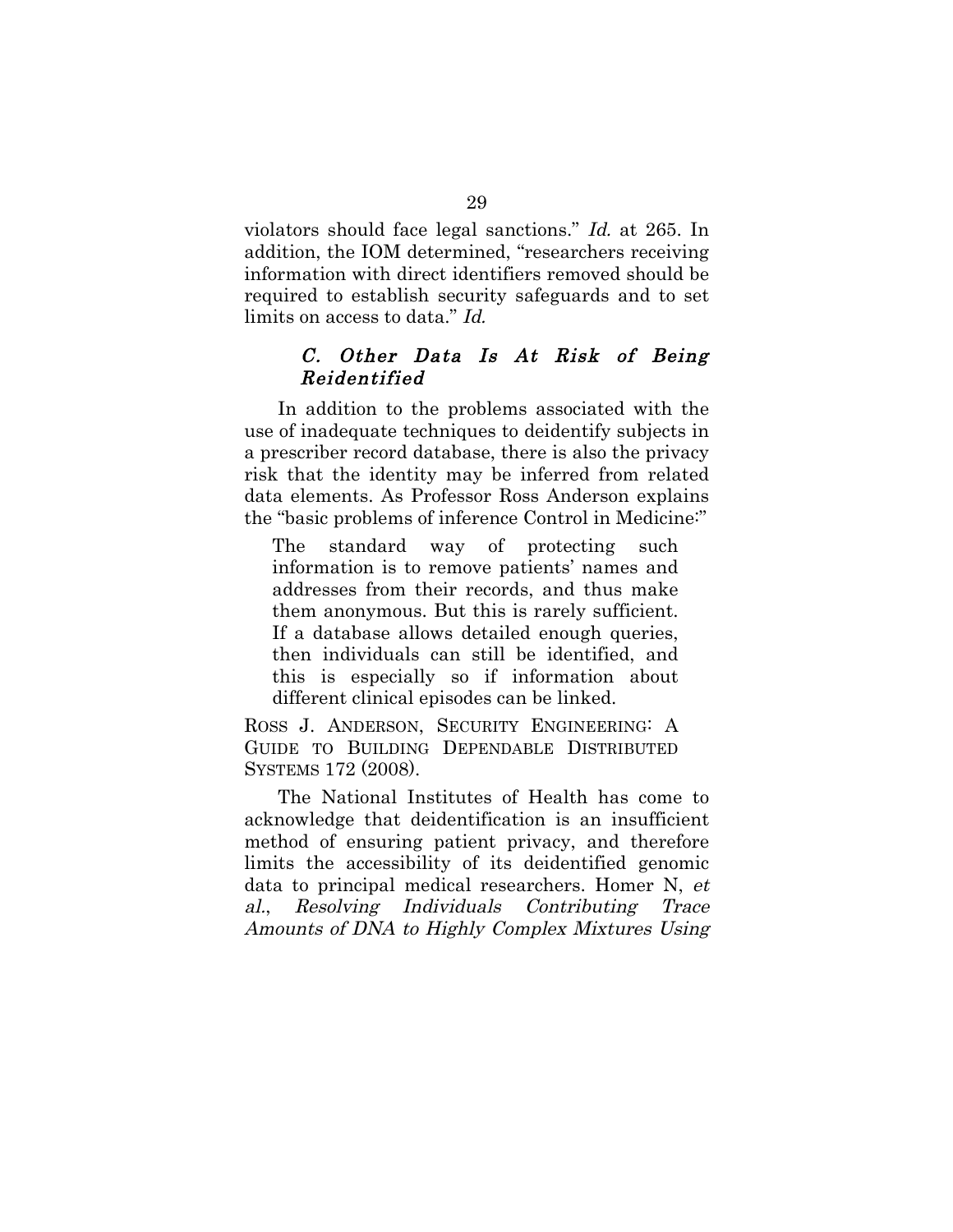High-Density SNP Genotyping Microarrays. 4 PLOS GENETICS, no.8 (August 2008);24 Rachel Ehrenberg, Hiding Patients in Plain Sight, Science News, Apr. 12, 2010; Matthew D. Mailman, et al., The NCBI dbGaP Database of Genotypes and Phenotypes, 39 NATURE GENETICS, 1181 (2007).<sup>25</sup> "Even when deidentified, [this data will] remain unique to the individual and could potentially be linked to a specific person if used in conjunction with other databases." Id.

Genetic researchers at NIH correlate large pools of genetic data with large pools of clinical data in order to find and track links between specific genes and physical traits and diseases. See Grigorios Loukides, et. al., Anonymization of Electronic Medical Records for Validating Genome-wide Association Studies, 107 PROCEEDINGS OF THE NAT'L ACAD. OF SCI., no. 17, 7898, (March 11, 2010).26 NIH conserves this data instead of discarding it, storing it in "repositories for re-use." Matthew D. Mailman, et al., The NCBI dbGaP Database of Genotypes and Phenotypes, 39 NATURE GENETICS, 1181-86 (2007). The data is deidentified. Id.

NIH's previous practice was to make the deidentified information available "to anyone with Internet access." Rachel Ehrenberg, Hiding Patients

<sup>24</sup>http://www.plosgenetics.org/article/fetchObjectAttachme nt.action?uri=info%3Adoi%2F10.1371%2Fjournal.pgen.10 00167&representation=PDF

<sup>25</sup>http://www.nature.com/ng/journal/v39/n10/full/ng1007- 1181.html

<sup>26</sup>http://www.pnas.org/content/early/2010/04/05/091168610 7.full.pdf+html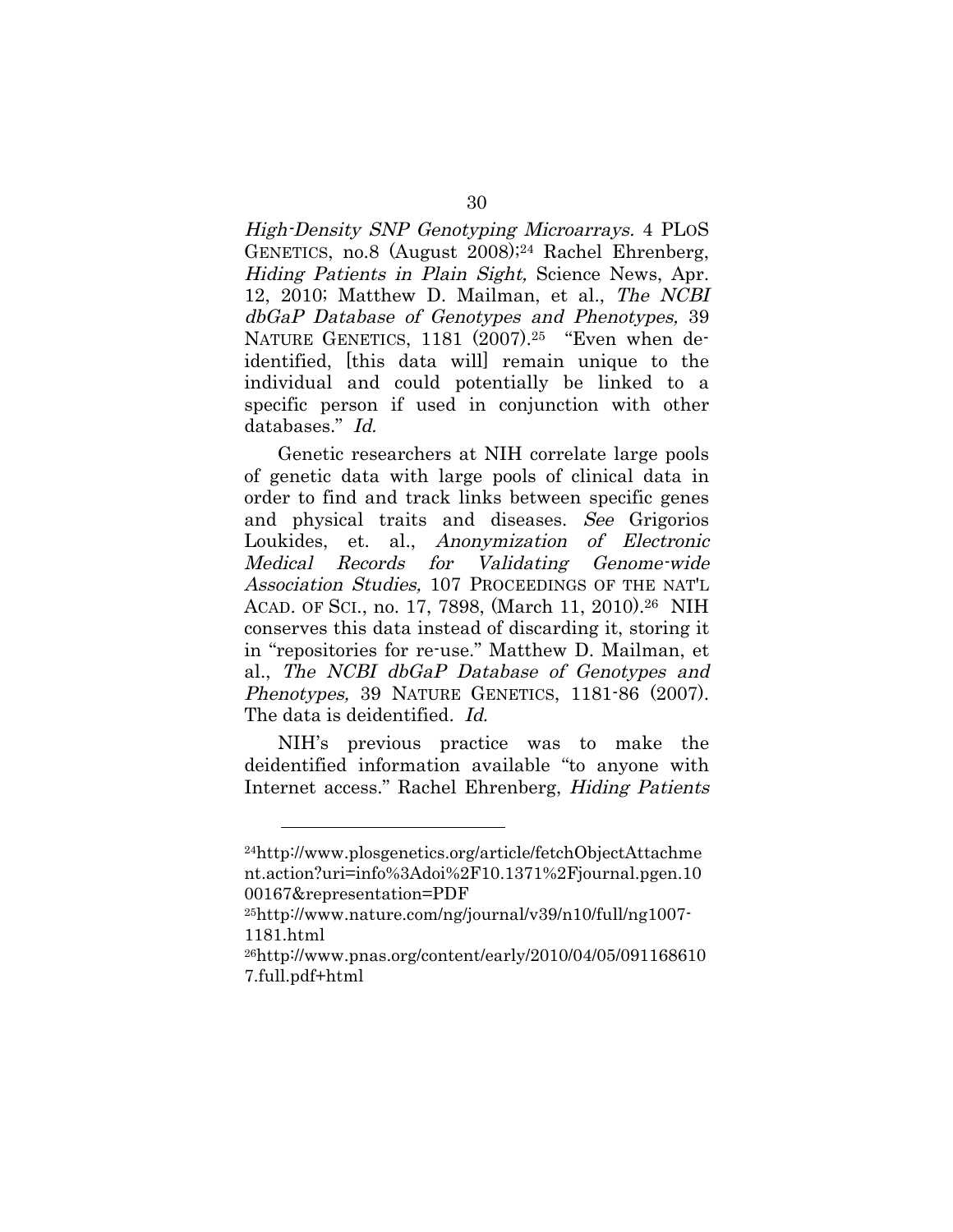in Plain Sight, Science News, Apr. 12, 2010. In 2008, researchers officially demonstrated that repositories of deidentified genetic data are vulnerable to the same reidentification techniques Dr. Latanya Sweeney identified in prescriber records. Homer N, et al., Resolving Individuals Contributing Trace Amounts of DNA to Highly Complex Mixtures Using High-Density SNP Genotyping Microarrays. 4 PLOS GENETICS, no.8 (Aug. 2008). This demonstration prompted NIH to restrict access to its deidentified information. Rachel Ehrenberg, Hiding Patients in Plain Sight, Science News, Apr. 12, 2010.

Furthermore, the risk of reidentification is influenced by collections of information extending beyond medical data.

> Data sufficiently de-identified today may be re-identifiable tomorrow because there is no knowledge or coordination of datasets that may be available tomorrow. . . [A]s more data is made readily available, such as credit card purchases, online prescription purchases, email messages about refills, and cell phone location data, reidentification risks increase.

Latanya Sweeney, Patient Identifiability in Pharmaceutical Marketing Data, Cambridge, Data Privacy Working Paper No. 1015 (2011) at 18.

Researchers have been able to reidentify anonymized records in databases as varied as Social Security records, Internet search queries, and video rentals. For example, researchers at Carnegie Mellon University developed a reidentification process that makes "statistical inference[s]" about SSNs based on a person's birth date and publically available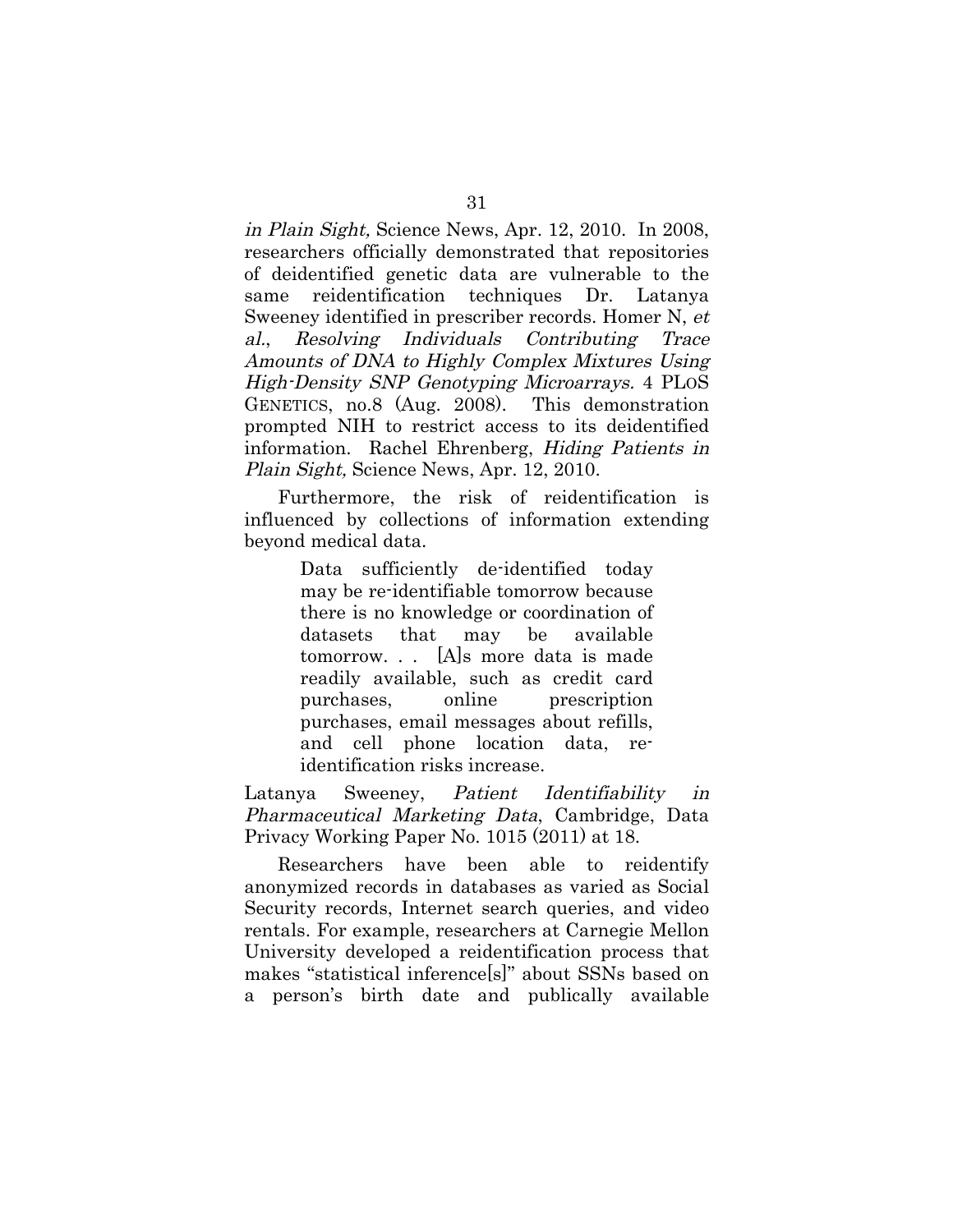information from the Social Security Administration about how it assigns SSNs. Alessandro Acquisti and Ralph Gross, Predicting Social Security Numbers from Public Data, 106 PROCEEDINGS OF THE NAT'L ACAD. OF SCI., no. 27, 10975 (Jul. 7, 2009).27 The researchers suggested that attackers can "exploit online services [such as instant credit approval services, mass phishing emails, or the SSA's own SSN Verification Service] as oracle machines" in order to verify correlations between SSN and birth date." Id. Their ability to predict SSNs increased with the presence of unique identifiers for younger individuals and those who lived in less-populous states. Id.

Another example is AOL's release of anonymous public search records of 20 million Internet search queries from 657,000 people made over a threemonth period. Michael Barbaro & Tom Zeller Jr., A Face is Exposed for AOL Searcher No. 4417749, N.Y. TIMES, Aug. 9, 2006, at A1. The New York Times published its own work reidentifying supposedly anonymous records, linking search queries back to the individual who made them. Id. Bloggers set up websites to make it easier for the public to search AOL's data and reidentified additional search records. Id. "Paul Ohm, Broken Promises of Privacy: Responding to the Surprising Failure of Anonymization 4 (University of Colorado Law Legal Studies Research Paper No. 09-12, 2009

Finally, researchers from the University of Texas found that if an adversary knows six precise ratings a

<sup>27</sup> http://www.pnas.org/content/early/2009/07/02/ 0904891106.full.pdf+html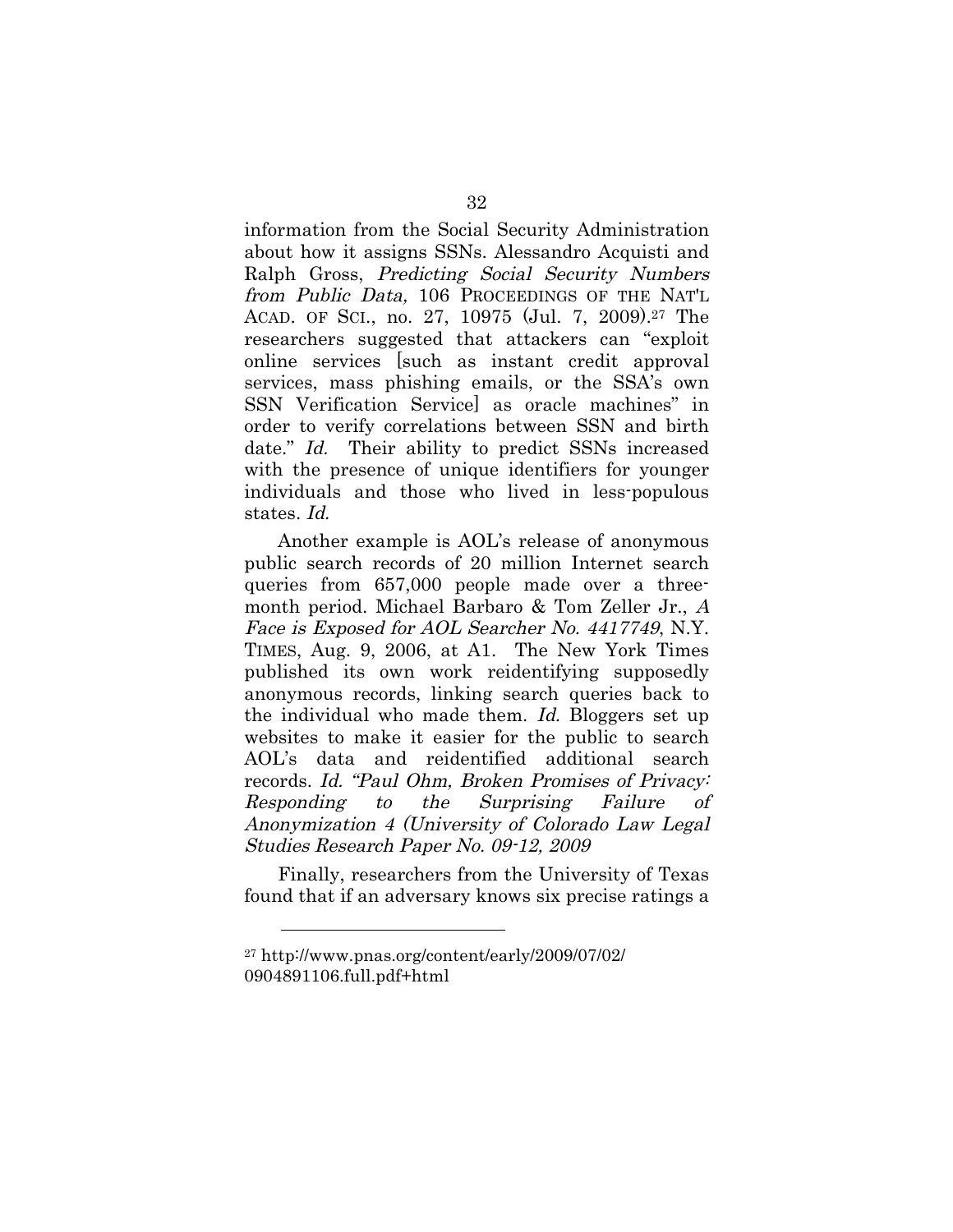person in the Netflix video-rental database has assigned to obscure movies, without any other information, the adversary can identify that person 84% of the time. Arvind Narayanan & Vitaly Shmatikov, Robust De-Anonymization of Large Datasets (How to Break the Anonymization of the Netflix Prize Dataset), PROC. OF 29TH IEEE SYMPOSIUM ON SEC. AND PRIVACY, Oakland, CA, 111- 125 (May 2008). When the researchers included the specific times when ratings assigned, they successfully identified 99% of the people in the Netflix database. Id.

## D. Overturning the Vermont Statute Poses a Risk of Increasingly Widespread Access to Health Data

Not only does the Vermont confidentiality law seek to safeguard an important interest in the protection of medical information, a decision to overturn the statute could make it exceedingly difficult to address harms when they occur. Dr. Sweeney has warned that "[a] person could be egregiously harmed by data sharing, but not be able to show the hidden trail that led to the harm. An example is the compilation and use of personal prescription profiles by companies." Latanya Sweeney, Patient Identifiability in Pharmaceutical Marketing Data, Cambridge, Data Privacy Working Paper No. 1015 (2011) at 19.

Proprietary tracking technology captures medically related search engine queries. See e.g., Marketing Technology Solutions Corp. (MTS), QH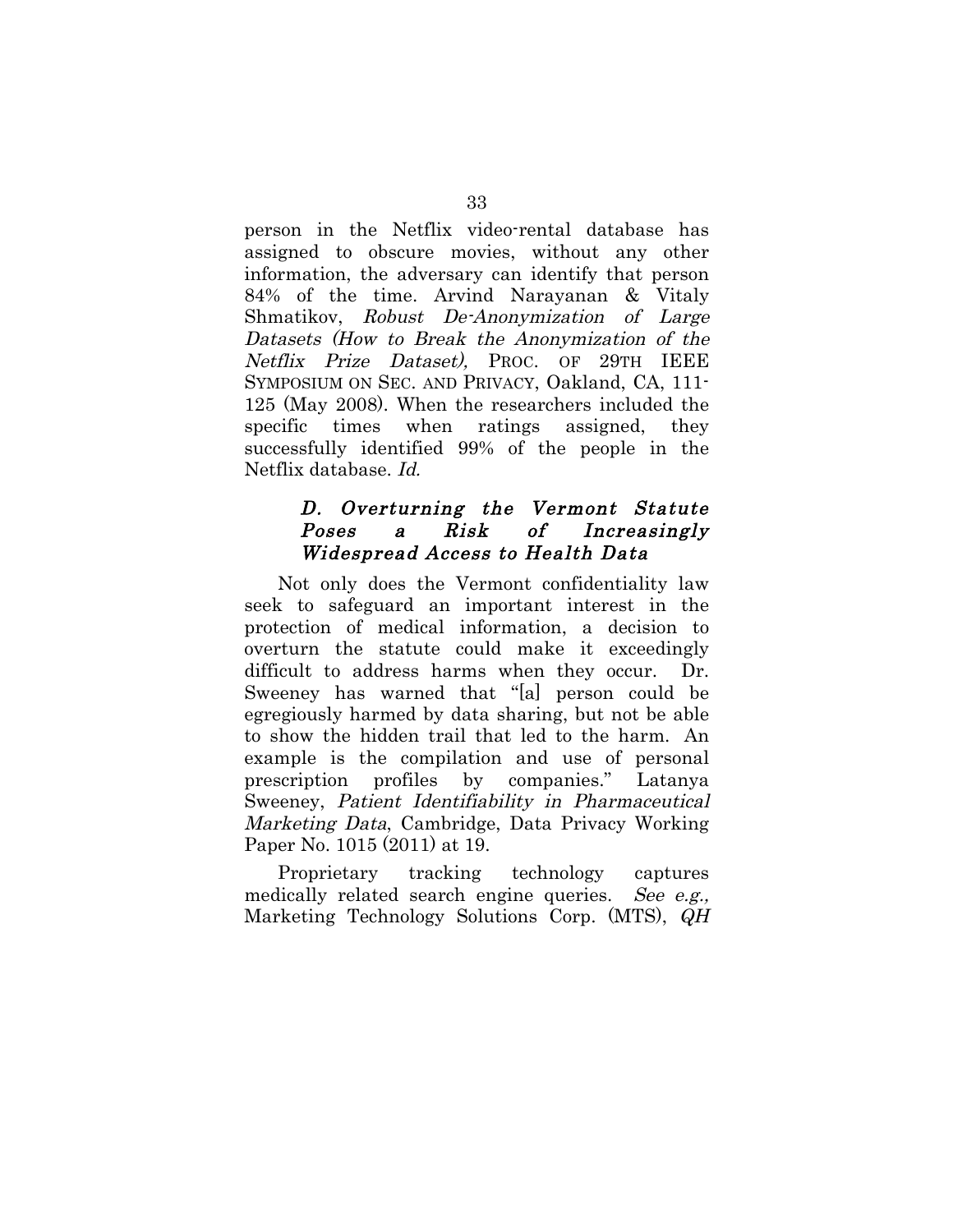Connect.28 Data-mining companies match those queries with outside databases and compile the resulting information into personal medical profiles for sale to pharmaceutical companies. See, e.g., AOL Advertising, Case Study: OTC Pharma Leader Drives Offline Sales with AOL's Online Targeting.29 Datamining companies have populated millions individual profiles with billions of tracked online health information queries. Demand Media, Inc., "Form S-1," August 6, 2010, p104; MTS,  $QH$ Connect.30 Their profiles detail each patient's health conditions, preferred treatments, doctor relationships, plans to visit the doctor, householdlevel purchasing history, locational data, insurance claims data, and up to 250 other personal data points. MTS *QH Connect*<sup>31</sup> Quality Health, *Privacy* Policy.<sup>32</sup>

If states cannot regulate these practices, the only applicable protections will be the same federal deidentification techniques which researchers have revealed as inadequate across a number of industries. See 45 C.F.R.  $\S$  164.312(e)(2)(ii), 164.514(b)(2)(i)  $(2010)$ ; Razorfish LLC, *Outlook Report 2010* at  $35^{33}$ ("This data includes HIPAA-compliant medical claim data that is stripped of personally-identifiable

<sup>28</sup> http://www.qualityhealth.com/privacyPolicy/footer

<sup>29</sup> http://advertising.aol.com/sites/default/files/OTCtargeting.pdf

<sup>30</sup> http://stage.mtscorp.com/qh\_connect.html

<sup>31</sup> http://stage.mtscorp.com/qh\_connect.html

<sup>32</sup>http://www.qualityhealth.com/privacyPolicy/footer

<sup>33</sup>http://razorfishoutlook.razorfish.com/publication/?m=119 95&1=1.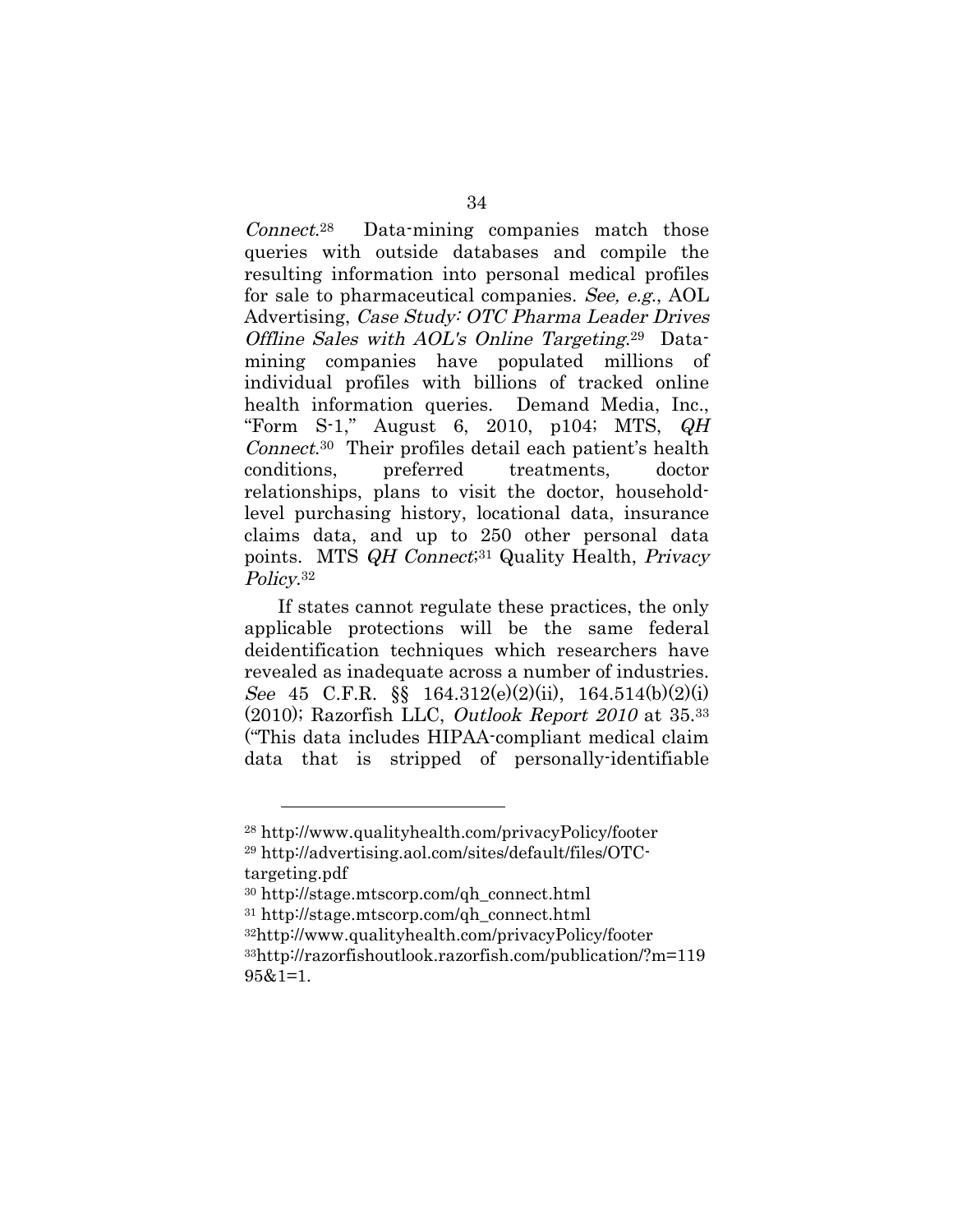information, and targets selected condition sufferers down to the ZIP code+4 geographic level.").

Computer scientists understand that techniques can be developed to safeguard privacy and protect identity, but this does not obviate the need for legal protections that recognize the importance of privacy. As Jerome Weisner, former President of MIT and the first Science Advisor to the President, explained:

There are those who hope new technology can redress these invasions of personal autonomy that information technology now makes possible, but I don't share this hope. To be sure, it is possible and desirable to provide technical safeguards against unauthorized access. It is even conceivable that computers could be programmed to have their memories fade with time and to eliminate specific identity. Such safeguards are highly desirable, but the basic safeguards cannot be provided by new inventions. They must be provided by the legislative and legal systems of this country. We must face the need to provide adequate guarantees for individual privacy. 34

The Vermont Prescription Confidentiality Law seeks to address this interest.

<sup>34</sup> Federal Data Banks, Computers and the Bill of Rights: Hearings Before the Subcomm. on Constitutional Rights of the House Comm. on the Judiciary, 92d Cong., 1st Sess. Part I, 761-74 (1971) (testimony of Jerome B. Wiesner, provost elect, Massachusetts Institute of Technology).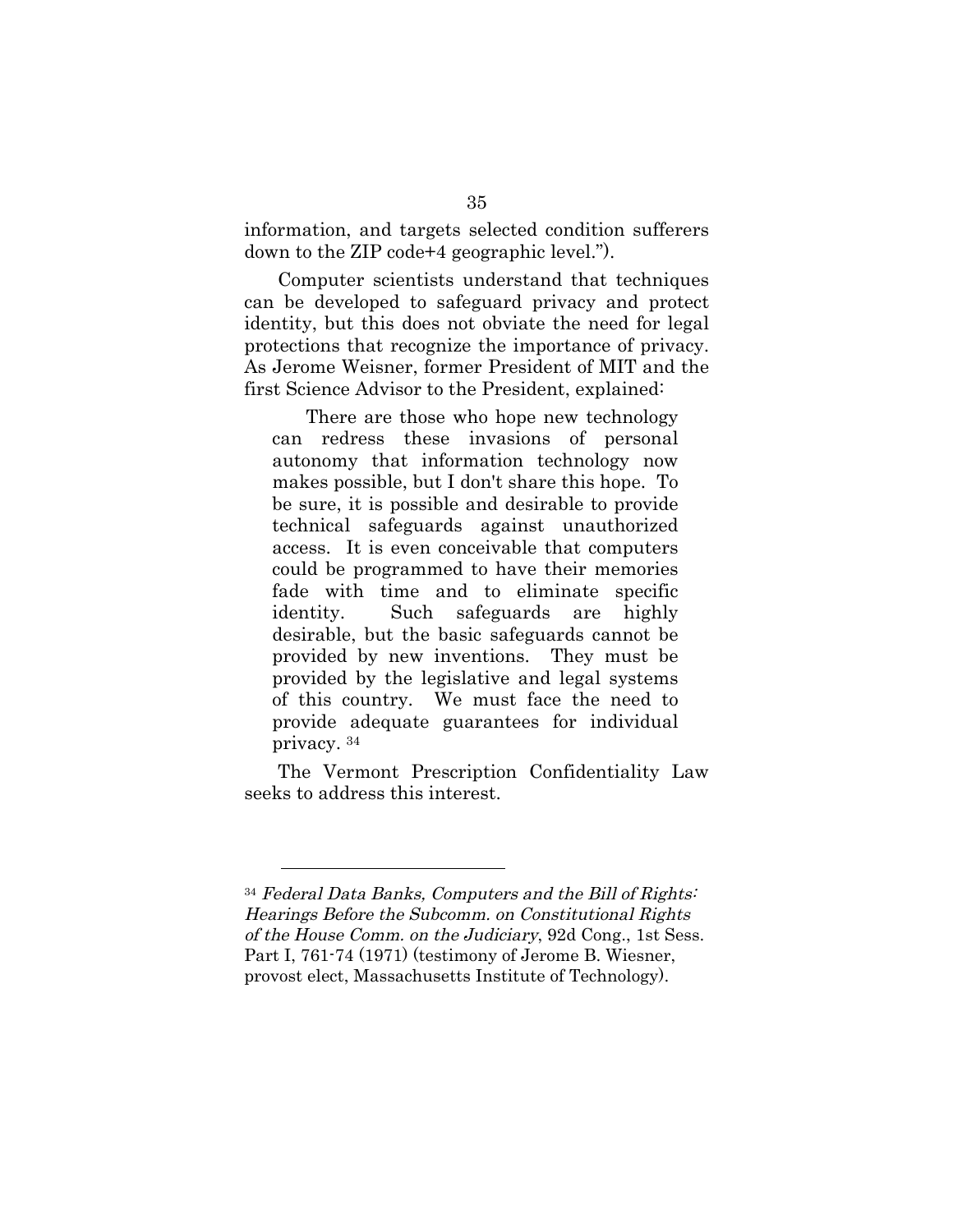## IV. Data-mining of Prescriber Information Implicates the Constitutional Right to Informational Privacy

The mandatory collection of personal medical information by the state, coupled with the risk of subsequent disclosure, implicates privacy interests of a Constitutional dimension. In NASA v. Nelson, 131 S. Ct. 746 (2011), the Court recently acknowledged that Whalen v. Roe, 429 U.S. 589  $(1977)$  upheld a right to informational privacy rooted in the Constitution. 131 S.Ct. at 763. Here, a governmentmandated medical data retention regime will expose individuals to a violation of that right. The specific concern about the adequacy of safeguards to protect the privacy of medical record information should bear directly on the Court's analysis.

In Whalen, the Court considered "whether the State of New York may record, in a centralized computer file, the names and addresses of all persons who have obtained, pursuant to a doctor's prescription, certain drugs . . ." 429 U.S. at 591. The Court catalogued the tiers of robust legislative and physical data protections ensuring that individual technological failures would not result in the exposure of personal information. The Court noted that "The receiving room is surrounded by a locked wire fence and protected by an alarm system." Id. at 594. It further observed that "[t]he computer tapes containing the prescription data are kept in a locked cabinet" and that "[w]hen tapes are used, the computer is run 'off-line,' which means that no terminal outside of the computer room can read or record any information." Id. The Court also pointed out that "[p]ublic disclosure of the identity of patients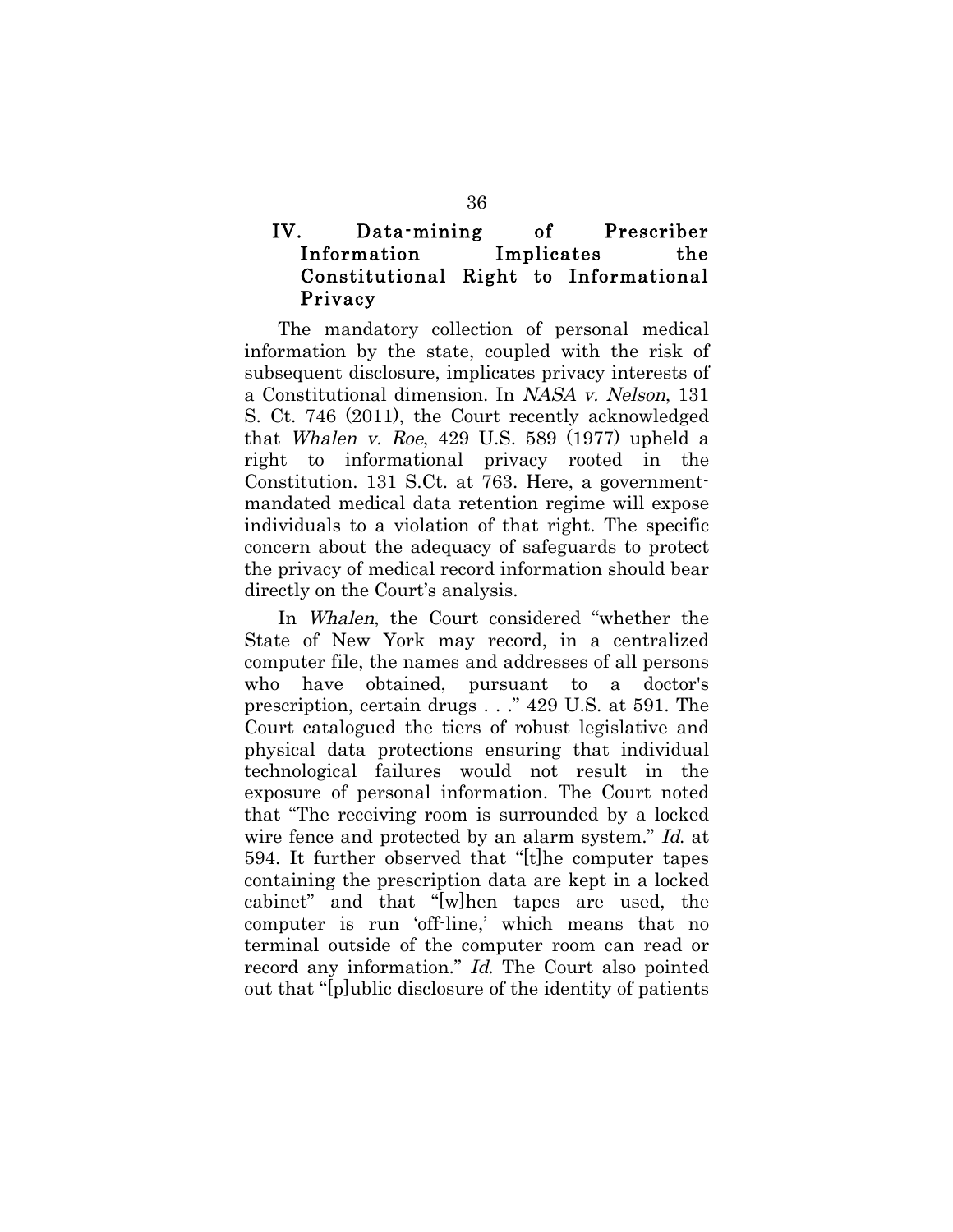is expressly prohibited by the statute and by a Department of Health regulation. Willful violation of these prohibitions is a crime punishable by up to one year in prison and a \$2,000 fine." Id. at 594-95.

In concurrence, Justice Brennan further noted, "[t]he central storage and easy accessibility of computerized data vastly increase the potential for abuse of that information, and I am not prepared to say that future developments will not demonstrate the necessity of some curb on such technology." Id. at 607 (Brennan, J., concurring). Justice Brennan ultimately agreed with the Court's majority, observing that "the State's carefully designed program includes numerous safeguards intended to forestall the danger of indiscriminate disclosure." Id. at 607.

In *NASA*, the Court cited this rationale as a principle of law, holding "the mere possibility that security measures will fail provides no 'proper ground' for a broad-based attack on government information-collection practices." Nelson, 131 S.Ct. at 763 (citing Whalen, 429 U.S. at 601). The Court emphasized that there is always a theoretical possibility of a data breach "any time the Government stores information." Nelson, 131 S.Ct. at 763. NASA's contract employees failed to establish that NASA uniquely exposed their personal information to heightened risk. See id. at 752 (implying that a holding for plaintiffs would result in an arbitrary "two-track" approach differentiating government contractors from government employees).

In sharp contrast, in this case the record management practices do routinely create an ongoing risk that patient data, which the Vermont law seeks to protect, will be disclosed. The risk of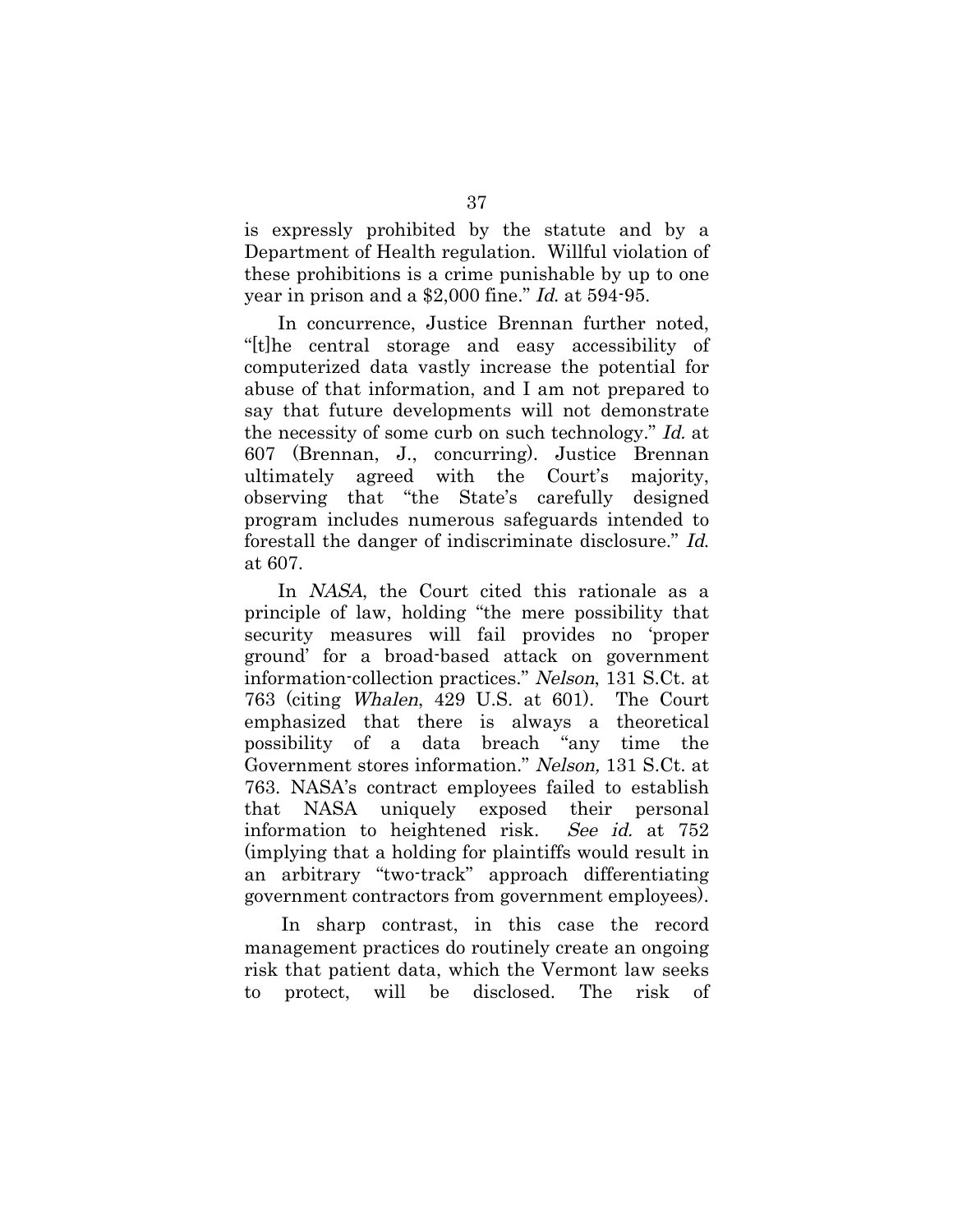reidentification of coupled with the opportunity to infer identity through the available data elements pose a substantial risk that information concerning sensitive medical conditions and prescription habits will be disclosed. These risks, established by *amici* supra, could have produced a different outcome in Whalen, and go far beyond what the Court called "mere possibility" in NASA." See Nelson, 131 S.Ct. at 763.

At issue in this case is the effort to protect sensitive personal information from improper disclosure. There should be no doubt that the Court has recognized the importance of this interest. "Technology now permits millions of important and confidential conversations to occur through a vast system of electronic networks. These advances, however, raise significant privacy concerns. We are placed in the uncomfortable position of not knowing who might have access to our personal and business e-mails, our medical and financial records, or our cordless and cellular telephone conversations." Bartnicki, 532 U.S. at 141, 151 (Rehnquist, C.J., dissenting). See also Reno v. Condon, 528 U.S. 141, 142 (2000) (The Drivers Privacy Protection Act "regulates the universe of entities that participate as suppliers to the market for motor vehicle information -- the States as initial suppliers of the information in interstate commerce and private resellers or redisclosers of that information in commerce.")

Vermont has sought to protect the most sensitive of this private information from non-consensual disclosure to third parties. It is a sensible response to a serious problem.